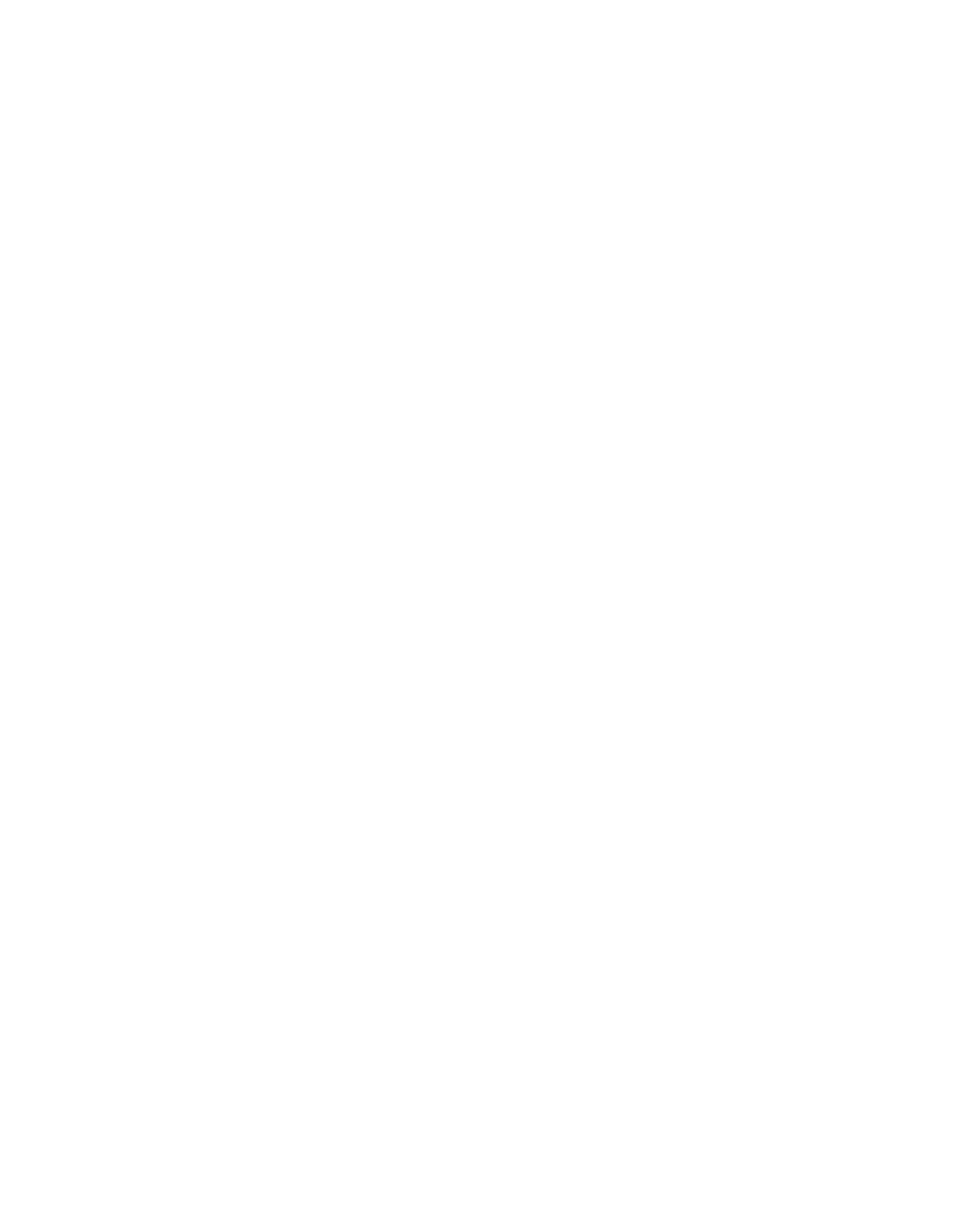# Business Description

### **General**

Unisys Corporation is a global information technology ("IT") company. We work with many of the world's largest companies and government organizations to secure and keep their mission-critical operations running at peak performance; streamline and transform their data centers; enhance support to their end users and constituents; and modernize their enterprise applications. We do this while protecting and building on their legacy IT investments. Our offerings include outsourcing and managed services, systems integration and consulting services, high-end server technology, cybersecurity and cloud management software, and maintenance and infrastructure support services. We have more than 20,000 employees serving clients around the world.

### Principal Products and Services

Unisys brings together services and technology into solutions that solve mission-critical problems for organizations around the world.

In the Services segment, we provide services to help our clients improve their competitiveness, security and cost efficiency. Our services include outsourcing, systems integration and consulting, infrastructure services and core maintenance.

- In outsourcing, we manage clients' data centers, computer servers and end-user computing environments as well as specific business processes.
- In systems integration and consulting, we consult with clients to assess the security and cost effectiveness of their IT systems and help them design, integrate and modernize their mission-critical applications to achieve their business goals.
- In infrastructure services, we provide design, warranty and support services for our customers' IT infrastructure, including their networks, desktops, servers, and mobile and wireless devices.
- In core maintenance, we provide maintenance of Unisys systems and products as well as of those of third party technology providers.

In the Technology segment, we design and develop software, servers and related products to help clients reduce costs, improve security, create agility and improve the efficiency of their data center environments. As a pioneer in large-scale computing, Unisys offers deep experience and rich technological capabilities in transaction-intensive, mission-critical environments. We provide a range of data center, infrastructure management and cloud computing offerings to help clients virtualize and automate their data-center environments. Product offerings include enterprise-class servers, such as the ClearPath family of servers, the *Forward!* by Unisys line of fabric servers, and the ES family of servers; the Unisys Stealth™ family of cybersecurity software; and operating system software and middleware.

The primary vertical markets Unisys serves worldwide include commercial, financial services, public sector (outside the U.S. federal government) and the U.S. federal government.

We market our products and services primarily through a direct sales force. In certain foreign countries, we market primarily through distributors. Complementing our direct sales force, we make use of a select group of resellers and alliance partners to market our services and product portfolio.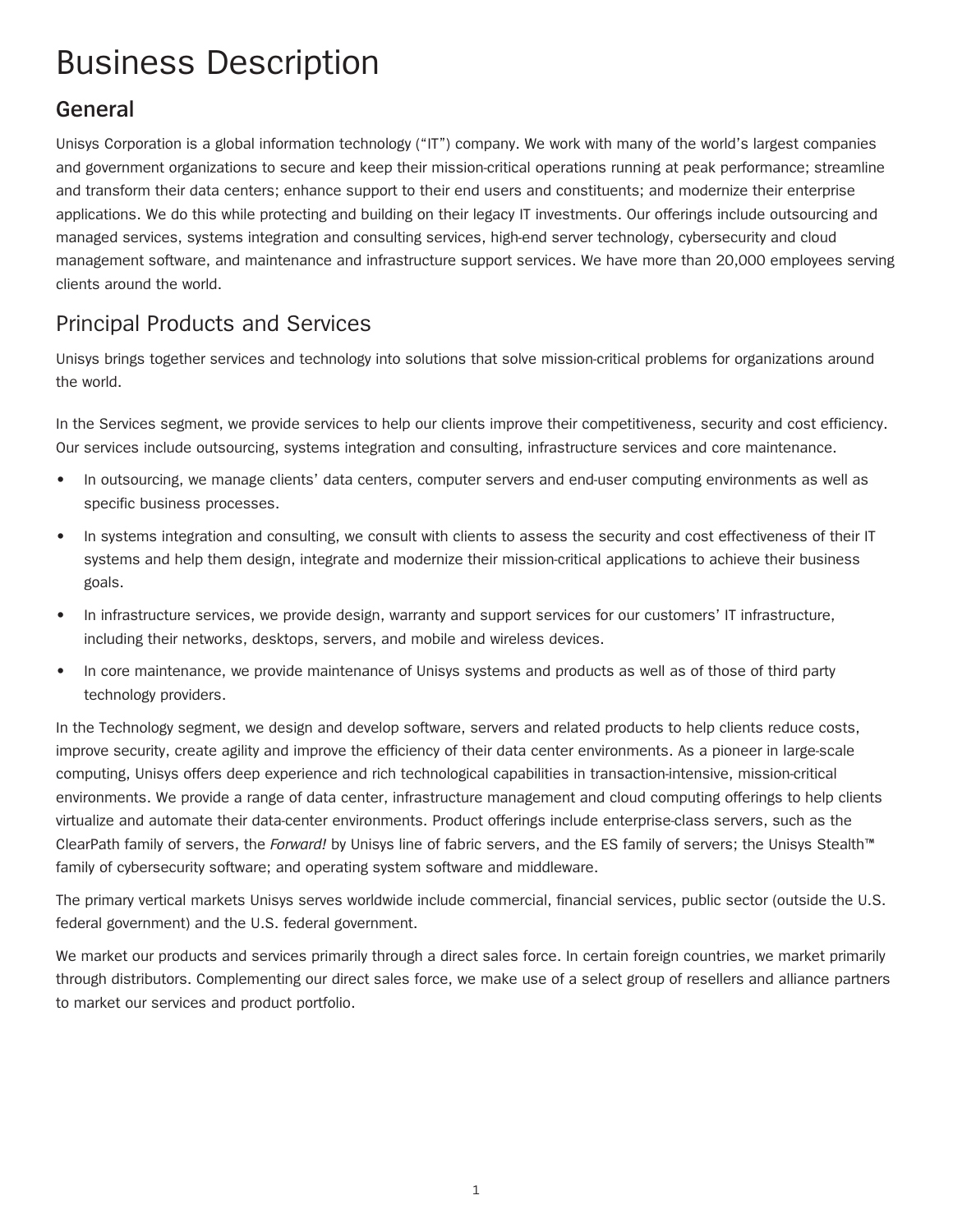# Board of Directors

**Peter A. Altabef** President and Chief Executive Officer of Unisys Corporation

#### **Jared L. Cohon**

President Emeritus and University Professor of Civil and Environmental Engineering and Engineering and Public Policy at Carnegie Mellon University <sup>2</sup>

**Alison Davis**

Former Managing Partner of Belvedere Capital Partners,  $Inc.<sup>1, 2</sup>$ 

#### **Nathaniel A. Davis**

Chairman of the Board and Chief Executive Officer of K12  $Inc.3$ 

**Denise K. Fletcher** Former Executive Vice President, Finance of Vulcan Inc.<sup>1,3</sup>

**Leslie F. Kenne** Retired U.S. Air Force Lieutenant General 2,3

**Lee D. Roberts** Chief Executive Officer and President of BlueWater Consulting LLC 1, 2

### **Paul E. Weaver**

Chairman of the Board of Unisys Corporation. Former Vice Chairman of PricewaterhouseCoopers1

# Corporate Officers

#### **Quincy L. Allen**

Senior Vice President and Chief Marketing and Strategy **Officer** 

**Peter A. Altabef** President and Chief Executive Officer

**Scott A. Battersby** Vice President and Treasurer

**Ronald S. Frankenfield** Senior Vice President and President, Enterprise Solutions

**Janet Brutschea Haugen** Senior Vice President and Chief Financial Officer

**Gerald P. Kenney** Senior Vice President, General Counsel and Secretary

**David A. Loeser** Senior Vice President, Worldwide Human Resources

**Suresh V. Mathews** Senior Vice President and Chief Information Officer

**Venkatapathi R. Puvvada** Senior Vice President and President, Federal Systems

**Jeffrey E. Renzi** Senior Vice President and President, Global Sales

#### **Board Committees**

- 1 Audit and Finance Committee
- 2 Compensation Committee
- 3 Nominating and Corporate Governance Committee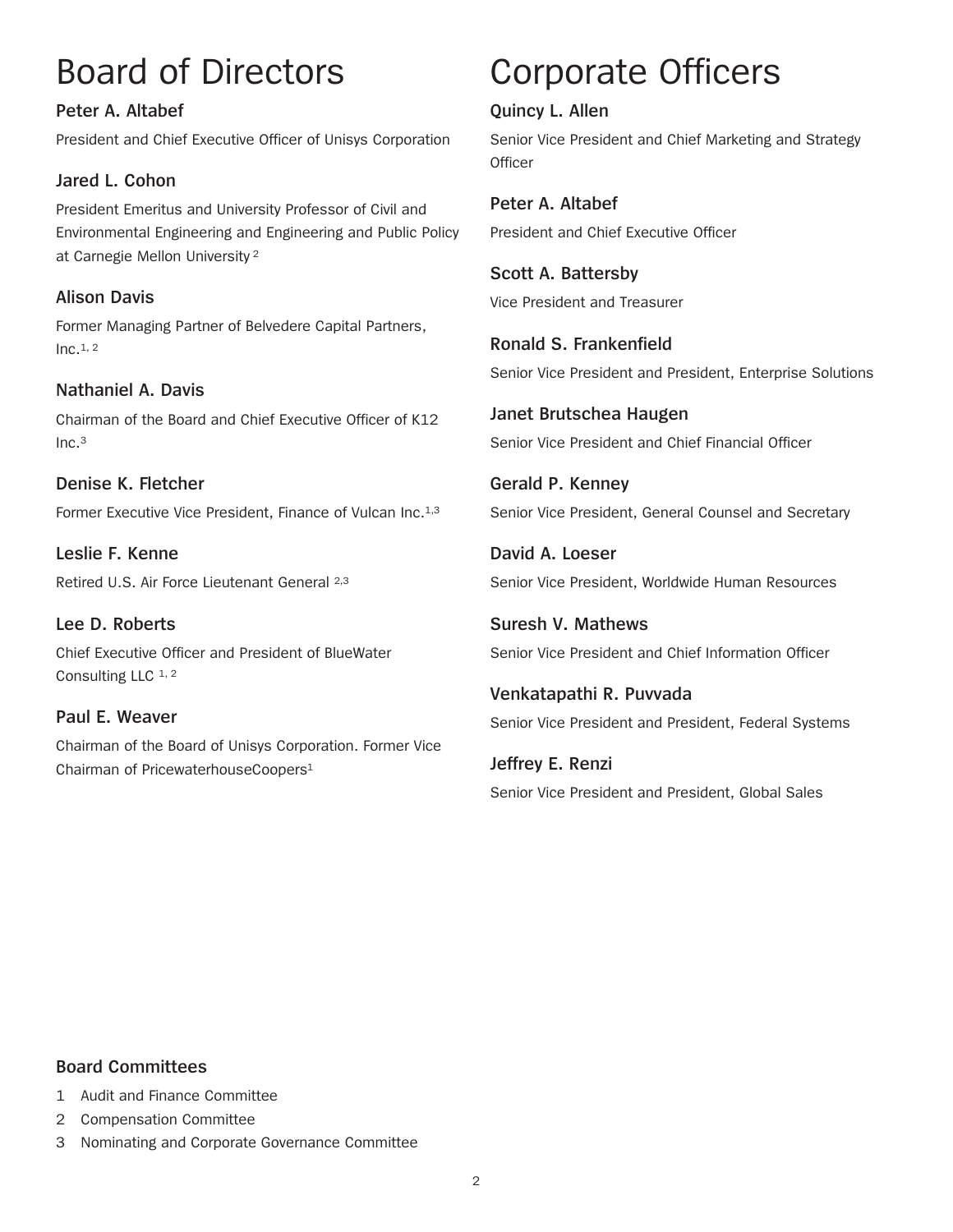### **Management's Discussion and Analysis of Financial Condition and Results of Operations**

#### **Overview**

The company's revenue in 2014 declined 3% to \$3.36 billion compared to \$3.46 billion in 2013. Foreign currency had a 1-percentage-point negative impact thereby causing 1% of the revenue decline in 2014 compared to 2013. Lower services revenue, particularly lower infrastructure services revenue, contributed to the year over year decline. Income in 2014 was impacted by lower revenue, lower services gross margins and higher investments in new technology offerings. The company reported 2014 net income attributable to Unisys Corporation common shareholders of \$44.0 million, or \$.89 per diluted share, which included \$73.8 million of pretax pension expense. This compared with 2013 net income attributable to Unisys Corporation common shareholders of \$92.3 million, or \$2.08 per diluted share, which included \$93.5 million in pretax pension expense.

The company's underfunded defined benefit pension plan obligations increased by approximately \$750 million to \$2.2 billion at December 31, 2014 from \$1.5 billion at December 31, 2013, principally due to a decrease in discount rates. This increase in the unfunded position was the principal reason the company's deficit increased by approximately \$788 million from \$664 million at December 31, 2013 to \$1,452 million at December 31, 2014.

During 2014, the company reported net cash from operating activities of \$121.4 million and ended the year with \$494.3 million in cash and \$224.0 million in debt.

#### **Results of operations**

#### *Company results*

Revenue for 2014 was \$3.36 billion compared with 2013 revenue of \$3.46 billion, a decrease of 3%. Foreign currency had a 1-percentage-point negative impact on revenue in 2014 compared with 2013.

Services revenue in 2014 decreased by 4% compared with 2013. Technology revenue in 2014 increased by 2% compared with 2013.

Revenue for 2013 was \$3.46 billion compared with 2012 revenue of \$3.71 billion, a decrease of 7%. Foreign currency had a 1-percentage-point negative impact on revenue in 2013 compared with 2012.

Revenue from international operations in 2014, 2013 and 2012 was \$1.98 billion, \$2.09 billion and \$2.25 billion, respectively. Foreign currency had a 1-percentage-point negative impact on international revenue in 2014 compared with 2013, and a 1-percentage-point negative impact on international revenue in 2013 compared with 2012. Revenue from U.S. operations was \$1.38 billion in 2014, \$1.37 billion in 2013 and \$1.46 billion in 2012.

Gross profit percent was 23.2% in 2014, 24.5% in 2013 and 26.3% in 2012. The decline in 2014 from 2013 was primarily attributable to lower Services margins during 2014 as the company faced lower revenue and delivery issues on some projects. The change in 2013 from 2012 principally reflects the relative mix of high-end enterprise server sales.

Selling, general and administrative expenses were \$554.1 million in 2014 (16.5% of revenue), \$559.4 million in 2013 (16.2% of revenue) and \$572.8 million in 2012 (15.5% of revenue). In 2012, a gain of \$10.6 million related to the sale of a subsidiary was recorded as a reduction of selling, general and administrative expense (see Note 15 of the Notes to Consolidated Financial Statements).

Research and development (R&D) expenses in 2014 were \$68.8 million compared with \$69.5 million in 2013 and \$81.5 million in 2012.

In 2014, the company reported an operating profit of \$154.9 million compared with \$219.5 million in 2013 and \$319.2 million in 2012.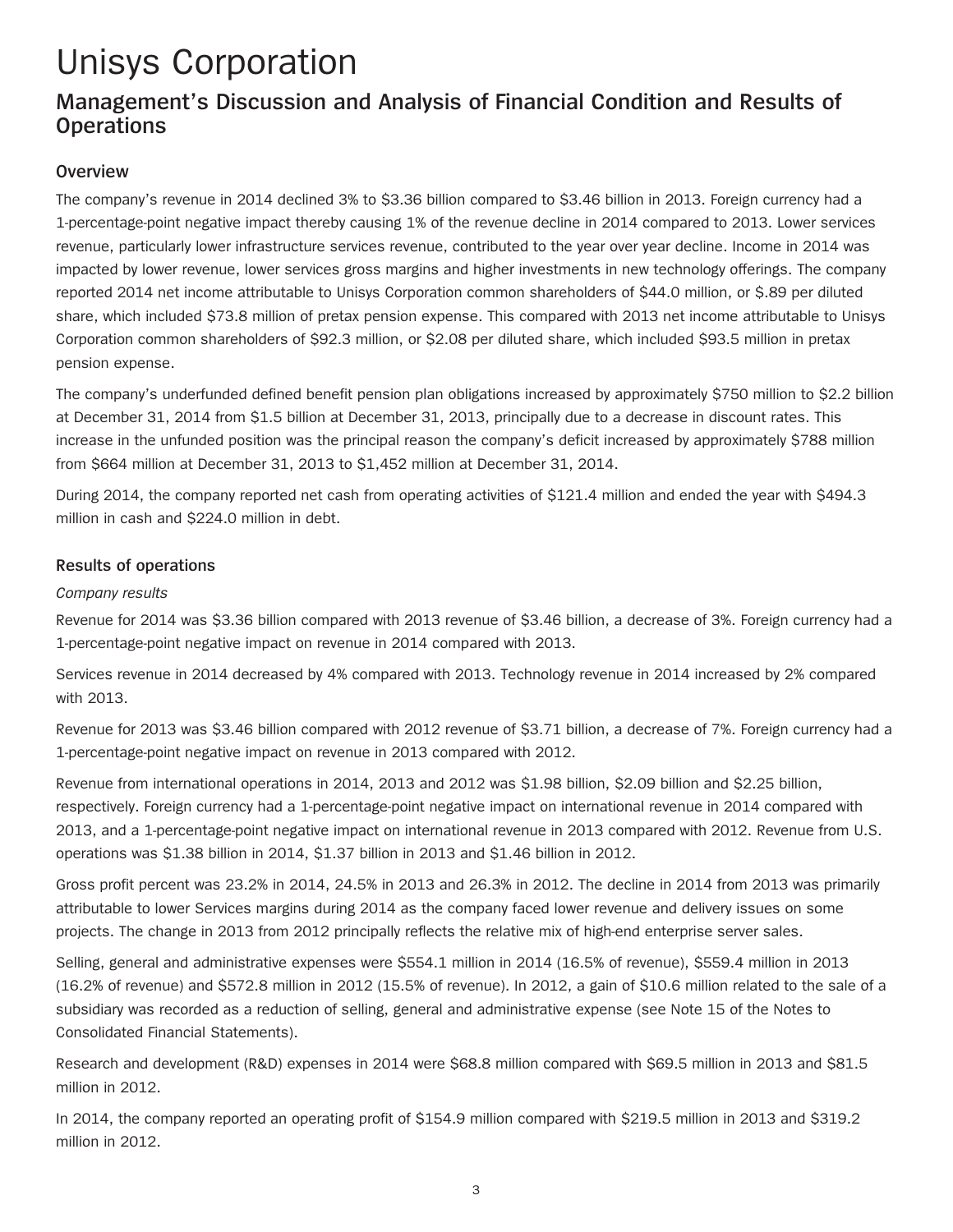Pension expense for 2014 was \$73.8 million compared with \$93.5 million in 2013 and \$108.2 million in 2012. For 2015, the company expects to recognize pension expense of approximately \$111.8 million. The expected increase in pension expense in 2015 compared with 2014 is principally due to higher amortization of net actuarial losses. The company records pension income or expense, as well as other employee-related costs such as payroll taxes and medical insurance costs, in operating income in the following income statement categories: cost of revenue; selling, general and administrative expenses; and research and development expenses. The amount allocated to each category is based on where the salaries of active employees are charged.

Interest expense was \$9.2 million in 2014, \$9.9 million in 2013 and \$27.5 million in 2012. The decline from 2012 was due to the company's debt reduction actions.

Other income (expense), net was expense of \$.2 million in 2014, compared with income of \$9.8 million 2013 and expense of \$37.6 million in 2012. Included in 2014 were foreign exchange losses of \$7.0 million. Included in 2013 were foreign exchange gains of \$10.4 million. Included in 2012 were charges of \$30.6 million related to the debt reductions and foreign exchange losses of \$8.1 million offset in part by interest income of \$10.3 million.

Income before income taxes in 2014 was \$145.5 million compared with \$219.4 million in 2013 and \$254.1 million in 2012.

The provision for income taxes in 2014, 2013 and 2012 was \$86.2 million, \$99.3 million and \$97.3 million, respectively. The 2013 and 2012 income tax provisions include charges of \$11.4 million and \$9.2 million, respectively, due to reductions in the UK income tax rate (see Note 6 of the Notes to Consolidated Financial Statements). The 2012 income tax provision also includes a \$5.6 million benefit related to a UK tax credit.

The company evaluates quarterly the realizability of its deferred tax assets by assessing its valuation allowance and by adjusting the amount of such allowance, if necessary. The company will record a tax provision or benefit for those international subsidiaries that do not have a full valuation allowance against their deferred tax assets. Any profit or loss recorded for the company's U.S. operations will have no provision or benefit associated with it due to its full valuation allowance, except with respect to refundable tax credits and withholding taxes not creditable against future taxable income. As a result, the company's provision or benefit for taxes may vary significantly period to period depending on the geographic distribution of income.

The realization of the company's net deferred tax assets as of December 31, 2014 is primarily dependent on forecasted future taxable income within certain foreign jurisdictions. Any reduction in estimated forecasted future taxable income may require the company to record an additional valuation allowance against the remaining deferred tax assets. Any increase or decrease in the valuation allowance would result in additional or lower income tax expense in such period and could have a significant impact on that period's earnings.

Net income attributable to Unisys Corporation common shareholders for 2014 was \$44.0 million, or \$.89 per diluted common share, compared with income of \$92.3 million, or \$2.08 per diluted common share, in 2013 and income of \$129.4 million, or \$2.84 per diluted common share, in 2012.

Due to inflation rates in recent years, the company's Venezuelan subsidiary has applied highly inflationary accounting beginning January 1, 2010. For those international subsidiaries operating in highly inflationary economies, the U.S. dollar is the functional currency, and as such, nonmonetary assets and liabilities are translated at historical exchange rates, and monetary assets and liabilities are translated at current exchange rates. Exchange gains and losses arising from translation are included in other income (expense), net. Effective February 13, 2013, the Venezuelan government devalued its currency, the bolivar, by resetting the official exchange rate from 4.30 to the U.S. dollar to 6.30 to the U.S. dollar. As a result, the company recorded a pretax foreign exchange loss in 2013 of \$6.5 million.

In January of 2014, the Venezuelan government announced that the exchange rate to be applied to the settlement of certain transactions, including foreign investments and royalties, would be changed to the Complementary System of Foreign Currency Administration (SICAD I) auction rate. As a result, the company changed the exchange rate used to remeasure its Venezuelan subsidiary's financial statements in U.S. dollars from the official rate of 6.3 bolivars to the new SICAD I rate. At December 31, 2014, the SICAD I exchange rate used was 12.0 bolivars to the U.S. dollar. The change in the rate resulted in the company recording a pretax foreign exchange loss in 2014 of \$7.4 million. The company believes that using the SICAD I exchange rate is economically representative of what it might expect to receive in a dividend transaction.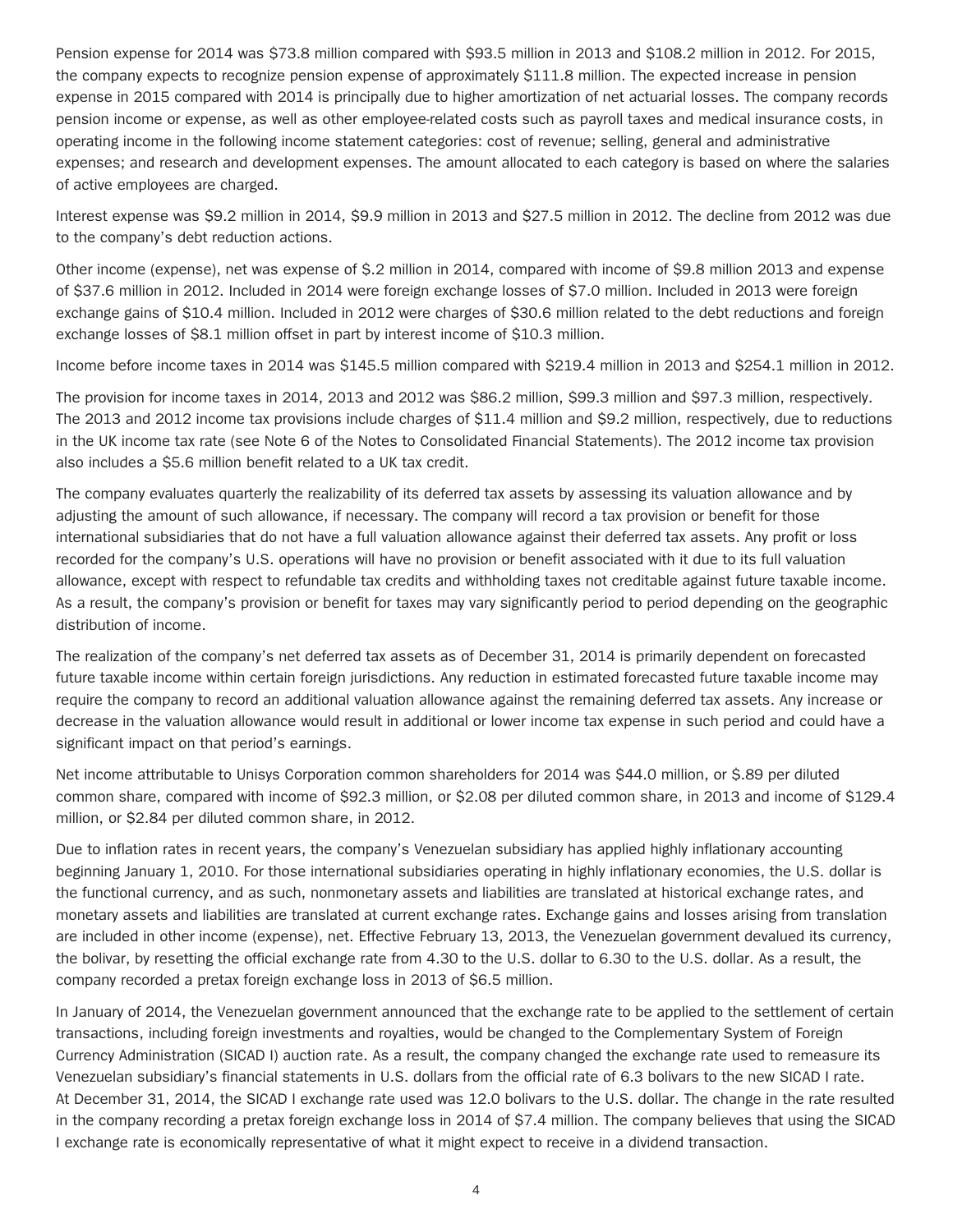At December 31, 2014, the company's operations in Venezuela had net monetary assets denominated in local currency equivalent to approximately \$8 million. As indicated above, the SICAD I exchange rate is determined by periodic auctions and, therefore, the potential exists for it to change significantly in future quarters. Additionally, the Venezuelan government may make further changes or introduce new exchange rate mechanisms, which could result in further changes in the exchange rate used by the company to remeasure its Venezuelan subsidiary's financial statements in U.S. dollars.

#### *Segment results*

The company has two business segments: Services and Technology. The products and services of each segment are marketed throughout the world to commercial businesses and governments. Revenue classifications by segment are as follows: Services – systems integration and consulting, outsourcing, infrastructure services and core maintenance; Technology – enterprise-class software and servers and other technology.

The accounting policies of each business segment are the same as those described in the summary of significant accounting policies. Intersegment sales and transfers are priced as if the sales or transfers were to third parties. Accordingly, the Technology segment recognizes intersegment revenue and manufacturing profit on hardware and software shipments to customers under Services contracts. The Services segment, in turn, recognizes customer revenue and marketing profit on such shipments of company hardware and software to customers. The Services segment also includes hardware and software products sourced from third parties that are sold to customers through the company's Services channels. In the company's consolidated statements of income, the manufacturing costs of products sourced from the Technology segment and sold to Services customers are reported in cost of revenue for Services.

Also included in the Technology segment's sales and operating profit are sales of hardware and software sold to the Services segment for internal use in Services engagements. The amount of such profit included in operating income of the Technology segment for the years ended December 31, 2014, 2013 and 2012, was \$17.0 million, \$6.0 million and \$11.5 million, respectively. The profit on these transactions is eliminated in Corporate.

The company evaluates business segment performance based on operating income exclusive of pension income or expense, restructuring charges and unusual and nonrecurring items, which are included in Corporate. All other corporate and centrally incurred costs are allocated to the business segments based principally on revenue, employees, square footage or usage. See Note 14 of the Notes to Consolidated Financial Statements.

Information by business segment for 2014, 2013 and 2012 is presented below:

| (millions of dollars)    | Total     | Eliminations | <b>Services</b> |         |
|--------------------------|-----------|--------------|-----------------|---------|
| 2014                     |           |              |                 |         |
| Customer revenue         | \$3,356.4 |              | \$2,887.7       | \$468.7 |
| Intersegment             |           | \$(112.3)    | $\cdot$         | 111.9   |
| Total revenue            | \$3,356.4 | \$ (112.3)   | \$2,888.1       | \$580.6 |
| Gross profit percent     | 23.2%     |              | 17.5%           | 56.3%   |
| Operating income percent | 4.6%      |              | 4.2%            | 19.1%   |
| 2013                     |           |              |                 |         |
| Customer revenue         | \$3,456.5 |              | \$2,996.1       | \$460.4 |
| Intersegment             |           | \$(122.5)    | 1.7             | 120.8   |
| Total revenue            | \$3,456.5 | \$(122.5)    | \$2,997.8       | \$581.2 |
| Gross profit percent     | 24.5%     |              | 19.7%           | 53.9%   |
| Operating income percent | 6.4%      |              | 6.2%            | 21.1%   |
| 2012                     |           |              |                 |         |
| Customer revenue         | \$3,706.4 |              | \$3,192.4       | \$514.0 |
| Intersegment             |           | \$(123.1)    | 3.8             | 119.3   |
| Total revenue            | \$3,706.4 | \$(123.1)    | \$3,196.2       | \$633.3 |
| Gross profit percent     | 26.3%     |              | 20.0%           | 63.9%   |
| Operating income percent | 8.6%      |              | 6.4%            | 33.1%   |

*Gross profit percent and operating income percent are as a percent of total revenue.*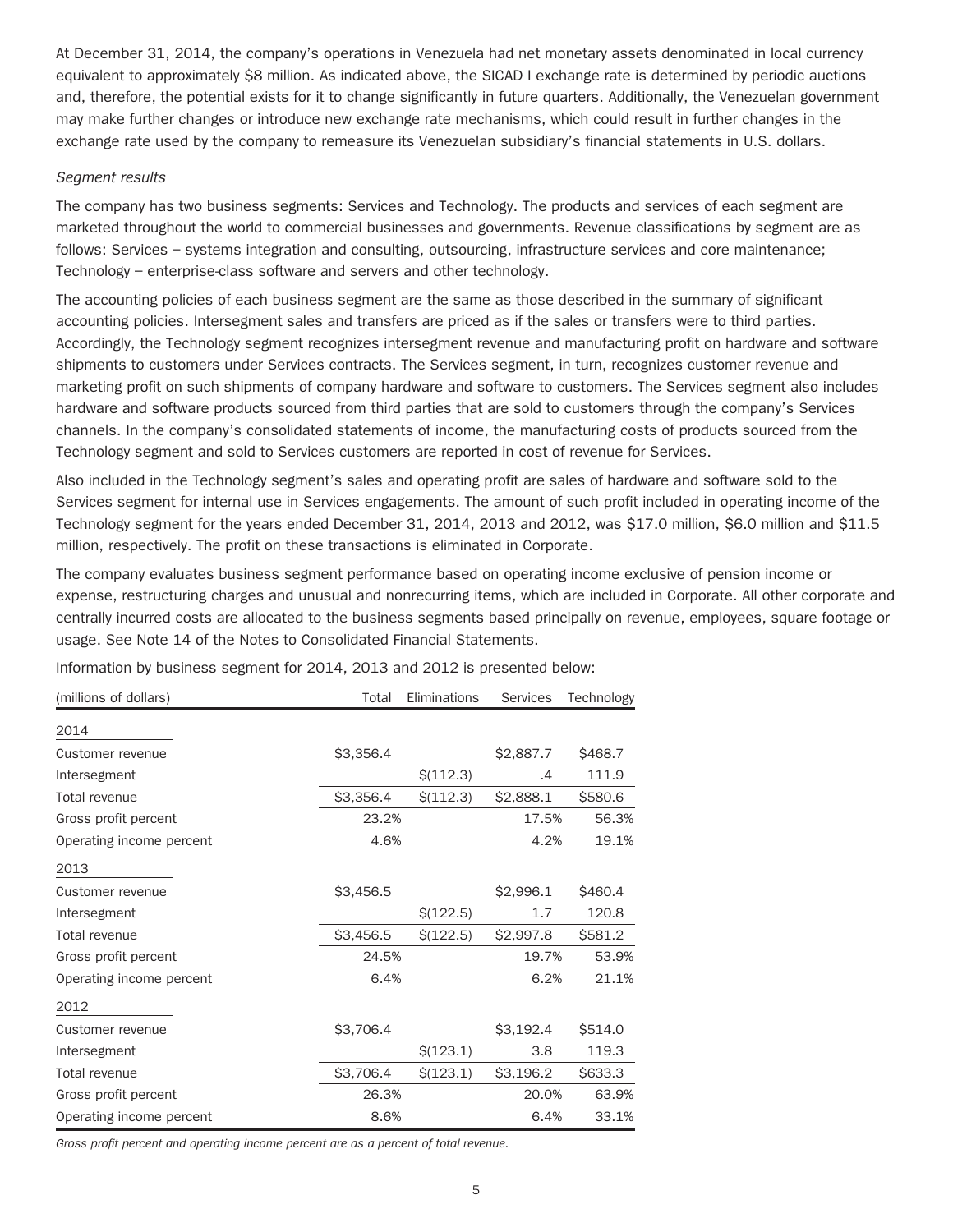Customer revenue by classes of similar products or services, by segment, for 2014, 2013 and 2012 is presented below:

|                                          |             |             | Percent    |           | Percent    |
|------------------------------------------|-------------|-------------|------------|-----------|------------|
| Year ended December 31 (millions)        | 2014        | 2013        | Change     | 2012      | Change     |
| Services                                 |             |             |            |           |            |
| Systems integration and<br>consulting    | Ś.<br>942.8 | Ŝ.<br>956.9 | (1.5)%     | \$1,079.3 | $(11.3)\%$ |
| Outsourcing                              | 1,412.7     | 1,428.7     | (1.1)%     | 1,475.5   | $(3.2)\%$  |
| Infrastructure services                  | 347.4       | 428.1       | $(18.9)\%$ | 442.4     | $(3.2)\%$  |
| Core maintenance                         | 184.8       | 182.4       | 1.3%       | 195.2     | (6.6)%     |
|                                          | 2,887.7     | 2,996.1     | (3.6)%     | 3,192.4   | (6.1)%     |
| Technology                               |             |             |            |           |            |
| Enterprise-class software and<br>servers | 429.0       | 402.7       | 6.5%       | 480.3     | $(16.2)\%$ |
| Other technology                         | 39.7        | 57.7        | $(31.2)\%$ | 33.7      | 71.2%      |
|                                          | 468.7       | 460.4       | 1.8%       | 514.0     | $(10.4)\%$ |
| Total                                    | \$3,356.4   | \$3,456.5   | (2.9)%     | \$3,706.4 | (6.7)%     |

In the Services segment, customer revenue was \$2.89 billion in 2014, \$3.00 billion in 2013 and \$3.19 billion in 2012. The decline in 2014 was principally due to infrastructure services. The decline in 2013 was principally due to soft demand in systems integration and consulting. Foreign currency had about a 1-percentage-point negative impact on Services revenue in 2014 compared with 2013, and a 1-percentage-point negative impact in 2013 compared with 2012.

Revenue from systems integration and consulting decreased 1.5% in 2014 compared with 2013, and 2013 revenue declined 11.3% compared with 2012. The decline in 2014 was due to lower demand for project-based services and solutions. The decline in 2013 was due to lower demand for project-based services and solutions, particularly public sector in-period sell and bill revenue.

Outsourcing revenue declined 1.1% in 2014 compared with 2013. In 2013, outsourcing revenue declined 3.2% compared with 2012.

Infrastructure services revenue decreased 18.9% in 2014 compared with 2013 and decreased 3.2% in 2013 compared with 2012. The decline in 2014 compared with 2013 reflects lower volumes on some existing contracts and the conclusion of other contracts that the company did not renew.

Core maintenance revenue increased 1.3% in 2014 compared with 2013. Core maintenance revenue declined 6.6% in 2013 compared with 2012.

Services gross profit percent was 17.5% in 2014, 19.7% in 2013 and 20.0% in 2012. Services operating income percent was 4.2% in 2014 compared with 6.2% in 2013 and 6.4% in 2012. The decline in 2014 from 2013 reflects lower revenue and some delivery challenges on a few projects.

In the Technology segment, customer revenue increased 1.8% in 2014 compared with 2013, and 2013 revenue decreased 10.4% compared with 2012. Foreign currency translations had a 1-percentage-point negative impact in 2014 compared with 2013 and a negligible impact on Technology revenue in 2013 compared with 2012.

Revenue from the company's enterprise-class software and servers increased 6.5% in 2014 compared with 2013 and decreased 16.2% in 2013 compared with 2012. The increase or decrease in revenue from enterprise-class software and servers revenue in the respective years was due to either an increase or decrease in revenue from the company's ClearPath product revenue.

Revenue from other technology (which is principally sales of third-party equipment) decreased \$18.0 million in 2014 compared with 2013 and increased \$24.0 million in 2013 compared with 2012.

Technology gross profit percent was 56.3% in 2014, 53.9% in 2013 and 63.9% in 2012. Technology operating income percent was 19.1% in 2014 compared with 21.1% in 2013 and 33.1% in 2012. The changes were due to the relative mix of ClearPath sales as well as increased investments in new offerings in 2014.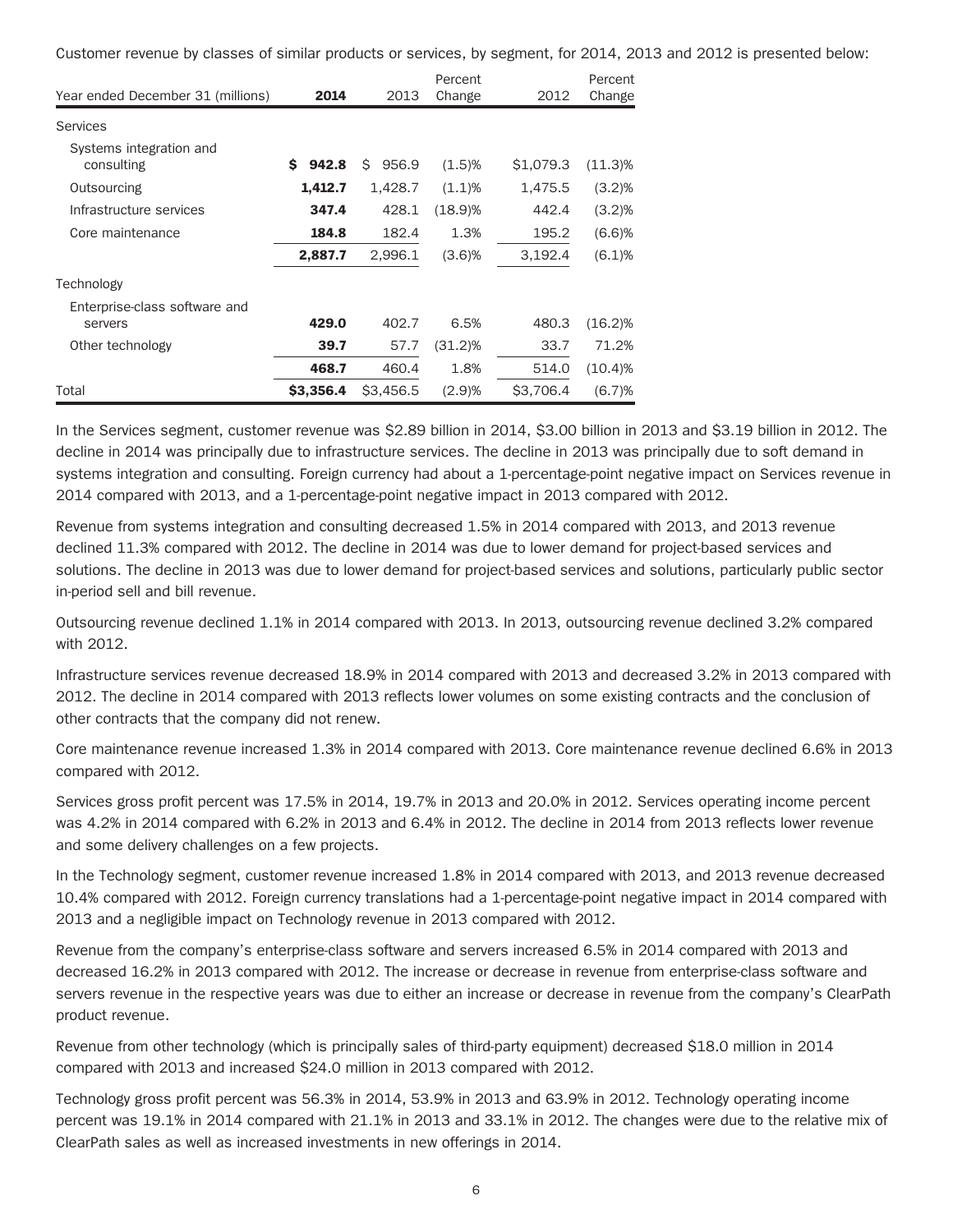#### **New accounting pronouncements**

See Note 4 of the Notes to Consolidated Financial Statements for a full description of recent accounting pronouncements, including the expected dates of adoption and estimated effects on the company's consolidated financial statements.

#### **Financial condition**

The company's principal sources of liquidity are cash on hand, cash from operations and its revolving credit facility, discussed below. The company and certain international subsidiaries have access to uncommitted lines of credit from various banks. The company believes that it will have adequate sources of liquidity to meet its expected 2015 cash requirements.

Cash and cash equivalents at December 31, 2014 were \$494.3 million compared with \$639.8 million at December 31, 2013.

As of December 31, 2014, \$316.4 million of cash and cash equivalents were held by the company's foreign subsidiaries and branches operating outside of the U.S. In the future, if these funds are needed for the company's operations in the U.S., the company may be required to accrue and pay taxes to repatriate these funds. See Note 6 of the Notes to Consolidated Financial Statements regarding the company's intention to indefinitely reinvest earnings of foreign subsidiaries.

During 2014, cash provided by operations was \$121.4 million compared with \$187.4 million in 2013. Cash provided by operations during 2014 was negatively impacted by lower income and an increase in cash contributions to the company's defined benefit pension plans. During 2014, the company contributed cash of \$183.4 million to its defined benefit pension plans, which included \$79.6 million to its U.S. qualified defined benefit pension plan, compared with \$147.2 million, which included \$33.8 million to its U.S. qualified defined benefit pension plan during 2013.

Cash used for investing activities in 2014 was \$195.3 million compared with cash used of \$162.7 million in 2013. Net proceeds of investments in 2014 were \$13.7 million compared with net purchases of \$9.9 million in 2013. Proceeds from investments and purchases of investments represent derivative financial instruments used to manage the company's currency exposure to market risks from changes in foreign currency exchange rates. In addition, the investment in marketable software was \$73.6 million in 2014 compared with \$64.3 million in 2013, capital additions of properties were \$53.3 million in 2014 compared with \$47.2 million in 2013 and capital additions of outsourcing assets were \$85.9 million in 2014 compared with \$39.9 million in 2013. The higher capital expenditures largely reflected increased investments in outsourcing assets within the company's IT outsourcing business as the company won a number of new contracts, increased investments in new products, as well as expenditures on automation tools and leasehold improvements that support further consolidation of the company's real estate.

Cash used for financing activities during 2014 was \$36.9 million compared with cash used of \$23.0 million in 2013. Cash used for common stock repurchases was \$35.7 million and \$11.7 million in 2014 and 2013, respectively.

On March 1, 2014, all of the outstanding shares of 6.25% mandatory convertible preferred stock (2,587,400 shares) were automatically converted (in accordance with its terms) into 6,912,756 shares of the company's common stock. Because March 1, 2014 was not a business day, the mandatory conversion was effected on Monday, March 3, 2014.

The company has a secured revolving credit facility, expiring in June 2018, which provides for loans and letters of credit up to an aggregate amount of \$150 million (with a limit on letters of credit of \$100 million). Borrowing limits under the credit agreement are based upon the amount of eligible U.S. accounts receivable. At December 31, 2014, the company had no borrowings and \$18.8 million of letters of credit outstanding under the facility. At December 31, 2014, availability under the facility was \$100.0 million net of letters of credit issued. Borrowings under the facility will bear interest based on short-term rates. The credit agreement contains customary representations and warranties, including that there has been no material adverse change in the company's business, properties, operations or financial condition. The company is required to maintain a minimum fixed charge coverage ratio if the company's availability under the credit facility falls below the greater of 12.5% of the lenders' commitments under the facility and \$18.75 million. The credit agreement allows the company to pay dividends on its capital stock in an amount up to \$22.5 million per year unless the company is in default and to, among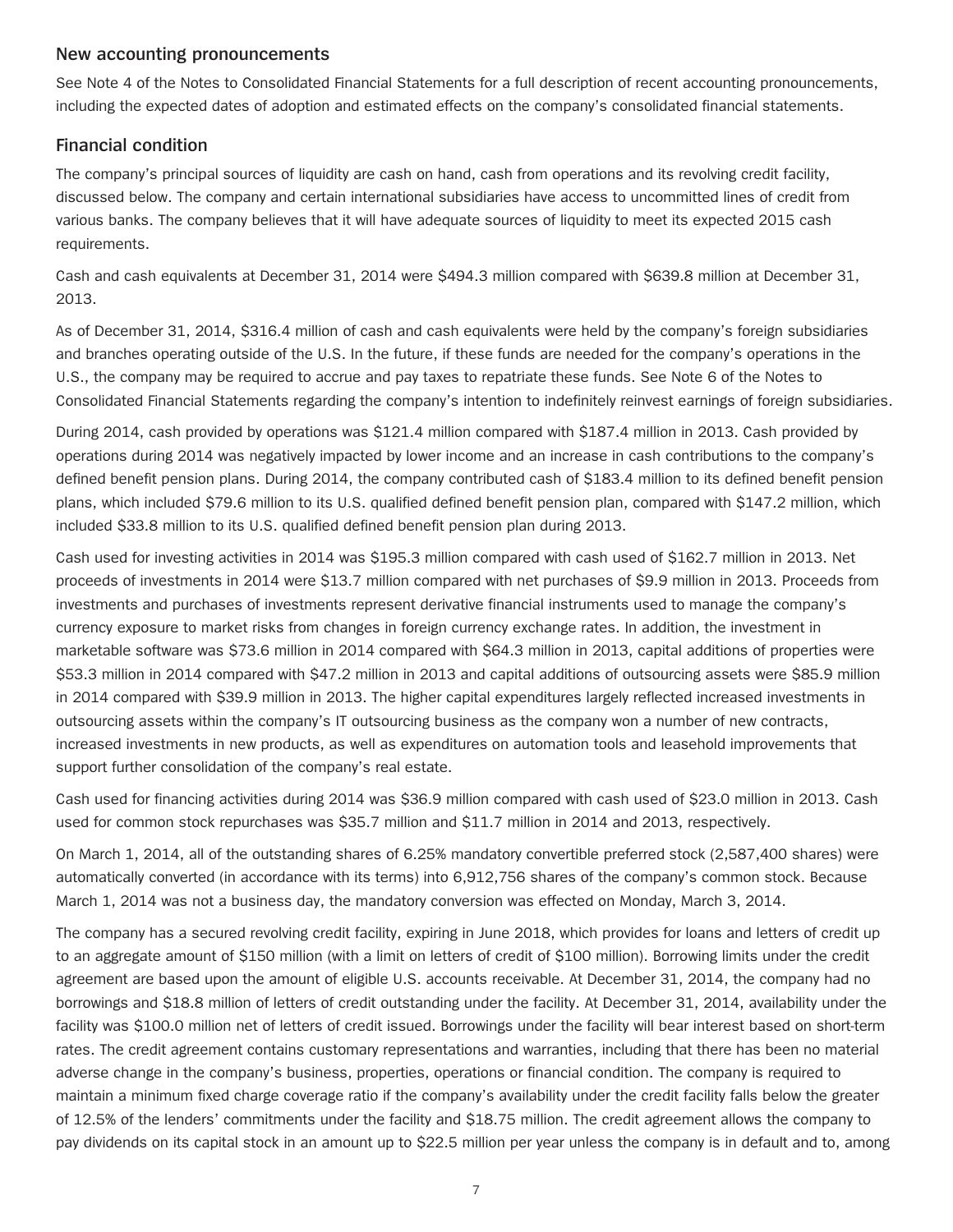other things, repurchase its equity, prepay other debt, incur other debt or liens, dispose of assets and make acquisitions, loans and investments, provided the company complies with certain requirements and limitations set forth in the agreement. Events of default include non-payment, failure to comply with covenants, materially incorrect representations and warranties, change of control and default under other debt aggregating at least \$50 million. The credit facility is guaranteed by Unisys Holding Corporation, Unisys NPL, Inc., Unisys AP Investment Company I and any future material domestic subsidiaries. The facility is secured by the assets of Unisys Corporation and the subsidiary guarantors, other than certain excluded assets. The company may elect to prepay or terminate the credit facility without penalty.

At December 31, 2014, the company has met all covenants and conditions under its various lending agreements. The company expects to continue to meet these covenants and conditions.

At December 31, 2014, the company had outstanding standby letters of credit and surety bonds totaling approximately \$343 million related to performance and payment guarantees. On the basis of experience with these arrangements, the company believes that any obligations that may arise will not be material.

As described more fully in Notes 8 and 10 of the Notes to Consolidated Financial Statements, at December 31, 2014, the company had certain cash obligations, which are due as follows:

| (millions of dollars)               | Total   | 1 vear |         |       | 1-3 years 4-5 years After 5 years |
|-------------------------------------|---------|--------|---------|-------|-----------------------------------|
| Long-term debt                      | \$224.0 | S 1.8  | \$215.3 | S 3.7 | \$3.2                             |
| Interest payments on long-term debt | 40.9    | 13.6   | 26.9    |       | .1                                |
| Operating leases                    | 225.1   | 58.2   | 86.1    | 46.5  | 34.3                              |
| Total                               | \$490.0 | S73.6  | \$328.3 | S50.5 | \$37.6                            |

As described in Note 16 of the Notes to Consolidated Financial Statements, in 2015, the company expects to make cash contributions to its worldwide defined benefit pension plans of approximately \$128.8 million, which is comprised of \$76.2 million primarily for non-U.S. defined benefit pension plans and \$52.6 million for the company's U.S. qualified defined benefit pension plan.

The company has on file with the Securities and Exchange Commission an effective registration statement, expiring in June of 2015, covering debt or equity securities, which enables the company to be prepared for future market opportunities.

The company may, from time to time, redeem, tender for, or repurchase its securities in the open market or in privately negotiated transactions depending upon availability, market conditions and other factors.

On December 10, 2012, the company announced that its Board of Directors had authorized the company to purchase up to an aggregate of \$50 million of the company's common stock and mandatory convertible preferred stock through December 31, 2014. Through December 31, 2014, the company repurchased an aggregate of 2.2 million shares of common stock for approximately \$47.3 million. At December 31, 2014, the Board's repurchase authorization expired.

#### **Market risk**

The company has exposure to interest rate risk from its short-term and long-term debt. In general, the company's long-term debt is fixed rate and, to the extent it has any, its short-term debt is variable rate. See Note 8 of the Notes to Consolidated Financial Statements for components of the company's long-term debt. The company believes that the market risk assuming a hypothetical 10% increase in interest rates would not be material to the fair value of these financial instruments, or the related cash flows, or future results of operations.

The company is also exposed to foreign currency exchange rate risks. The company is a net receiver of currencies other than the U.S. dollar and, as such, can benefit from a weaker dollar, and can be adversely affected by a stronger dollar relative to currencies worldwide. Accordingly, changes in exchange rates, and in particular a strengthening of the U.S. dollar, may adversely affect consolidated revenue and operating margins as expressed in U.S. dollars. Currency exposure gains and losses are mitigated by purchasing components and incurring expenses in local currencies.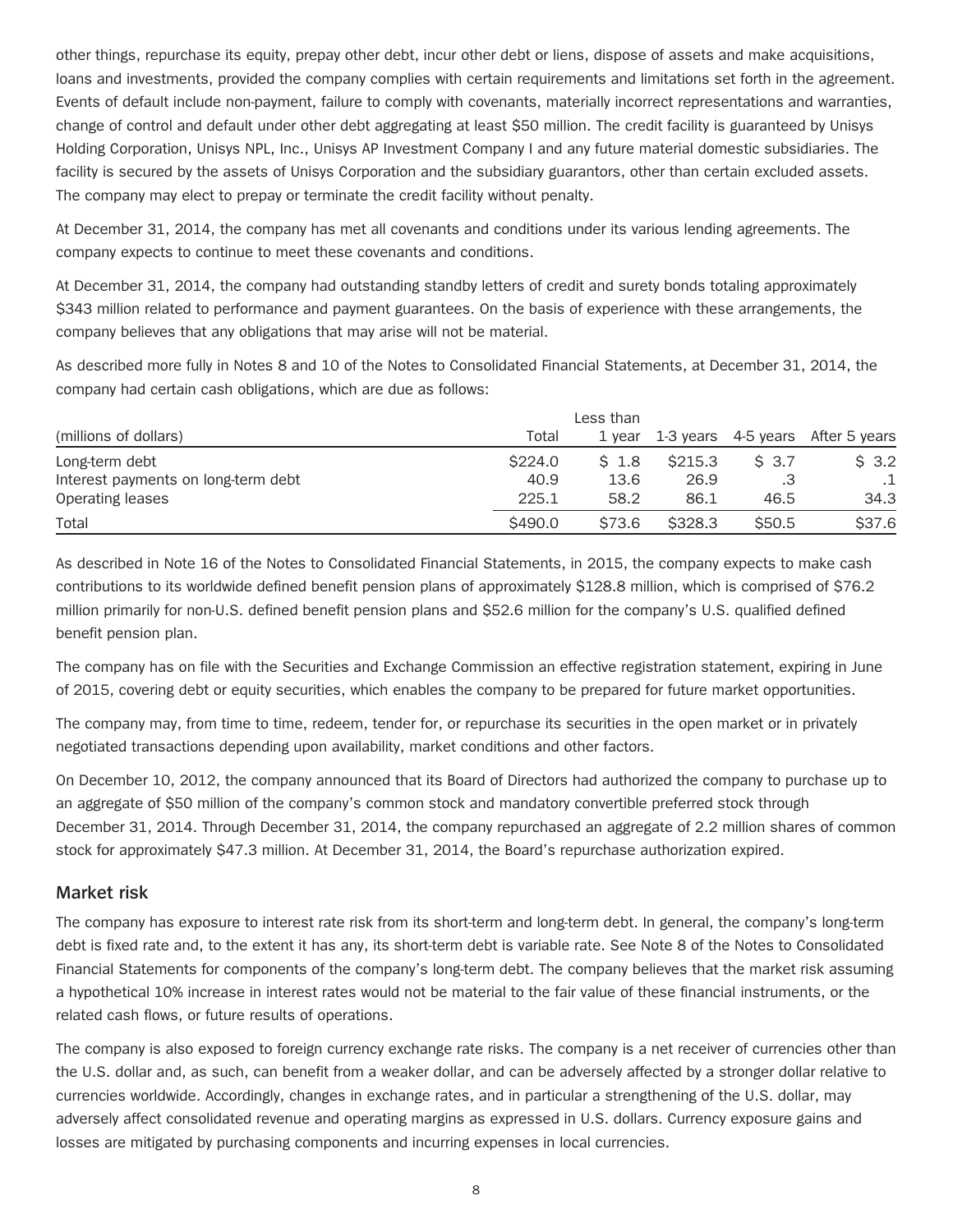In addition, the company uses derivative financial instruments, primarily foreign exchange forward contracts, to reduce its exposure to market risks from changes in foreign currency exchange rates on intercompany balances. See Note 11 of the Notes to Consolidated Financial Statements for additional information on the company's derivative financial instruments.

The company has performed a sensitivity analysis assuming a hypothetical 10% adverse movement in foreign currency exchange rates applied to these derivative financial instruments described above. As of December 31, 2014 and 2013, the analysis indicated that such market movements would have reduced the estimated fair value of these derivative financial instruments by approximately \$39 million and \$48 million, respectively. Based on changes in the timing and amount of interest rate and foreign currency exchange rate movements and the company's actual exposures and hedges, actual gains and losses in the future may differ from the above analysis.

#### **Critical accounting policies**

The preparation of financial statements in conformity with U.S. generally accepted accounting principles requires management to make estimates, judgments and assumptions that affect the amounts reported in the financial statements and accompanying notes. Certain accounting policies, methods and estimates are particularly important because of their significance to the financial statements and because of the possibility that future events affecting them may differ from management's current judgments. The company bases its estimates and judgments on historical experience and on other assumptions that it believes are reasonable under the circumstances; however, to the extent there are material differences between these estimates, judgments and assumptions and actual results, the financial statements will be affected. Although there are a number of accounting policies, methods and estimates affecting the company's financial statements as described in Note 1 of the Notes to Consolidated Financial Statements, the following critical accounting policies reflect the significant estimates, judgments and assumptions. The development and selection of these critical accounting policies have been determined by management of the company and the related disclosures have been reviewed with the Audit and Finance Committee of the Board of Directors.

#### *Outsourcing*

Typically, the initial terms of the company's outsourcing contracts are between 5 and 10 years. Revenue under these contracts is recognized when the company performs the services or processes transactions in accordance with contractual performance standards. Customer prepayments (even if nonrefundable) are deferred (classified as a liability) and recognized systematically as revenue over the initial contract term.

Costs on outsourcing contracts are charged to expense as incurred. However, direct costs incurred related to the inception of an outsourcing contract (principally initial customer setup) are deferred and charged to expense over the initial contract term. In addition, the costs of equipment and software, some of which are internally developed, are capitalized and depreciated over the shorter of their life or the initial contract term.

Recoverability of outsourcing assets is subject to various business risks. Quarterly, the company compares the carrying value of the outsourcing assets with the undiscounted future cash flows expected to be generated by the outsourcing assets to determine if the assets are impaired. If impaired, the outsourcing assets are reduced to an estimated fair value on a discounted cash flow approach. The company prepares its cash flow estimates based on assumptions that it believes to be reasonable but are also inherently uncertain. Actual future cash flows could differ from these estimates.

#### *Revenue recognition*

The majority of the company's sales agreements contain standard business terms and conditions; however, some agreements contain multiple elements or non-standard terms and conditions. As discussed in Note 1 of the Notes to Consolidated Financial Statements, the company enters into multiple-element arrangements, which may include any combination of hardware, software or services. As a result, significant contract interpretation is sometimes required to determine the appropriate accounting, including whether the deliverables specified in a multiple-element arrangement should be treated as separate units of accounting for revenue recognition purposes, and, if so, how the price should be allocated among the elements and when to recognize revenue for each element. The company recognizes revenue on delivered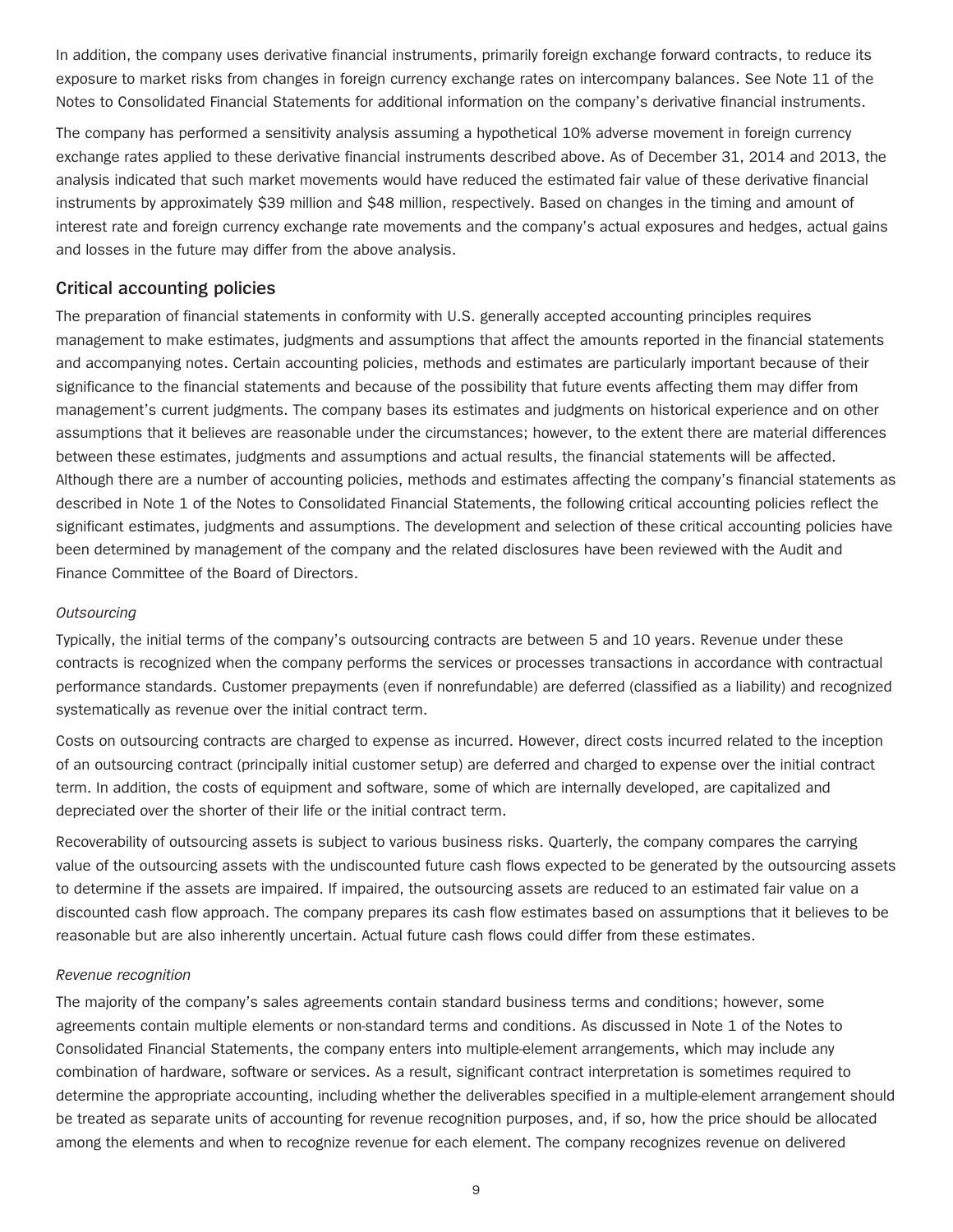elements only if: (a) any undelivered products or services are not essential to the functionality of the delivered products or services, (b) the company has an enforceable claim to receive the amount due in the event it does not deliver the undelivered products or services, (c) there is evidence of the selling price for each undelivered product or service, and (d) the revenue recognition criteria otherwise have been met for the delivered elements. Otherwise, revenue on delivered elements is recognized as the undelivered elements are delivered. For arrangements with multiple elements involving the licensing or sale of software and software-related elements, the allocation of revenue is based on vendor-specific objective evidence (VSOE), which is based upon normal pricing and discounting practices for those products and services when sold separately. The company's continued ability to determine VSOE of fair value will depend on continued sufficient volumes and sufficient consistent pricing of stand-alone sales of such undelivered elements. In addition, the company's revenue recognition policy states that revenue is not recognized until collectability is deemed probable. Changes in judgments on these assumptions and estimates could materially impact the timing of revenue recognition.

For long-term fixed price systems integration contracts, the company recognizes revenue and profit as the contracts progress using the percentage-of-completion method of accounting, which relies on estimates of total expected contract revenues and costs. The company follows this method because reasonably dependable estimates of the revenue and costs applicable to various elements of a contract can be made. The financial reporting of these contracts depends on estimates, which are assessed continually during the term of the contracts and therefore, recognized revenues and profit are subject to revisions as the contract progresses to completion. Revisions in profit estimates are reflected in the period in which the facts that give rise to the revision become known. Accordingly, favorable changes in estimates result in additional revenue and profit recognition, and unfavorable changes in estimates result in a reduction of recognized revenue and profit. When estimates indicate that a loss will be incurred on a contract upon completion, a provision for the expected loss is recorded in the period in which the loss becomes evident. As work progresses under a loss contract, revenue continues to be recognized, and a portion of the contract costs incurred in each period is charged to the contract loss reserve. For other systems integration projects, the company recognizes revenue when the services have been performed.

In addition to outright sales, the company sells hardware under bundled lease arrangements which typically include hardware, services and a financing component. Recognizing revenue under these arrangements requires the company to allocate the total consideration received to the lease and non-lease deliverables included in the bundled arrangement, based upon the estimated fair values of each element.

#### *Income Taxes*

Accounting rules governing income taxes require that deferred tax assets and liabilities be recognized using enacted tax rates for the effect of temporary differences between the book and tax bases of recorded assets and liabilities. These rules also require that deferred tax assets be reduced by a valuation allowance if it is more likely than not that some portion or the entire deferred tax asset will not be realized.

At December 31, 2014 and 2013, the company had deferred tax assets in excess of deferred tax liabilities of \$2,244.1 million and \$2,112.7 million, respectively. For the reasons cited below, at December 31, 2014 and 2013, management determined that it is more likely than not that \$136.3 million and \$113.9 million, respectively, of such assets will be realized, resulting in a valuation allowance of \$2,107.8 million and \$1,998.8 million, respectively.

The company evaluates the realizability of its deferred tax assets by assessing its valuation allowance and by adjusting the amount of such allowance, if necessary. The factors used to assess the likelihood of realization are the company's historical profitability, forecast of future taxable income and available tax-planning strategies that could be implemented to realize the net deferred tax assets. The company uses tax-planning strategies to realize or renew net deferred tax assets to avoid the potential loss of future tax benefits.

Failure to achieve forecasted taxable income might affect the ultimate realization of the net deferred tax assets. Factors that may affect the company's ability to achieve sufficient forecasted taxable income include, but are not limited to, the following: increased competition, a decline in sales or margins, loss of market share, delays in product availability or technological obsolescence. See "Factors that may affect future results."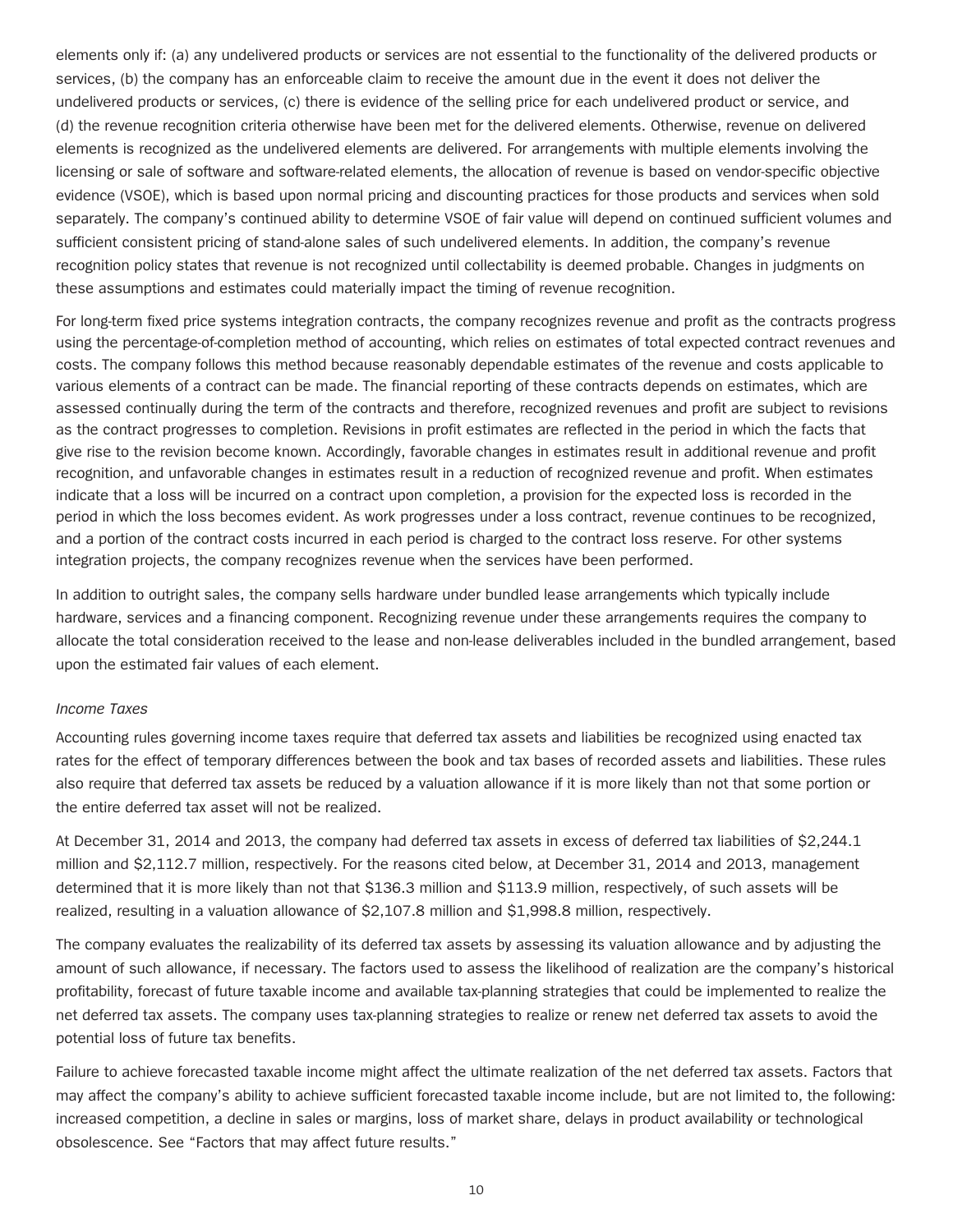Internal Revenue Code Sections 382 and 383 provide annual limitations with respect to the ability of a corporation to utilize its net operating loss (as well as certain built-in losses) and tax credit carryforwards, respectively (Tax Attributes), against future U.S. taxable income, if the corporation experiences an "ownership change." In general terms, an ownership change may result from transactions increasing the ownership of certain stockholders in the stock of a corporation by more than 50 percentage points over a three-year period. The company regularly monitors ownership changes (as calculated for purposes of Section 382). The company has determined that, for purposes of the rules of Section 382 described above, an ownership change occurred in February 2011. Any future transaction or transactions and the timing of such transaction or transactions could trigger additional ownership changes under Section 382.

As a result of the ownership change, utilization of the company's Tax Attributes will be subject to an overall annual limitation of \$70.6 million. This limitation will be applied first to any recognized built in losses, then to any net operating losses, and then to any other Tax Attributes. Any unused limitation may be carried over to later years. As of December 31, 2013, due to the ownership change in 2011, the Section 382 limitation and accompanying built in losses caused the company to reduce its deferred tax assets and related valuation allowance by \$389.6 million. Based on presently available information and the existence of tax planning strategies, the company does not expect to incur a U.S. cash tax liability in the near term. The company maintains a full valuation allowance against the realization of all U.S. deferred tax assets as well as certain foreign deferred tax assets in excess of deferred tax liabilities. See Note 6 of the Notes to Consolidated Financial Statements.

The company's provision for income taxes and the determination of the resulting deferred tax assets and liabilities involve a significant amount of management judgment and are based on the best information available at the time. The company operates within federal, state and international taxing jurisdictions and is subject to audit in these jurisdictions. These audits can involve complex issues, which may require an extended period of time to resolve. As a result, the actual income tax liabilities in the jurisdictions with respect to any fiscal year are ultimately determined long after the financial statements have been published.

Accounting rules governing income taxes also prescribe a recognition threshold and measurement attribute for the financial statement recognition and measurement of a tax position taken or expected to be taken in a tax return. The company maintains reserves for estimated tax exposures including penalties and interest. Income tax exposures include potential challenges of intercompany pricing and other tax matters. Exposures are settled primarily through the settlement of audits within these tax jurisdictions, but can also be affected by changes in applicable tax law or other factors, which could cause management of the company to believe a revision of past estimates is appropriate. Management believes that an appropriate liability has been established for estimated exposures; however, actual results may differ materially from these estimates. The liabilities are reviewed quarterly for their adequacy and appropriateness. See Note 6 of the Notes to Consolidated Financial Statements.

#### *Pensions*

Accounting rules governing defined benefit pension plans require that amounts recognized in financial statements be determined on an actuarial basis. The measurement of the company's pension obligations, costs and liabilities is dependent on a variety of assumptions selected by the company and used by the company's actuaries. These assumptions include estimates of the present value of projected future pension payments to plan participants, taking into consideration the likelihood of potential future events such as salary increases and demographic experience. The assumptions used in developing the required estimates include the following key factors: discount rates, salary growth, retirement rates, inflation, expected return on plan assets and mortality rates.

As permitted for purposes of computing pension expense, the company uses a calculated value of plan assets (which is further described below). This allows that the effects of the performance of the pension plan's assets on the company's computation of pension income or expense be amortized over future periods. A substantial portion of the company's pension plan assets relates to its qualified defined benefit plan in the United States.

A significant element in determining the company's pension income or expense is the expected long-term rate of return on plan assets. The company sets the expected long-term rate of return based on the expected long-term return of the various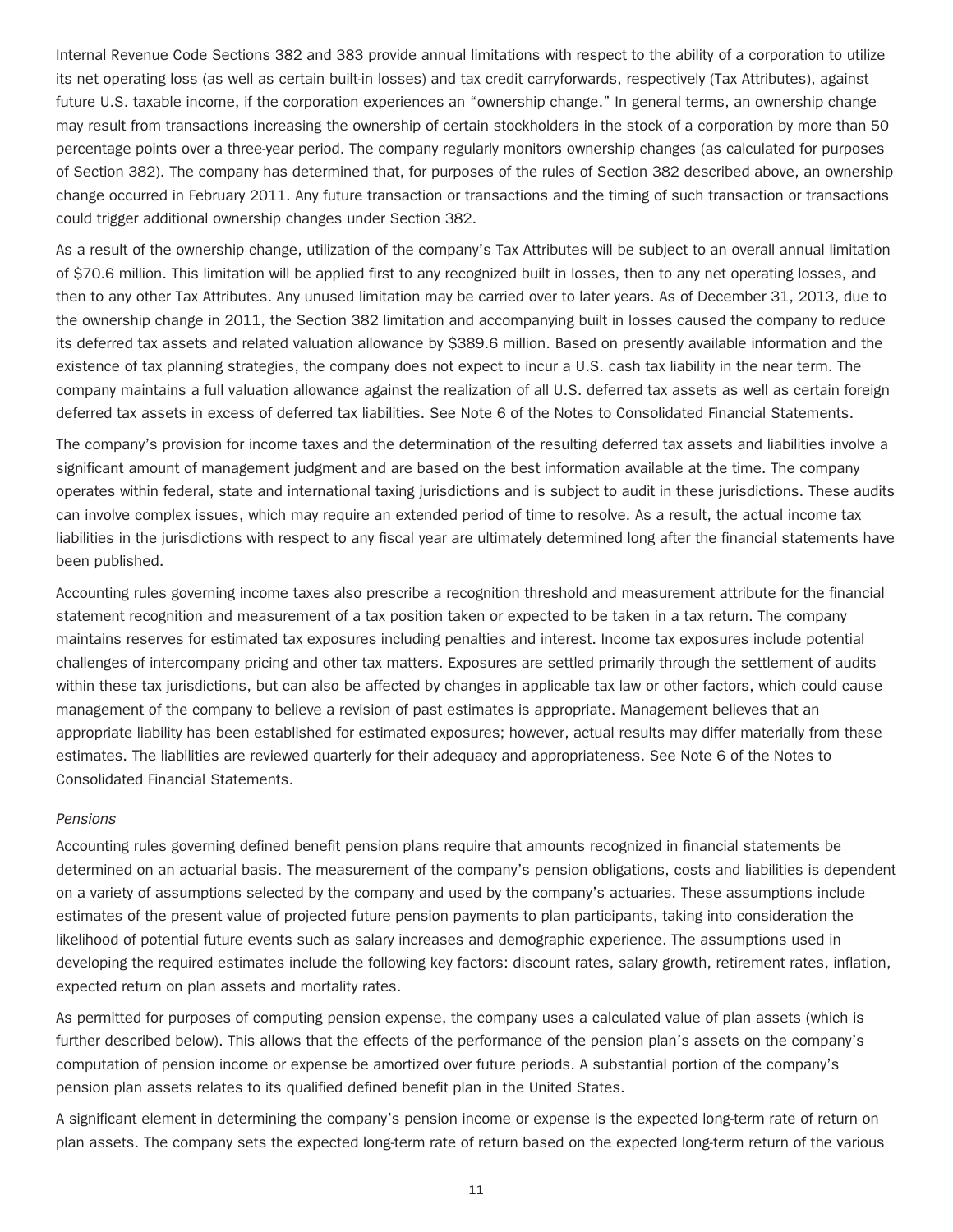asset categories in which it invests. The company considers the current expectations for future returns and the actual historical returns of each asset class. Also, because the company's investment policy is to actively manage certain asset classes where the potential exists to outperform the broader market, the expected returns for those asset classes are adjusted to reflect the expected additional returns. For 2015 and 2014, the company has assumed that the expected longterm rate of return on U.S. plan assets will be 6.80% and 7.72%, respectively, and on the company's non-U.S. plan assets will be 6.45% for both years. A change of 25 basis points in the expected long-term rate of return for the company's U.S. and non-U.S. pension plans causes a change of approximately \$9 million and \$6 million, respectively, in pension expense. The assumed long-term rate of return on assets is applied to a calculated value of plan assets, which recognizes changes in the fair value of plan assets in a systematic manner over four years. This produces the expected return on plan assets that is included in pension income or expense. The difference between this expected return and the actual return on plan assets is deferred. The net deferral of past asset gains or losses affects the calculated value of plan assets and, ultimately, future pension income or expense. At December 31, 2014, for the company's U.S. qualified defined benefit pension plan, the calculated value of plan assets was \$3.90 billion and the fair value was \$4.07 billion.

At the end of each year, the company determines the discount rate to be used to calculate the present value of plan liabilities. The discount rate is an estimate of the current interest rate at which the pension liabilities could be effectively settled at the end of the year. In estimating this rate, the company looks to rates of return on high-quality, fixed-income investments that (a) receive one of the two highest ratings given by a recognized ratings agency and (b) are currently available and expected to be available during the period to maturity of the pension benefits. At December 31, 2014, the company determined this rate to be 4.09% for its U.S. defined benefit pension plans, a decrease of 93 basis points from the rate used at December 31, 2013, and 3.05% for the company's non-U.S. defined benefit pension plans, a decrease of 110 basis points from the rate used at December 31, 2013. A change of 25 basis points in the U.S. and non-U.S. discount rates causes a change in pension expense of approximately \$1 million and \$5 million, respectively, and a change of approximately \$150 million and \$146 million, respectively, in the benefit obligation. The net effect of changes in the discount rate, as well as the net effect of other changes in actuarial assumptions and experience, has been deferred, as permitted.

Gains and losses are defined as changes in the amount of either the projected benefit obligation or plan assets resulting from experience different from that assumed and from changes in assumptions. Because gains and losses may reflect refinements in estimates as well as real changes in economic values and because some gains in one period may be offset by losses in another and vice versa, the accounting rules do not require recognition of gains and losses as components of net pension cost of the period in which they arise.

At a minimum, amortization of an unrecognized net gain or loss must be included as a component of net pension cost for a year if, as of the beginning of the year, that unrecognized net gain or loss exceeds 10 percent of the greater of the projected benefit obligation or the calculated value of plan assets. If amortization is required, the minimum amortization is that excess above the 10 percent divided by the average remaining life expectancy of the plan participants. For the company's U.S. qualified defined benefit pension plan and the company's non-U.S. pension plans, that period is approximately 19 years for each. At December 31, 2014, the estimated unrecognized loss for the company's U.S. qualified defined benefit pension plan and the company's non-U.S. pension plans was \$3.11 billion and \$1.05 billion, respectively.

For the year ended December 31, 2014, the company recognized consolidated pension expense of \$73.8 million, compared with \$93.5 million for the year ended December 31, 2013. For 2015, the company expects to recognize pension expense of approximately \$111.8 million. See Note 16 of the Notes to Consolidated Financial Statements.

#### **Factors that may affect future results**

From time to time, the company provides information containing "forward-looking" statements, as defined in the Private Securities Litigation Reform Act of 1995. Forward-looking statements provide current expectations of future events and include any statement that does not directly relate to any historical or current fact. Words such as "anticipates," "believes," "expects," "intends," "plans," "projects" and similar expressions may identify such forward-looking statements. All forwardlooking statements rely on assumptions and are subject to risks, uncertainties and other factors that could cause the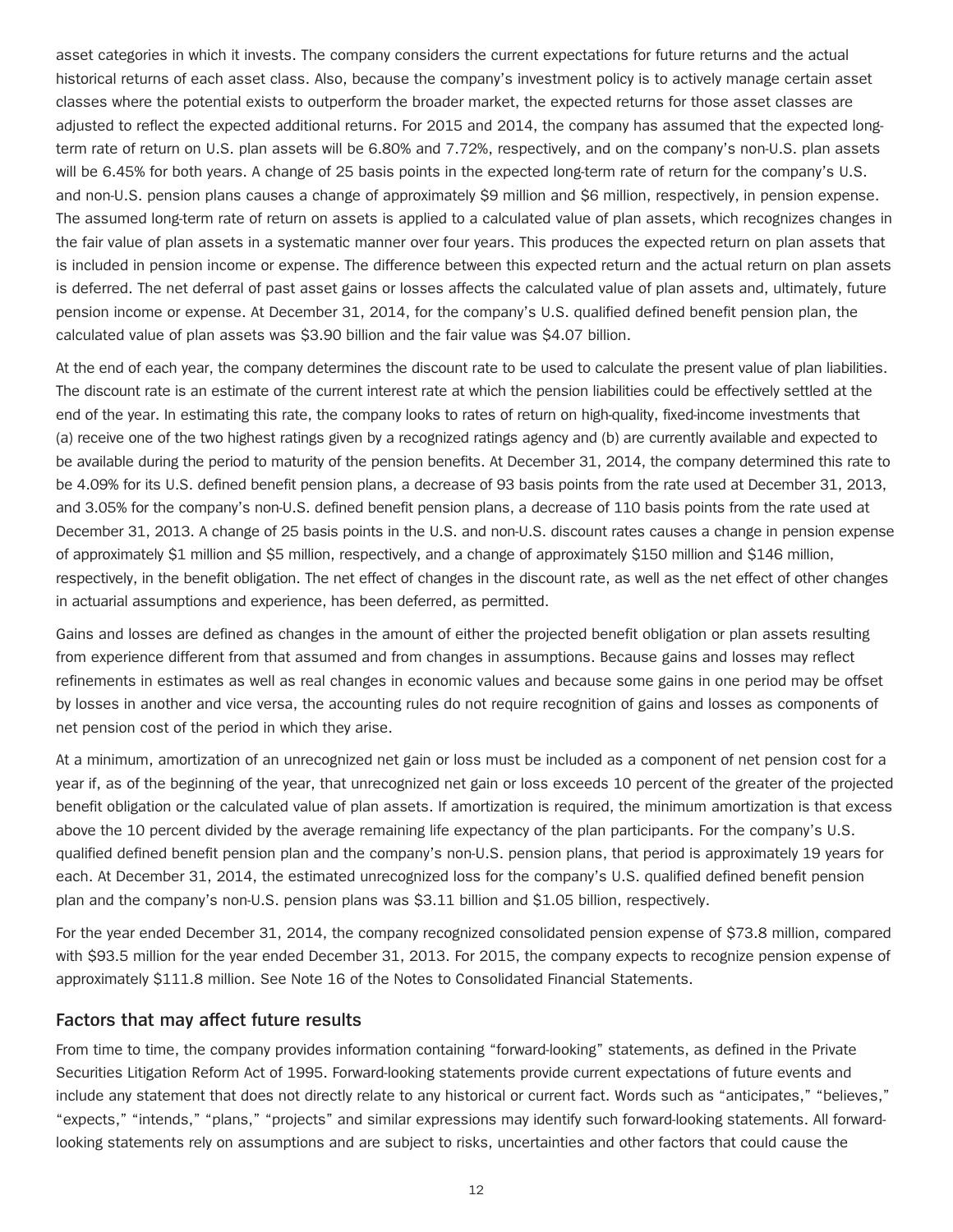company's actual results to differ materially from expectations. Factors that could affect future results include, but are not limited to, those discussed below. Any forward-looking statement speaks only as of the date on which that statement is made. The company assumes no obligation to update any forward-looking statement to reflect events or circumstances that occur after the date on which the statement is made.

Factors that could affect future results include the following:

*The company's future results will depend upon its ability to effectively anticipate and respond to volatility and rapid technological innovation in its industry.* The company operates in a highly volatile industry characterized by rapid technological innovation, evolving technology standards, short product life cycles and continually changing customer demand patterns. Future success will depend in part on the company's ability to anticipate and respond to these market trends and to design, develop, introduce, deliver or obtain new and innovative products, services and software on a timely and costeffective basis using new delivery models such as cloud computing. The company may not be successful in anticipating or responding to changes in technology, industry standards or customer preferences, and the market may not demand or accept its services and product offerings. In addition, products and services developed by competitors may make the company's offerings less competitive.

*Future results will also depend on the company's ability to maintain and grow its technology business.* The company continues to invest in developing new high-end enterprise server products, cybersecurity software, cloud-based products and other offerings to meet client needs, including the *Forward!* by Unisys line of fabric servers and the Unisys Stealth family of cybersecurity software. Future results will depend on the company's ability to effectively market and sell these new products while maintaining its installed base for ClearPath and developing next-generation ClearPath products.

*Future results will depend on the company's ability to drive profitable growth in consulting and systems integration.* The company's ability to grow profitably in this business will depend on the level of demand for systems integration projects and the portfolio of solutions the company offers for specific industries. It will also depend on an efficient utilization of services delivery personnel. In addition, profit margins in this business are a function of both the portfolio of solutions sold in a given period and the rates the company is able to charge for services and the chargeability of its professionals. If the company is unable to attain sufficient rates and chargeability for its professionals, profit margins will be adversely affected. The rates the company is able to charge for services are affected by a number of factors, including clients' perception of the company's ability to add value through its services; introduction of new services or products by the company or its competitors; pricing policies of competitors; and general economic conditions. Chargeability is also affected by a number of factors, including the company's ability to transition employees from completed projects to new engagements, and its ability to forecast demand for services and thereby maintain an appropriate headcount.

*The company's future results will depend on its ability to profitably grow its outsourcing business.* The company's outsourcing contracts are multiyear engagements under which the company takes over management and support of a client's data center operations, end user devices, business processes or applications. System development activity on outsourcing contracts may require the company to make upfront investments. The company will need to have available sufficient financial resources in order to make these investments. Outsourcing contracts can be highly complex and can involve the design, development, implementation and operation of new solutions and the transitioning of clients from their existing processes to the new environment. Future results will depend on the company's ability to effectively and timely complete these implementations and transitions.

*The company's future results will depend in part on its ability to attract, motivate and retain experienced and knowledgeable personnel in key positions.* The success of the company's business is dependent upon its ability to employ and train individuals with the requisite knowledge, skills and experience to execute the company's business model and achieve its business objectives. The failure of the company to retain key personnel or implement an appropriate succession plan could adversely impact the company's ability to successfully carry out its business strategy and retain other key personnel.

*The company faces aggressive competition in the information services and technology marketplace, which could lead to reduced demand for the company's products and services and could have an adverse effect on the company's business.* The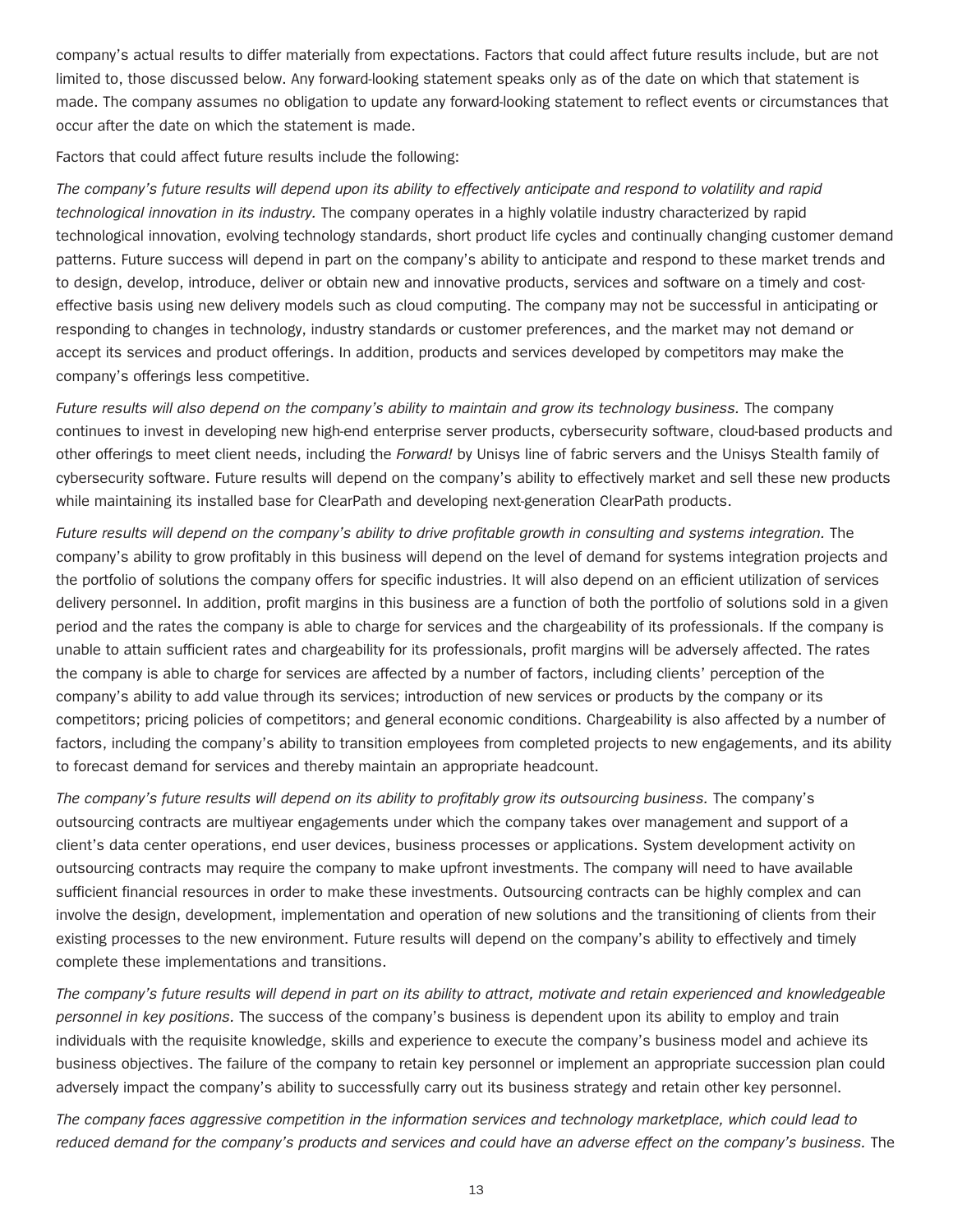information services and technology markets in which the company operates include a large number of companies vying for customers and market share both domestically and internationally. The company's competitors include consulting and other professional services firms, systems integrators, outsourcing providers, infrastructure services providers, computer hardware manufacturers and software providers. Some of the company's competitors may develop competing products and services that offer better price-performance or that reach the market in advance of the company's offerings. Some competitors also have or may develop greater financial and other resources than the company, with enhanced ability to compete for market share, in some instances through significant economic incentives to secure contracts. Some also may be better able to compete for skilled professionals. Any of these factors could lead to reduced demand for the company's products and services and could have an adverse effect on the company's business. Future results will depend on the company's ability to mitigate the effects of aggressive competition on revenues, pricing and margins and on the company's ability to attract and retain talented people.

*The company's future results will depend on its ability to retain significant clients.* The company has a number of significant long-term contracts with clients, including governmental entities, and its future success will depend, in part, on retaining its relationships with these clients. The company could lose clients for such reasons as contract expiration, conversion to a competing service provider, disputes with clients or a decision to in-source services, including contracts with governmental entities as part of the rebid process. The company could also lose clients as a result of their merger, acquisition or business failure. The company may not be able to replace the revenue and earnings from any such lost client.

*The company's contracts may not be as profitable as expected or provide the expected level of revenues*. In a number of the company's long-term contracts for infrastructure services, outsourcing, help desk and similar services, the company's revenue is based on the volume of products and services provided. As a result, revenue levels anticipated at the contract's inception are not guaranteed. In addition, some of these contracts may permit termination at the customer's discretion before the end of the contract's term or may permit termination or impose other penalties if the company does not meet the performance levels specified in the contracts.

The company's contracts with governmental entities are subject to the availability of appropriated funds. These contracts also contain provisions allowing the governmental entity to terminate the contract at the governmental entity's discretion before the end of the contract's term. In addition, if the company's performance is unacceptable to the customer under a government contract, the government retains the right to pursue remedies under the affected contract, which remedies could include termination.

Certain of the company's outsourcing agreements require that the company's prices be benchmarked if the customer requests it and provide that those prices may be adjusted downward if the pricing for similar services in the market has changed. As a result, revenues anticipated at the beginning of the terms of these contracts may decline in the future.

Some of the company's systems integration contracts are fixed-price contracts under which the company assumes the risk for delivery of the contracted services and products at an agreed-upon fixed price. Should the company experience problems in performing fixed-price contracts on a profitable basis, adjustments to the estimated cost to complete may be required. Future results will depend on the company's ability to perform these services contracts profitably.

*Cybersecurity breaches could result in the company incurring significant costs and could harm the company's business and reputation.* The company's business includes managing, processing, storing and transmitting proprietary and confidential data, including personal information, intellectual property and proprietary business information, within the company's own IT systems and those that the company designs, develops, hosts or manages for clients. Cybersecurity breaches involving these systems by hackers, other third parties or the company's employees, despite established security controls, could disrupt these systems or result in the loss or corruption of data or the unauthorized disclosure or misuse of information of the company, its clients or others. This could result in litigation and legal liability for the company, lead to the loss of existing or potential clients and adversely affect the market's perception of the security and reliability of the company's products and services. In addition, such breaches could subject the company to fines and penalties for violations of laws and result in the company incurring other significant costs. This may negatively impact the company's reputation and financial results.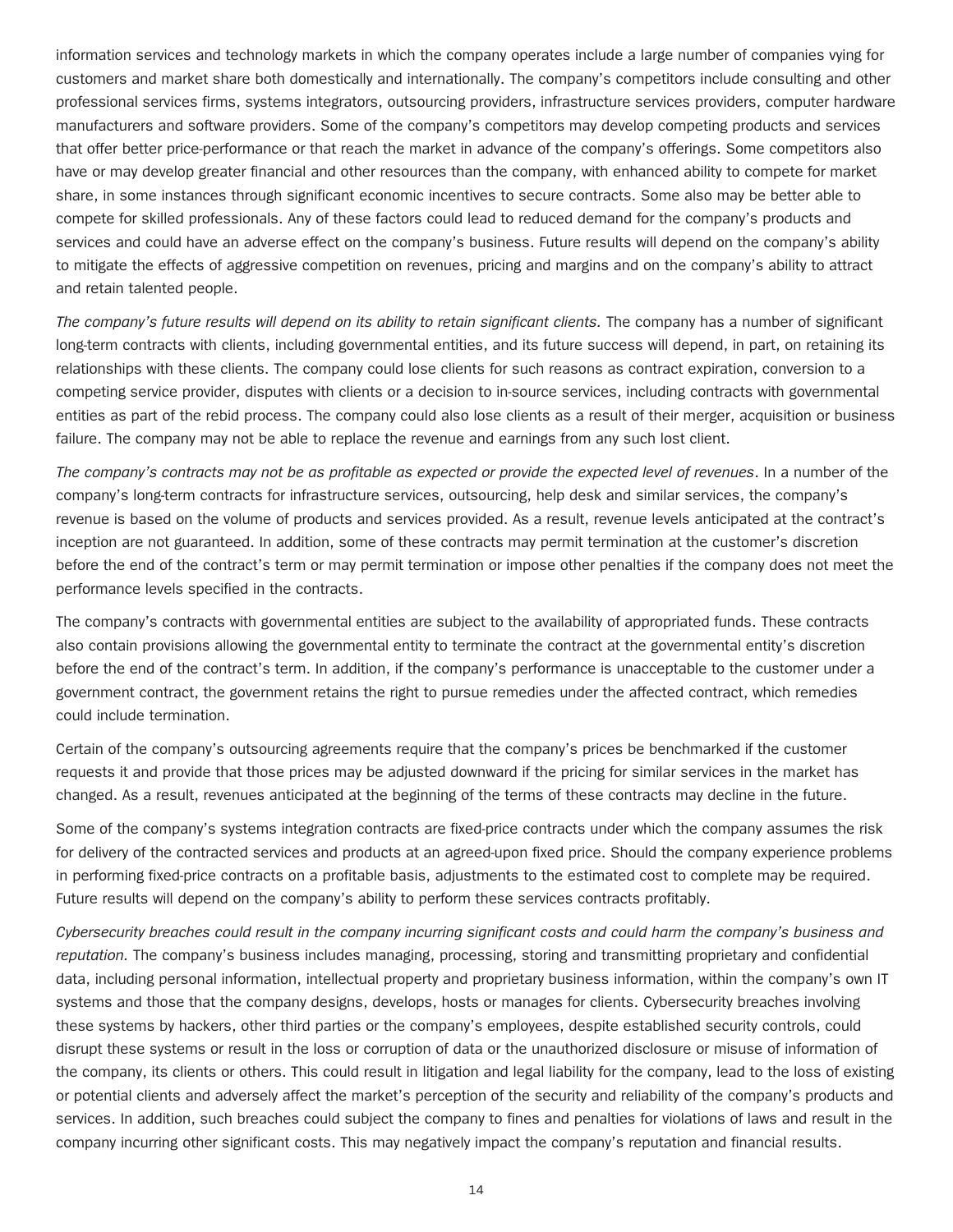*A significant disruption in the company's IT systems could adversely affect the company's business and reputation*. We rely extensively on our IT systems to conduct our business and perform services for our clients. Our systems are subject to damage or interruption from power outages, telecommunications failures, computer viruses and malicious attacks, cybersecurity breaches and catastrophic events. If our systems are damaged or fail to function properly, we could incur substantial repair or replacement costs, experience data loss and impediments to our ability to conduct our business, and damage the market's perception of our products and services. In addition, a disruption could result in the company failing to meet performance standards and obligations in its client contracts, which could subject the company to liability, penalties and contract termination. This may adversely affect the company's reputation and financial results.

*The company may face damage to its reputation or legal liability if its clients are not satisfied with its services or products.* The success of the company's business is dependent on strong, long-term client relationships and on its reputation for responsiveness and quality. As a result, if a client is not satisfied with the company's services or products, its reputation could be damaged and its business adversely affected. Allegations by private litigants or regulators of improper conduct, as well as negative publicity and press speculation about the company, whatever the outcome and whether or not valid, may harm its reputation. In addition to harm to reputation, if the company fails to meet its contractual obligations, it could be subject to legal liability, which could adversely affect its business, operating results and financial condition.

*Future results will depend in part on the performance and capabilities of third parties with whom the company has commercial relationships.* The company maintains business relationships with suppliers, channel partners and other parties that have complementary products, services or skills. Future results will depend, in part, on the performance and capabilities of these third parties, on the ability of external suppliers to deliver components at reasonable prices and in a timely manner, and on the financial condition of, and the company's relationship with, distributors and other indirect channel partners, which can affect the company's capacity to effectively and efficiently serve current and potential customers and end users.

*The company has significant pension obligations and may be required to make additional significant cash contributions to its defined benefit pension plans.* The company has unfunded obligations under its U.S. and non-U.S. defined benefit pension plans. In 2014, the company made cash contributions of \$183.4 million to its worldwide defined benefit pension plans. Based on current legislation, recent interest rates and expected returns, in 2015 the company estimates that it will make cash contributions to its worldwide defined benefit pension plans of approximately \$128.8 million, which is comprised of \$52.6 million for the company's U.S. qualified defined benefit pension plan and \$76.2 million primarily for non-U.S. defined benefit pension plans.

Deterioration in the value of the company's worldwide defined benefit pension plan assets, as well as discount rate changes, could require the company to make larger cash contributions to its defined benefit pension plans in the future. In addition, the funding of plan deficits over a shorter period of time than currently anticipated could result in making cash contributions to these plans on a more accelerated basis. Either of these events would reduce the cash available for working capital and other corporate uses and may have an adverse impact on the company's operations, financial condition and liquidity.

*The company's future results will depend on its ability to continue to simplify its operations and provide services more cost efficiently.* Over the past several years, the company has implemented significant cost-reduction measures and continues to focus on measures intended to further improve cost efficiency. Future results will depend on the success of these efforts as well as on the company's continued ability to focus its global resources and simplify its business structure.

*The company's business can be adversely affected by global economic conditions, acts of war, terrorism or natural disasters.* The company's financial results have been impacted by the global economic slowdown in recent years. If economic conditions worsen, the company could see reductions in demand and increased pressure on revenue and profit margins. The company could also see a further consolidation of clients, which could also result in a decrease in demand. The company's business could also be affected by acts of war, terrorism or natural disasters. Current world tensions could escalate, and this could have unpredictable consequences on the world economy and on the company's business.

*The company's contracts with U.S. governmental agencies may subject the company to audits, criminal penalties, sanctions and other expenses and fines.* The company frequently enters into contracts with governmental entities. U.S. government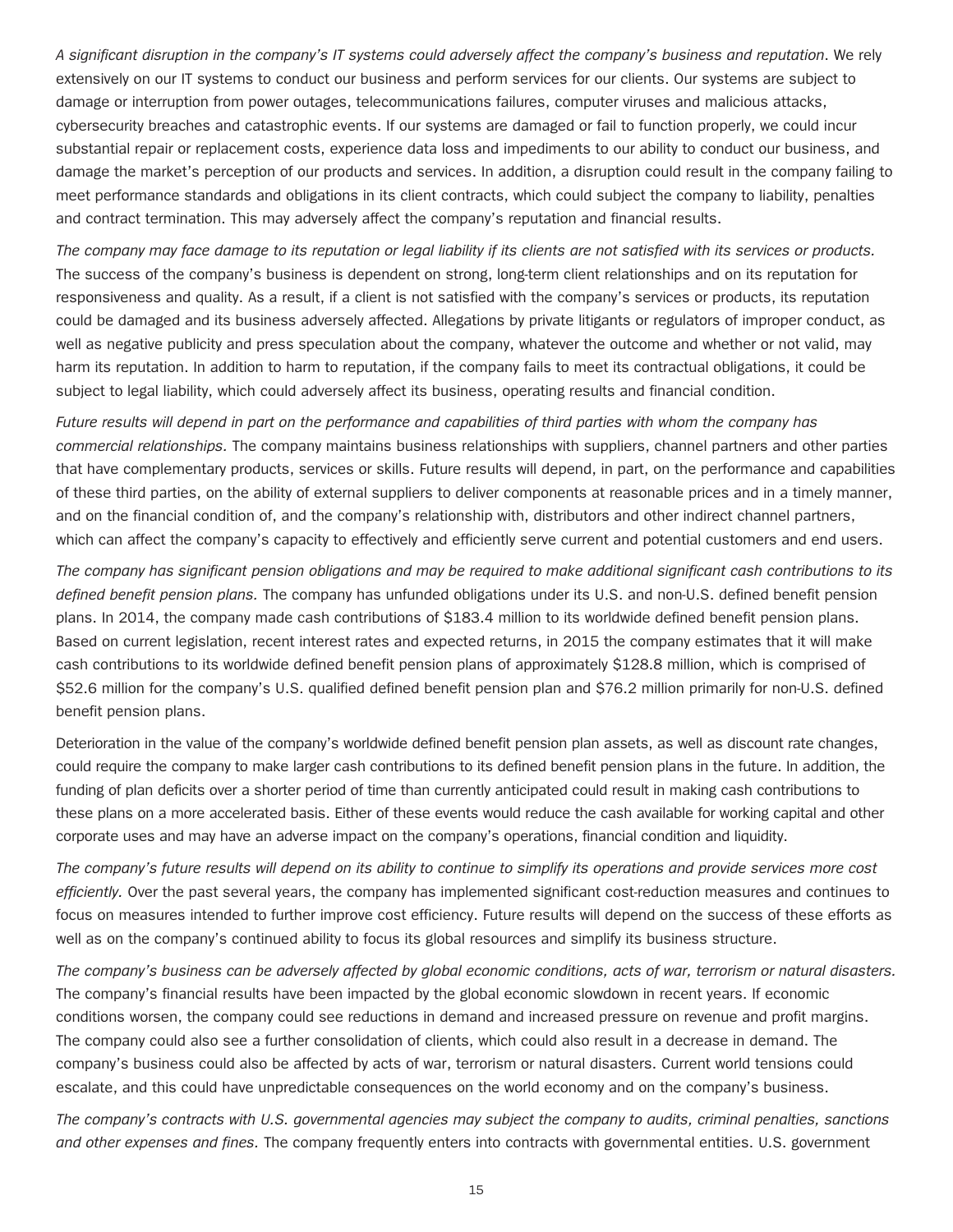agencies, including the Defense Contract Audit Agency and the Department of Labor, routinely audit government contractors. These agencies review a contractor's performance under its contracts, cost structure and compliance with applicable laws, regulations and standards. The U.S. government also may review the adequacy of, and a contractor's compliance with, contract terms and conditions, its systems and policies, including the contractor's purchasing, property, estimating, billing, accounting, compensation and management information systems. Any costs found to be overcharged or improperly allocated to a specific contract or any amounts improperly billed or charged for products or services will be subject to reimbursement to the government. In addition, government contractors, such as the company, are required to disclose credible evidence of certain violations of law and contract overpayments to the federal government. If the company is found to have participated in improper or illegal activities, the company may be subject to civil and criminal penalties and administrative sanctions, including termination of contracts, forfeiture of profits, suspension of payments, fines and suspension or prohibition from doing business with the U.S. government. Any negative publicity related to such contracts, regardless of the accuracy of such publicity, may adversely affect the company's business or reputation.

*More than half of the company's revenue is derived from operations outside of the United States, and the company is subject to the risks of doing business internationally.* More than half of the company's total revenue is derived from international operations. The risks of doing business internationally include foreign currency exchange rate fluctuations, currency restrictions and devaluations, changes in political or economic conditions, trade protection measures, import or export licensing requirements, multiple and possibly overlapping and conflicting tax laws, new tax legislation, weaker intellectual property protections in some jurisdictions and additional legal and regulatory compliance requirements applicable to businesses that operate internationally, including the Foreign Corrupt Practices Act and non-U.S. laws and regulations.

*Financial market conditions may inhibit the company's ability to access capital and credit markets to address its liquidity needs.* Financial market conditions may impact the company's ability to borrow, to refinance its outstanding debt, or to utilize surety bonds, letters of credit, foreign exchange derivatives and other financial instruments the company uses to conduct its business. Although the company primarily uses cash on hand to address its liquidity needs, its ability to do so assumes that its operations will continue to generate sufficient cash.

*The company's services or products may infringe upon the intellectual property rights of others.* The company cannot be sure that its services and products do not infringe on the intellectual property rights of third parties, and it may have infringement claims asserted against it or against its clients. These claims could cost the company money, prevent it from offering some services or products, or damage its reputation.

*Pending litigation could affect the company's results of operations or cash flow.* There are various lawsuits, claims, investigations and proceedings that have been brought or asserted against the company, which arise in the ordinary course of business, including actions with respect to commercial and government contracts, labor and employment, employee benefits, environmental matters, intellectual property and non-income tax and employment compensation in Brazil. See Note 13 of the Notes to Consolidated Financial Statements for more information on litigation. The company believes that it has valid defenses with respect to legal matters pending against it. Litigation is inherently unpredictable, however, and it is possible that the company's results of operations or cash flow could be materially affected in any particular period by the resolution of one or more of the legal matters pending against it.

*The company could face business and financial risk in implementing future dispositions or acquisitions.* As part of the company's business strategy, it may from time to time consider disposing of existing technologies, products and businesses that may no longer be in alignment with its strategic direction, including transactions of a material size, or acquiring complementary technologies, products and businesses. Potential risks with respect to dispositions include difficulty finding buyers or alternative exit strategies on acceptable terms in a timely manner; potential loss of employees or clients; dispositions at unfavorable prices or on unfavorable terms, including relating to retained liabilities; and post-closing indemnity claims. Any acquisitions may result in the incurrence of substantial additional indebtedness or contingent liabilities. Acquisitions could also result in potentially dilutive issuances of equity securities and an increase in amortization expenses related to intangible assets. Additional potential risks associated with acquisitions include integration difficulties; difficulties in maintaining or enhancing the profitability of any acquired business; risks of entering markets in which the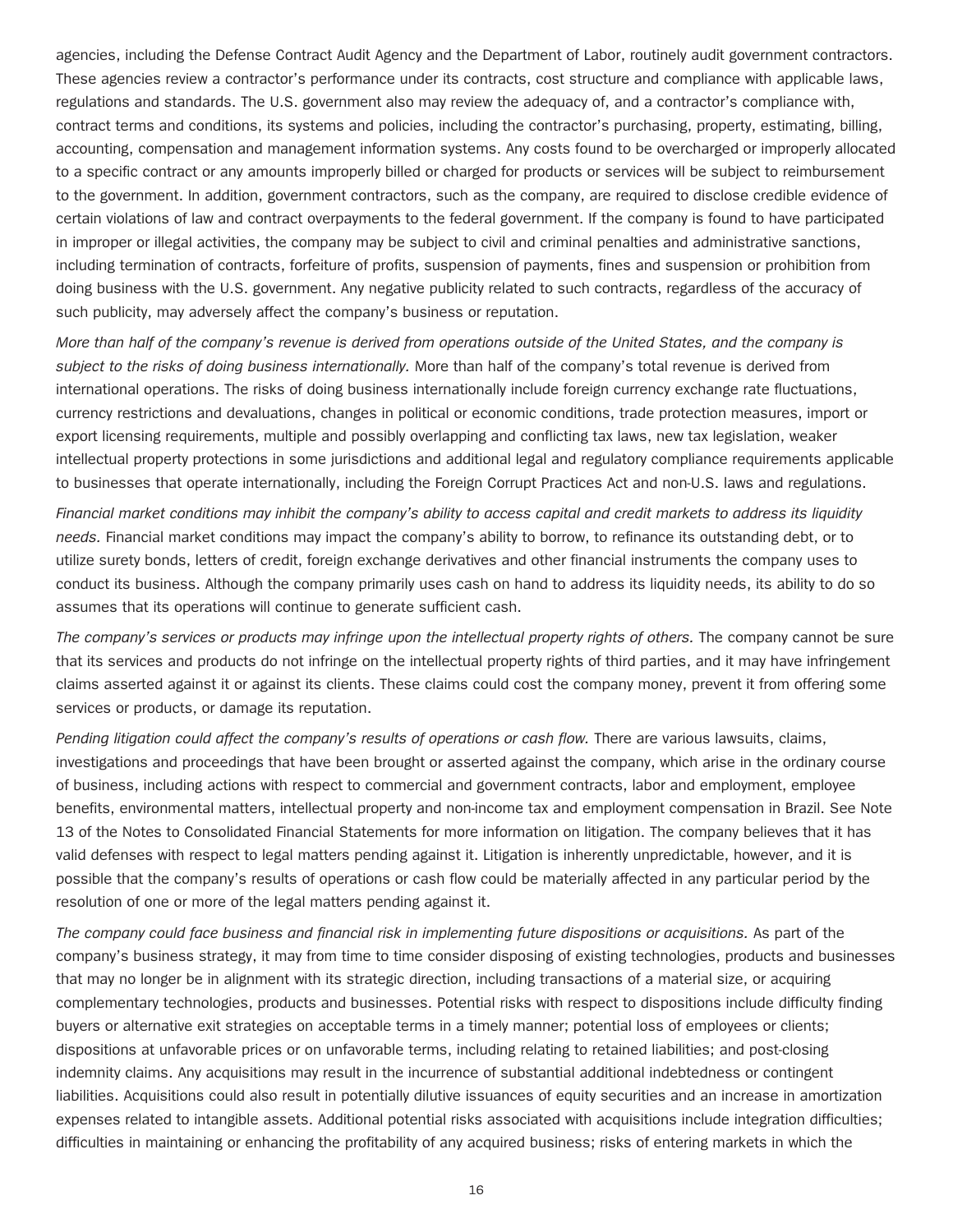company has no or limited prior experience; potential loss of employees or failure to maintain or renew any contracts of any acquired business; and expenses of any undiscovered or potential liabilities of the acquired product or business, including relating to employee benefits contribution obligations or environmental requirements. Further, with respect to both dispositions and acquisitions, management's attention could be diverted from other business concerns. Adverse credit conditions could also affect the company's ability to consummate dispositions or acquisitions. The risks associated with dispositions and acquisitions could have a material adverse effect upon the company's business, financial condition and results of operations. There can be no assurance that the company will be successful in consummating future dispositions or acquisitions on favorable terms or at all.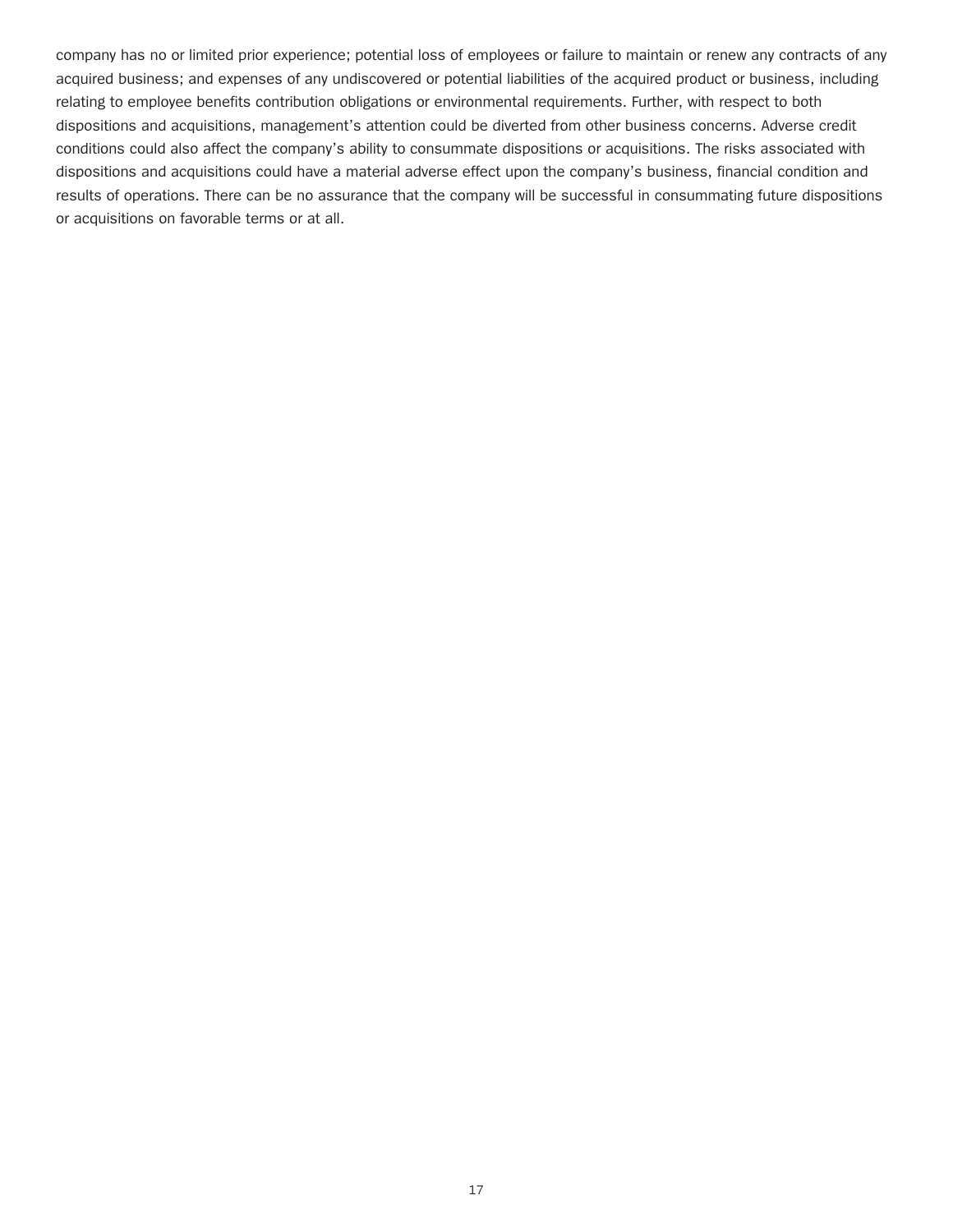## Unisys Corporation **Consolidated Financial Statements**

#### **Consolidated Statements of Income**

| Year ended December 31 (millions, except per share data)          | 2014             | 2013             | 2012             |
|-------------------------------------------------------------------|------------------|------------------|------------------|
| Revenue                                                           |                  |                  |                  |
| <b>Services</b>                                                   | \$2,887.7        | \$2,996.1        | \$3,192.4        |
| Technology                                                        | 468.7            | 460.4            | 514.0            |
|                                                                   | 3,356.4          | 3,456.5          | 3,706.4          |
| Costs and expenses                                                |                  |                  |                  |
| Cost of revenue:                                                  |                  |                  |                  |
| Services                                                          | 2,394.2          | 2,405.5          | 2,567.7          |
| Technology                                                        | 184.4            | 202.6            | 165.2            |
| Selling, general and administrative expenses                      | 2,578.6<br>554.1 | 2,608.1<br>559.4 | 2,732.9<br>572.8 |
| Research and development expenses                                 | 68.8             | 69.5             | 81.5             |
|                                                                   | 3,201.5          | 3,237.0          | 3,387.2          |
| Operating profit                                                  | 154.9            | 219.5            | 319.2            |
| Interest expense                                                  | 9.2              | 9.9              | 27.5             |
| Other income (expense), net                                       | (.2)             | 9.8              | (37.6)           |
| Income before income taxes                                        | 145.5            | 219.4            | 254.1            |
| Provision for income taxes                                        | 86.2             | 99.3             | 97.3             |
| Consolidated net income                                           | 59.3             | 120.1            | 156.8            |
| Net income attributable to noncontrolling interests               | 12.6             | 11.6             | 11.2             |
| Net income attributable to Unisys Corporation                     | 46.7             | 108.5            | 145.6            |
| Preferred stock dividends                                         | 2.7              | 16.2             | 16.2             |
| Net income attributable to Unisys Corporation common shareholders | 44.0<br>\$       | \$<br>92.3       | \$129.4          |
| Earnings per common share attributable to Unisys Corporation      |                  |                  |                  |
| <b>Basic</b>                                                      | \$<br>.89        | \$<br>2.10       | \$<br>2.95       |
| Diluted                                                           | Ś.<br>.89        | Ś.<br>2.08       | Ś.<br>2.84       |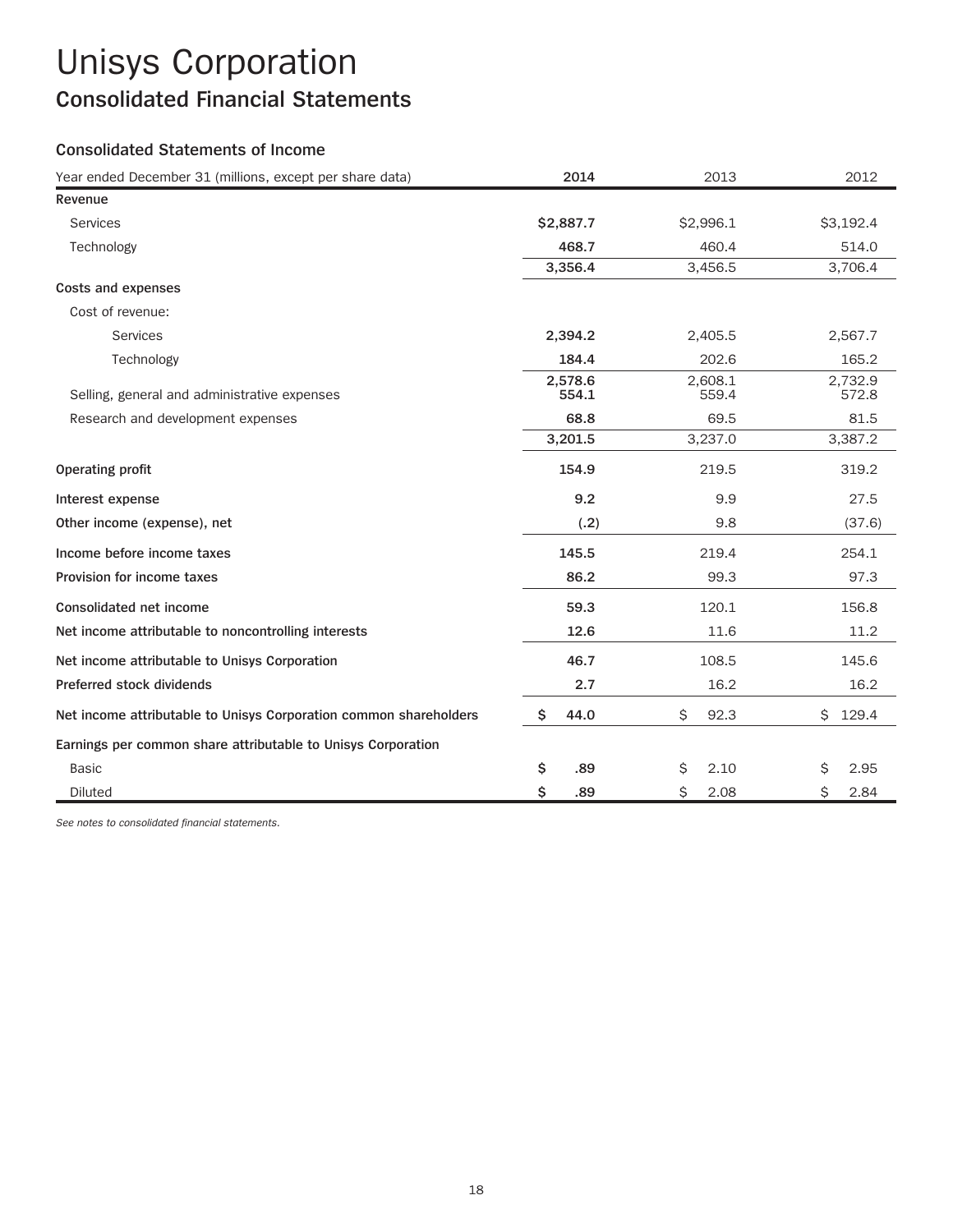### **Consolidated Statements of Comprehensive Income**

| Year ended December 31 (millions)                                                                           | 2014       | 2013    | 2012      |
|-------------------------------------------------------------------------------------------------------------|------------|---------|-----------|
| Consolidated net income                                                                                     | Ŝ.<br>59.3 | \$120.1 | \$156.8   |
| Other comprehensive income                                                                                  |            |         |           |
| Foreign currency translation                                                                                | (66.3)     | (40.1)  | 17.7      |
| Postretirement adjustments, net of tax of \$(42.5) in 2014, \$14.6 in 2013<br>and $\frac{28.3}{10}$ in 2012 | (756.8)    | 853.8   | (452.3)   |
| Total other comprehensive income (loss)                                                                     | (823.1)    | 813.7   | (434.6)   |
| Comprehensive income (loss)                                                                                 | (763.8)    | 933.8   | (277.8)   |
| Comprehensive income (loss) attributable to noncontrolling interests                                        | 30.5       | (25.1)  | (9.3)     |
| Comprehensive income (loss) attributable to Unisys Corporation                                              | \$(733.3)  | \$908.7 | \$(287.1) |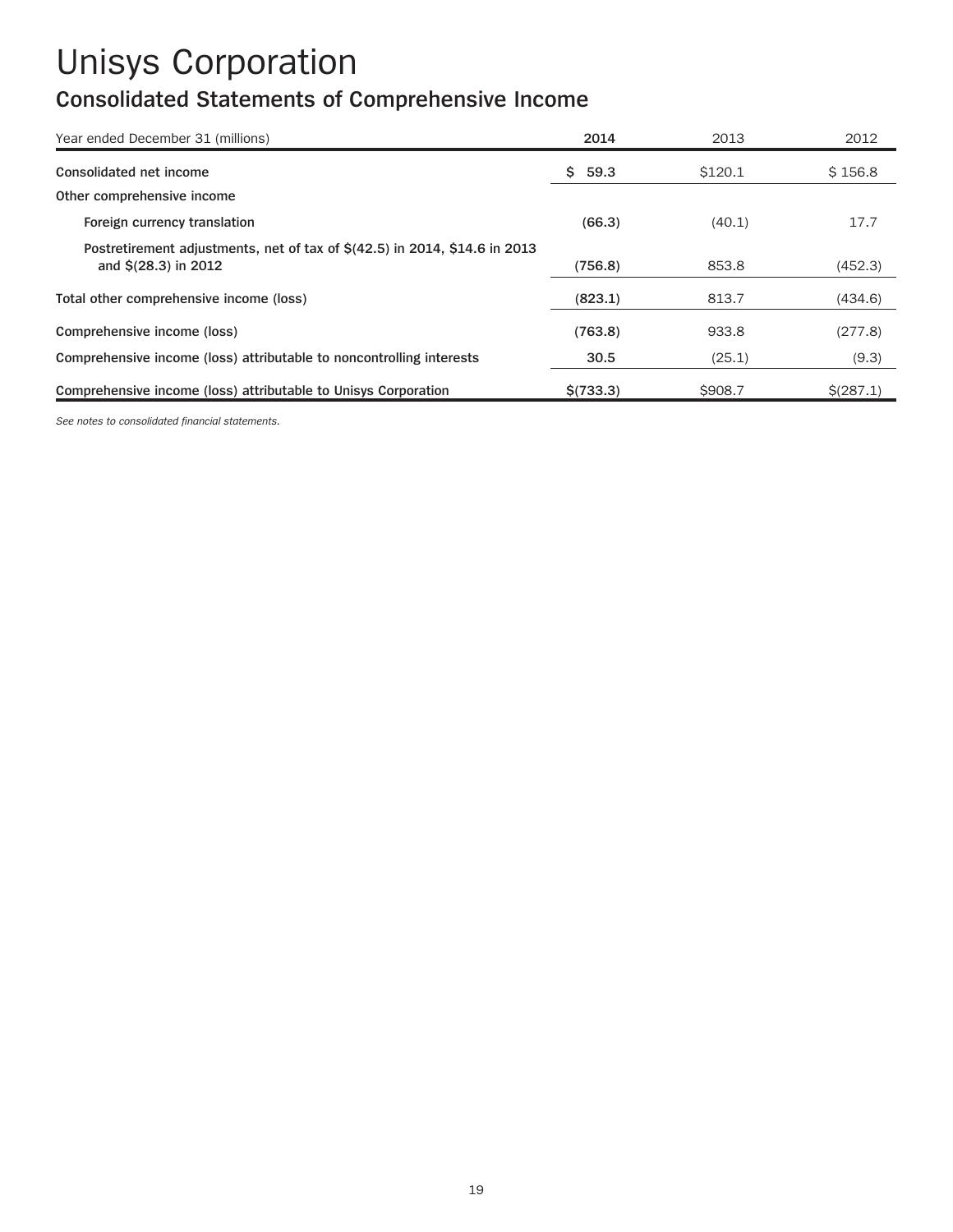### **Consolidated Balance Sheets**

| December 31 (millions)                                                                                                           |    | 2014       |    | 2013       |
|----------------------------------------------------------------------------------------------------------------------------------|----|------------|----|------------|
| Assets                                                                                                                           |    |            |    |            |
| <b>Current assets</b>                                                                                                            |    |            |    |            |
| Cash and cash equivalents                                                                                                        | Ŝ. | 494.3      | Ŝ. | 639.8      |
| Accounts and notes receivable, net                                                                                               |    | 619.3      |    | 683.1      |
| Inventories:                                                                                                                     |    |            |    |            |
| Parts and finished equipment                                                                                                     |    | 22.2       |    | 32.8       |
| Work in process and materials                                                                                                    |    | 24.5       |    | 22.3       |
| Deferred income taxes                                                                                                            |    | 16.4       |    | 24.1       |
| Prepaid expenses and other current assets                                                                                        |    | 140.6      |    | 138.7      |
| Total                                                                                                                            |    | 1,317.3    |    | 1,540.8    |
| Properties                                                                                                                       |    | 1,059.4    |    | 1,095.5    |
| Less - Accumulated depreciation and amortization                                                                                 |    | 890.7      |    | 920.8      |
| Properties, net                                                                                                                  |    | 168.7      |    | 174.7      |
| Outsourcing assets, net                                                                                                          |    | 150.9      |    | 115.5      |
| Marketable software, net                                                                                                         |    | 144.1      |    | 129.1      |
| Prepaid postretirement assets                                                                                                    |    | 19.9       |    | 83.7       |
| Deferred income taxes                                                                                                            |    | 154.6      |    | 112.3      |
| Goodwill                                                                                                                         |    | 183.9      |    | 188.7      |
| Other long-term assets                                                                                                           |    | 209.3      |    | 165.2      |
| Total                                                                                                                            |    | \$2,348.7  |    | \$2,510.0  |
| Liabilities and deficit                                                                                                          |    |            |    |            |
| <b>Current liabilities</b>                                                                                                       |    |            |    |            |
| Current maturities of long-term debt                                                                                             | \$ | 1.8        | \$ |            |
| Accounts payable                                                                                                                 |    | 262.5      |    | 246.7      |
| Deferred revenue                                                                                                                 |    | 348.3      |    | 402.4      |
| Other accrued liabilities                                                                                                        |    | 385.1      |    | 375.7      |
| Total                                                                                                                            |    | 997.7      |    | 1,024.8    |
| Long-term debt                                                                                                                   |    | 222.2      |    | 210.0      |
| Long-term postretirement liabilities                                                                                             |    | 2,369.9    |    | 1,697.2    |
| Long-term deferred revenue                                                                                                       |    | 119.5      |    | 122.7      |
| Other long-term liabilities                                                                                                      |    | 91.8       |    | 119.2      |
| Commitments and contingencies                                                                                                    |    |            |    |            |
| <b>Deficit</b>                                                                                                                   |    |            |    |            |
| 6.25% mandatory convertible preferred stock                                                                                      |    |            |    | 249.7      |
| Common stock, par value \$.01 per share (100.0 million shares authorized;<br>52.4 million shares and 45.1 million shares issued) |    | .5         |    | .4         |
| Accumulated deficit                                                                                                              |    | (1,735.8)  |    | (1,782.5)  |
| Treasury stock, at cost                                                                                                          |    | (99.6)     |    | (62.4)     |
| Paid-in capital                                                                                                                  |    | 4,488.3    |    | 4,227.7    |
| Accumulated other comprehensive loss                                                                                             |    | (4, 113.4) |    | (3,333.4)  |
| Total Unisys stockholders' deficit                                                                                               |    | (1,460.0)  |    | (700.5)    |
| Noncontrolling interests                                                                                                         |    | 7.6        |    | 36.6       |
| Total deficit                                                                                                                    |    | (1,452.4)  |    | (663.9)    |
|                                                                                                                                  |    |            |    |            |
| Total                                                                                                                            |    | \$2,348.7  |    | \$ 2,510.0 |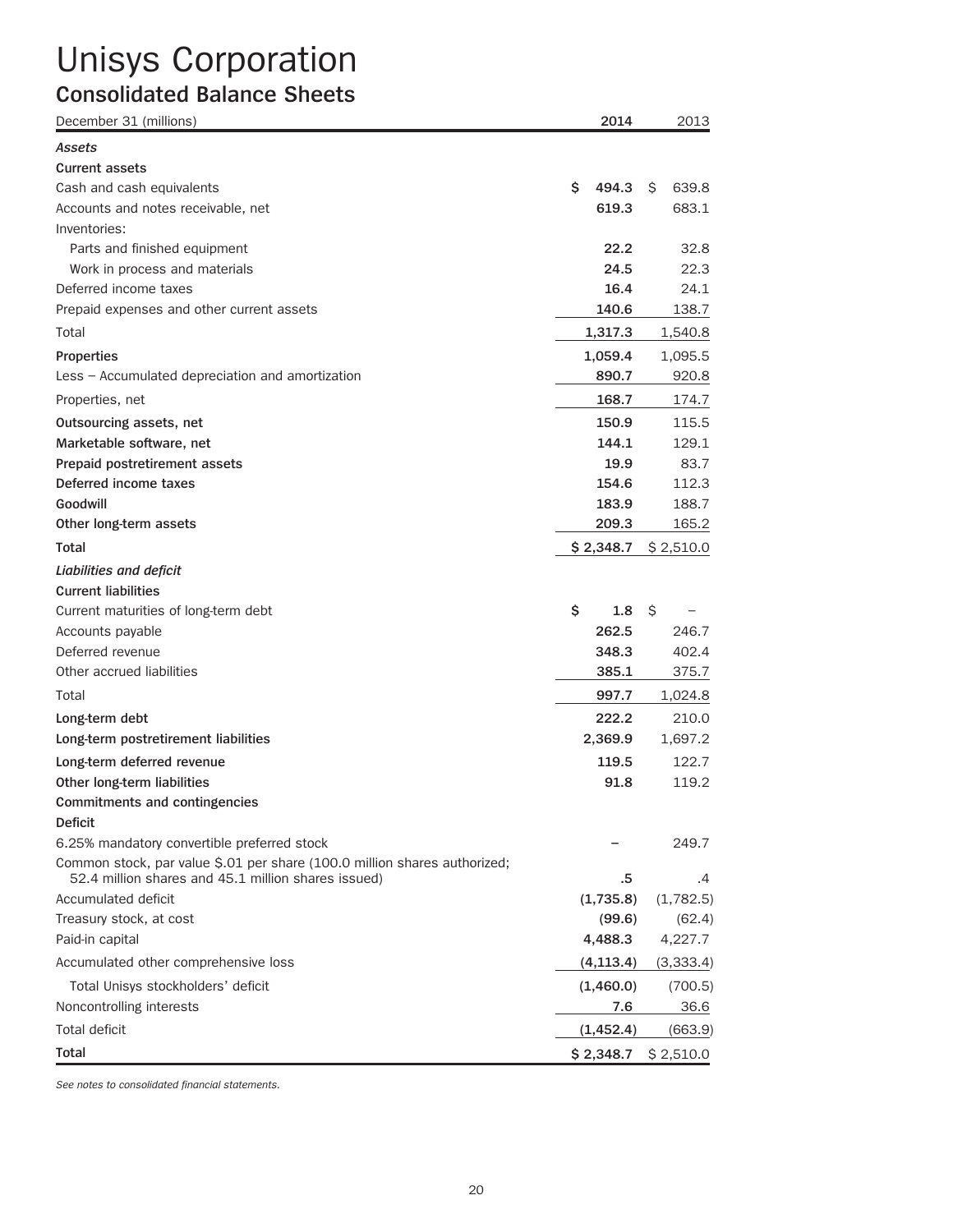### **Consolidated Statements of Cash Flows**

| Year ended December 31 (millions)                                                                        | 2014        | 2013        | 2012         |
|----------------------------------------------------------------------------------------------------------|-------------|-------------|--------------|
| Cash flows from operating activities                                                                     |             |             |              |
| Consolidated net income                                                                                  | \$<br>59.3  | 120.1<br>S  | \$<br>156.8  |
| Add (deduct) items to reconcile consolidated net income to net<br>cash provided by operating activities: |             |             |              |
| Company stock issued for U.S. 401(k) plan                                                                |             |             | 6.2          |
| Foreign currency transaction losses                                                                      | 7.4         | 6.5         |              |
| Loss on debt extinguishment                                                                              |             |             | 30.6         |
| Employee stock compensation                                                                              | 10.4        | 12.5        | 14.3         |
| Depreciation and amortization of properties                                                              | 52.0        | 46.7        | 54.7         |
| Depreciation and amortization of outsourcing assets                                                      | 58.1        | 53.5        | 57.9         |
| Amortization of marketable software                                                                      | 58.5        | 59.4        | 62.0         |
| Other non-cash operating activities                                                                      | 7.8         | (.6)        | (2.7)        |
| Disposal of capital assets                                                                               | 1.8         | 2.0         | 6.3          |
| (Gain) loss on sale of businesses and assets                                                             | (.7)        | 1.5         | (11.7)       |
| Pension contributions                                                                                    | (183.4)     | (147.2)     | (201.5)      |
| Pension expense                                                                                          | 73.8        | 93.5        | 108.2        |
| Decrease in deferred income taxes, net                                                                   | 24.8        | 29.4        | 26.3         |
| Increase in receivables, net                                                                             | (14.3)      | (63.5)      | (11.2)       |
| Decrease (increase) in inventories                                                                       | 6.3         | (6.5)       | 14.2         |
| (Increase) decrease in other assets                                                                      | (23.7)      | (16.5)      | 32.2         |
| Increase (decrease) in accounts payable and other accrued<br>liabilities                                 | 14.4        | 1.9         | (80.7)       |
| Decrease in other liabilities                                                                            | (31.1)      | (5.3)       | (.6)         |
| Net cash provided by operating activities                                                                | 121.4       | 187.4       | 261.3        |
| Cash flows from investing activities                                                                     |             |             |              |
| Proceeds from investments                                                                                | 5,654.0     | 5,315.9     | 4,108.5      |
| Purchases of investments                                                                                 | (5,640.3)   | (5,325.8)   | (4, 107.2)   |
| Investment in marketable software                                                                        | (73.6)      | (64.3)      | (56.4)       |
| Capital additions of properties                                                                          | (53.3)      | (47.2)      | (40.1)       |
| Capital additions of outsourcing assets                                                                  | (85.9)      | (39.9)      | (36.1)       |
| Other                                                                                                    | 3.8         | (1.4)       | 4.6          |
| Net cash used for investing activities                                                                   | (195.3)     | (162.7)     | (126.7)      |
| Cash flows from financing activities                                                                     |             |             |              |
| Common stock repurchases                                                                                 | (35.7)      | (11.7)      |              |
| Dividends paid on preferred stock                                                                        | (4.0)       | (16.2)      | (16.2)       |
| Proceeds from exercise of stock options                                                                  | 3.4         | 4.9         | .4           |
| Financing fees                                                                                           | (.6)        |             |              |
| Proceeds from issuance of long-term debt                                                                 |             |             | 204.8        |
| Payments of long-term debt                                                                               |             |             | (388.9)      |
| Dividends paid to noncontrolling interest                                                                |             |             | (4.5)        |
| Net cash used for financing activities                                                                   | (36.9)      | (23.0)      | (204.4)      |
| Effect of exchange rate changes on cash and cash equivalents                                             | (34.7)      | (17.5)      | 10.5         |
| Decrease in cash and cash equivalents                                                                    | (145.5)     | (15.8)      | (59.3)       |
| Cash and cash equivalents, beginning of year                                                             | 639.8       | 655.6       | 714.9        |
| Cash and cash equivalents, end of year                                                                   | \$<br>494.3 | \$<br>639.8 | \$.<br>655.6 |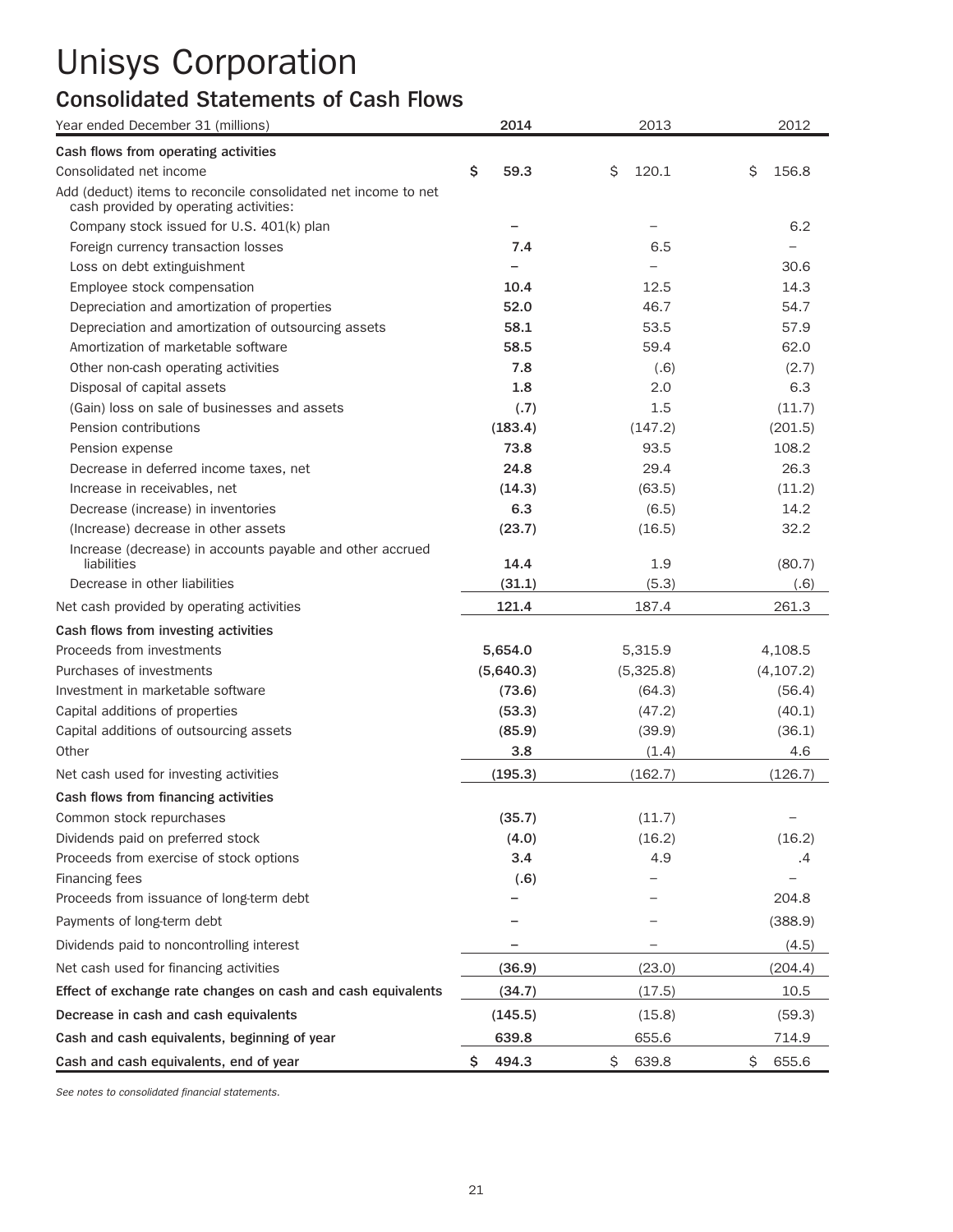## Unisys Corporation **Consolidated Statements of Deficit**

|                                                                     |                | Unisys Corporation                  |                          |                                        |                             |                              |                    |                                                         |                                         |
|---------------------------------------------------------------------|----------------|-------------------------------------|--------------------------|----------------------------------------|-----------------------------|------------------------------|--------------------|---------------------------------------------------------|-----------------------------------------|
| (millions)                                                          | Total          | Total<br>Unisys<br>Corporation      | Stock                    | Common<br>Preferred Stock Par<br>Value | Accumu-<br>lated<br>Deficit | Treasury<br>Stock At<br>Cost | Paid-in<br>Capital | Accumu-<br>lated<br>Other<br>Compre-<br>hensive<br>Loss | Non-<br>controlling<br><b>Interests</b> |
| Balance at December 31, 2011                                        |                | $\$(1,311.0) \$(1,318.1) \$(249.7)$ |                          | \$.4                                   |                             |                              |                    | $\$(2,036.6) \$(48.1) \$(4,217.4 \$(3,700.9)$           | 7.1<br>Ŝ.                               |
| Consolidated net income                                             | 156.8          | 145.6                               |                          |                                        | 145.6                       |                              |                    |                                                         | 11.2                                    |
| Stock-based compensation                                            | 21.2           | 21.2                                |                          |                                        |                             | (.7)                         | 21.9               |                                                         |                                         |
| Dividends declared to preferred holders                             | (16.2)         | (16.2)                              |                          |                                        |                             |                              | (16.2)             |                                                         |                                         |
| Dividends declared to noncontrolling interests                      | (3.5)          |                                     |                          |                                        |                             |                              |                    |                                                         | (3.5)                                   |
| Sale of subsidiary                                                  | (1.4)          |                                     |                          |                                        |                             |                              |                    |                                                         | (1.4)                                   |
| Translation adjustments                                             | 17.7           | 14.8                                |                          |                                        |                             |                              |                    | 14.8                                                    | 2.9                                     |
| Postretirement plans                                                | (452.3)        | (447.5)                             |                          |                                        |                             |                              |                    | (447.5)                                                 | (4.8)                                   |
| Balance at December 31, 2012                                        | (1,588.7)      | (1,600.2)                           | 249.7                    | .4                                     | (1,891.0)                   | (48.8)                       | 4,223.1            | (4, 133.6)                                              | 11.5                                    |
| Consolidated net income                                             | 120.1          | 108.5                               |                          |                                        | 108.5                       |                              |                    |                                                         | 11.6                                    |
| Stock-based compensation<br>Dividends declared to preferred holders | 14.8<br>(12.1) | 14.8<br>(12.1)                      |                          |                                        |                             | (1.9)                        | 16.7<br>(12.1)     |                                                         |                                         |
| Common stock repurchases                                            | (11.7)         | (11.7)                              |                          |                                        |                             | (11.7)                       |                    |                                                         |                                         |
| Translation adjustments                                             | (40.1)         | (42.5)                              |                          |                                        |                             |                              |                    | (42.5)                                                  | 2.4                                     |
| Postretirement plans                                                | 853.8          | 842.7                               |                          |                                        |                             |                              |                    | 842.7                                                   | 11.1                                    |
| Balance at December 31, 2013                                        | (663.9)        | (700.5)                             | 249.7                    | .4                                     | (1,782.5)                   | (62.4)                       | 4,227.7            | (3,333.4)                                               | 36.6                                    |
| Consolidated net income                                             | 59.3           | 46.7                                |                          |                                        | 46.7                        |                              |                    |                                                         | 12.6                                    |
| Stock-based compensation                                            | 13.5           | 13.5                                |                          |                                        |                             | (1.5)                        | 15.0               |                                                         |                                         |
| Dividends declared to preferred holders                             | (4.0)          | (4.0)                               |                          |                                        |                             |                              | (4.0)              |                                                         |                                         |
| Preferred stock conversion                                          |                | $\qquad \qquad -$                   | (249.7)                  | $\cdot$ 1                              |                             |                              | 249.6              |                                                         |                                         |
| Sale of subsidiary                                                  | 1.5            |                                     |                          |                                        |                             |                              |                    |                                                         | 1.5                                     |
| Common stock repurchases                                            | (35.7)         | (35.7)                              |                          |                                        |                             | (35.7)                       |                    |                                                         |                                         |
| Translation adjustments                                             | (66.3)         | (61.0)                              |                          |                                        |                             |                              |                    | (61.0)                                                  | (5.3)                                   |
| Postretirement plans                                                | (756.8)        | (719.0)                             |                          |                                        |                             |                              |                    | (719.0)                                                 | (37.8)                                  |
| Balance at December 31, 2014                                        |                | $\$(1,452.4) \$(1,460.0) \$$        | $\overline{\phantom{m}}$ | \$.5                                   |                             |                              |                    | $\$(1,735.8)$ $\$(99.6)$ $\$(4,488.3)$ $\$(4,113.4)$    | 7.6<br>-Ŝ                               |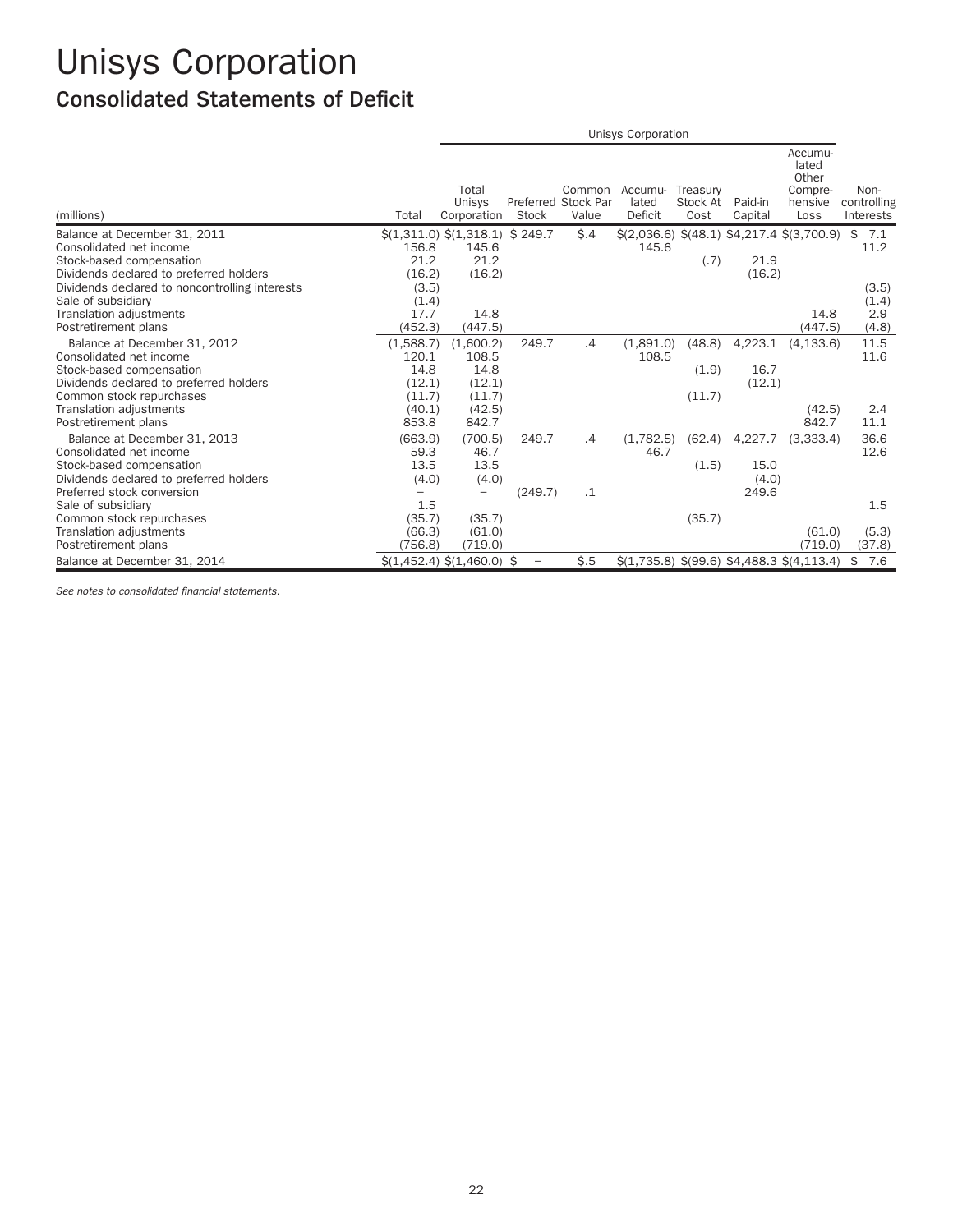### Unisys Corporation **Notes to Consolidated Financial Statements**

#### **1. Summary of significant accounting policies**

**Principles of consolidation** The consolidated financial statements include the accounts of all majority-owned subsidiaries.

**Use of estimates** The preparation of financial statements in conformity with U.S. generally accepted accounting principles requires management to make estimates and assumptions about future events. These estimates and assumptions affect the amounts of assets and liabilities reported, disclosures about contingent assets and liabilities and the reported amounts of revenue and expenses. Such estimates include the valuation of accounts receivable, inventories, outsourcing assets, marketable software, goodwill and other long-lived assets, legal contingencies, indemnifications, and assumptions used in the calculation for systems integration projects, income taxes and retirement and other post-employment benefits, among others. These estimates and assumptions are based on management's best estimates and judgment. Management evaluates its estimates and assumptions on an ongoing basis using historical experience and other factors, including the current economic environment, which management believes to be reasonable under the circumstances. Management adjusts such estimates and assumptions when facts and circumstances dictate. As future events and their effects cannot be determined with precision, actual results could differ significantly from these estimates. Changes in those estimates resulting from continuing changes in the economic environment will be reflected in the financial statements in future periods.

**Cash equivalents** All short-term investments purchased with a maturity of three months or less and certificates of deposit which may be withdrawn at any time at the discretion of the company without penalty are classified as cash equivalents.

**Inventories** Inventories are valued at the lower of cost or market. Cost is determined on the first-in, first-out method.

**Properties** Properties are carried at cost and are depreciated over the estimated lives of such assets using the straight-line method. The estimated lives used, in years, are as follows: buildings,  $20 - 50$ ; machinery and office equipment,  $4 - 7$ ; rental equipment, 4; and internal-use software,  $3 - 10$ .

**Advertising costs** All advertising costs are expensed as incurred. The amount charged to expense during 2014, 2013 and 2012 was \$8.0 million, \$2.5 million and \$3.1 million, respectively.

**Shipping and handling** Costs related to shipping and handling is included in cost of revenue.

**Revenue recognition** Revenue is recognized when persuasive evidence of an arrangement exists, delivery has occurred or services have been rendered, the fee is fixed or determinable, and collectability is probable.

Revenue from hardware sales with standard payment terms is recognized upon the passage of title and the transfer of risk of loss. Outside the United States, the company recognizes revenue even if it retains a form of title to products delivered to customers, provided the sole purpose is to enable the company to recover the products in the event of customer payment default and the arrangement does not prohibit the customer's use of the product in the ordinary course of business.

Revenue from software licenses with standard payment terms is recognized at the inception of the initial license term and upon execution of an extension to the license term.

The company also enters into multiple-element arrangements, which may include any combination of hardware, software or services. For example, a client may purchase an enterprise server that includes operating system software. In addition, the arrangement may include post-contract support for the software and a contract for post-warranty maintenance for service of the hardware. These arrangements consist of multiple deliverables, with hardware and software delivered in one reporting period and the software support and hardware maintenance services delivered across multiple reporting periods. In another example, the company may provide desktop managed services to a client on a long term multiple year basis and periodically sell hardware and software products to the client. The services are provided on a continuous basis across multiple reporting periods and the hardware and software products are delivered in one reporting period. To the extent that a deliverable in a multiple-deliverable arrangement is subject to specific guidance, that deliverable is accounted for in accordance with such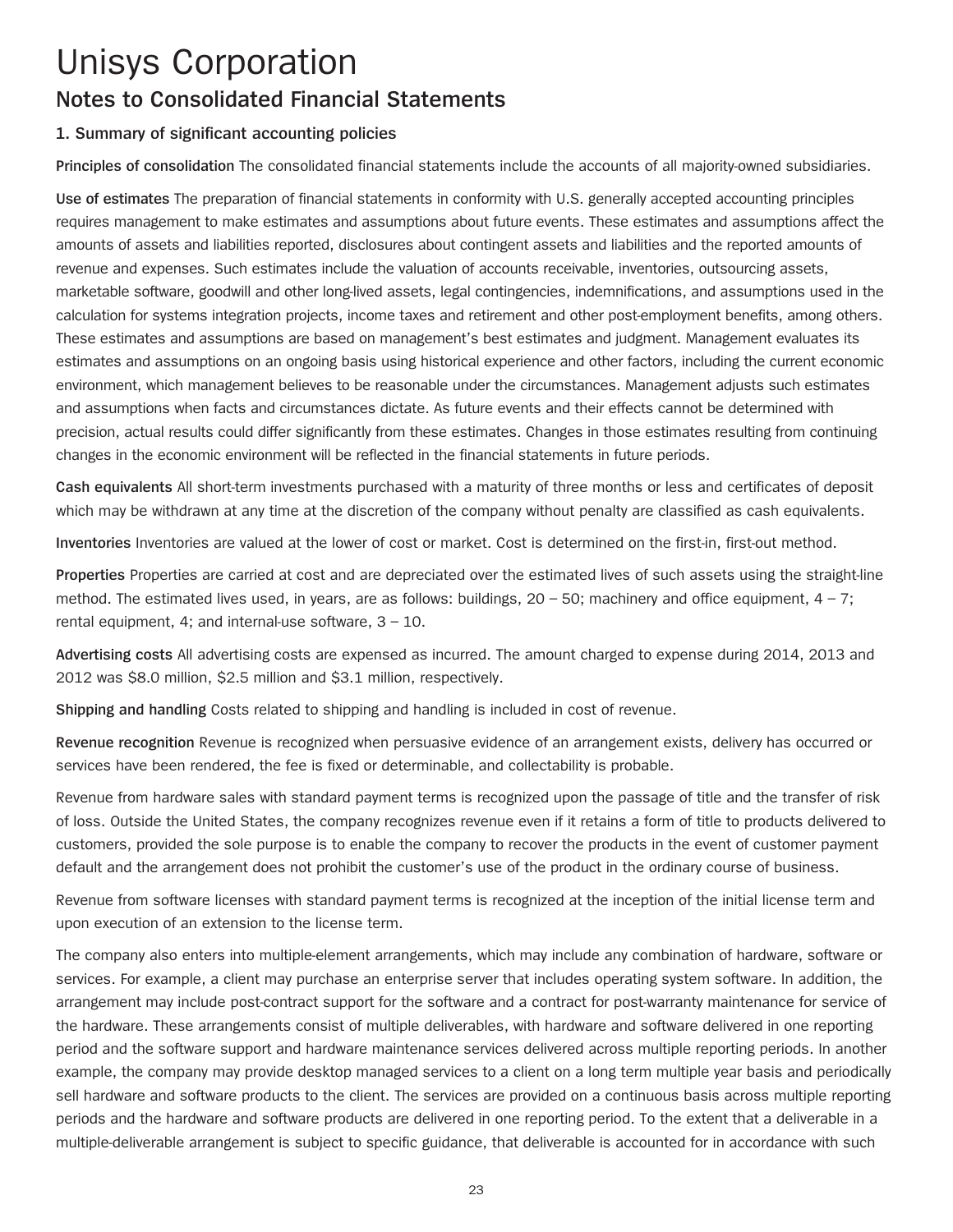specific guidance. Examples of such arrangements may include leased hardware which is subject to specific leasing guidance or software which is subject to specific software revenue recognition guidance.

In these transactions, the company allocates the total revenue to be earned under the arrangement among the various elements based on a selling price hierarchy. The selling price for a deliverable is based on its vendor specific objective evidence (VSOE) if available, third party evidence (TPE) if VSOE is not available, or the best estimated selling price (ESP) if neither VSOE nor TPE is available. VSOE of selling price is based upon the normal pricing and discounting practices for those products and services when sold separately. TPE of selling price is based on evaluating largely similar and interchangeable competitor products or services in standalone sales to similarly situated customers. ESP is established considering factors such as margin objectives, discounts off of list prices, market conditions, competition and other factors. ESP represents the price at which the company would transact for the deliverable if it were sold by the company regularly on a standalone basis.

As mentioned above, some of the company's multiple-element arrangements may include leased hardware which is subject to specific leasing guidance. Revenue under these arrangements is allocated considering the relative selling prices of the lease and non-lease elements. Lease deliverables include hardware, financing, maintenance and other executory costs, while non-lease deliverables generally consist of non-maintenance services. The amount of revenue allocated to the lease deliverables begins by allocating revenue to maintenance and other executory costs plus a profit thereon. These elements are generally recognized over the term of the lease. The remaining amounts are allocated to the hardware and financing elements. The amount allocated to hardware is recognized as revenue monthly over the term of the lease for those leases which are classified as operating leases and at the inception of the lease term for those leases which are classified as sales-type leases. The amount of finance income attributable to sales-type leases is recognized on the accrual basis using the effective interest method.

For multiple-element arrangements that involve the licensing, selling or leasing of software, for software and software-related elements, the allocation of revenue is based on VSOE. There may be cases in which there is VSOE of fair value of the undelivered elements but no such evidence for the delivered elements. In these cases, the residual method is used to allocate the arrangement consideration. Under the residual method, the amount of consideration allocated to the delivered elements equals the total arrangement consideration less the aggregate VSOE of fair value of the undelivered elements.

For multiple-element arrangements that include products or services that (a) do not include the licensing, selling or leasing of software, or (b) contain software that is incidental to the products or services as a whole or (c) contain software components that are sold, licensed or leased with tangible products when the software components and non-software components (i.e., the hardware and software) of the tangible product function together to deliver the tangible product's essential functionality (e.g., sales of the company's enterprise-class servers including hardware and software), or some combination of the above, the allocation of revenue is based on the relative selling prices of each of the deliverables in the arrangement based on the selling price hierarchy, discussed above.

For multiple-element arrangements that include both software and non-software deliverables, the company allocates arrangement consideration to the software group and to the non-software group based on the relative selling prices of the deliverables in the arrangement based on the selling price hierarchy discussed above. For the software group, arrangement consideration is further allocated using VSOE as described above.

The company recognizes revenue on delivered elements only if: (a) any undelivered products or services are not essential to the functionality of the delivered products or services, (b) the company has an enforceable claim to receive the amount due in the event it does not deliver the undelivered products or services, (c) there is evidence of the selling price for each undelivered products or services, and (d) the revenue recognition criteria otherwise have been met for the delivered elements. Otherwise, revenue on delivered elements is recognized as the undelivered elements are delivered.

The company evaluates each deliverable in an arrangement to determine whether it represents a separate unit of accounting. A delivered element constitutes a separate unit of accounting when it has standalone value and there is no customer-negotiated refund or return right for the delivered elements. If these criteria are not met, the deliverable is combined with the undelivered elements and the allocation of the arrangement consideration and revenue recognition are determined for the combined unit as a single unit.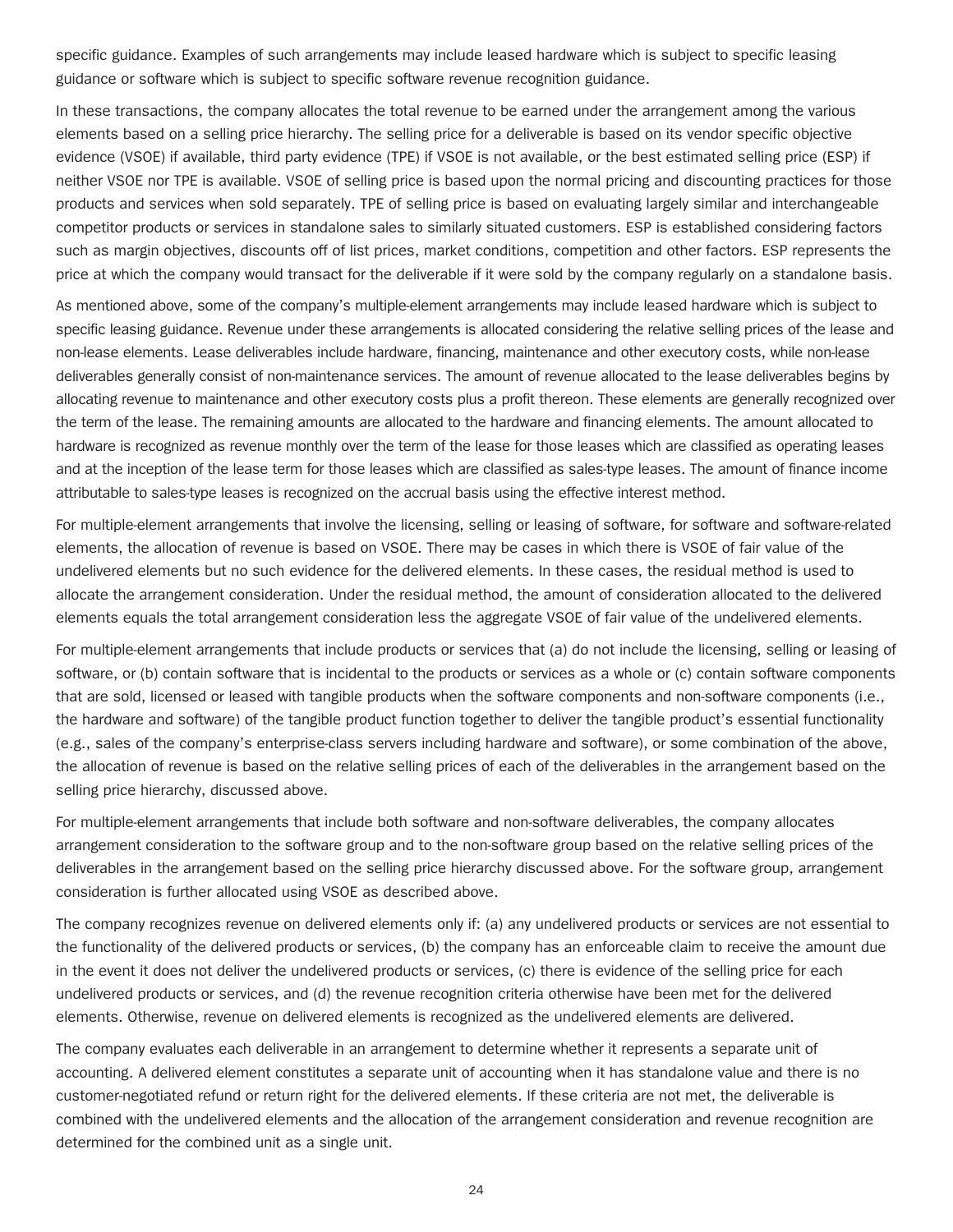Revenue from hardware sales and software licenses with extended payment terms is recognized as payments from customers become due (assuming that all other conditions for revenue recognition have been satisfied).

Revenue for operating leases is recognized on a monthly basis over the term of the lease and for sales-type leases at the inception of the lease term.

Revenue from equipment and software maintenance and post-contract support is recognized on a straight-line basis as earned over the terms of the respective contracts. Cost related to such contracts is recognized as incurred.

Revenue and profit under systems integration contracts are recognized either on the percentage-of-completion method of accounting using the cost-to-cost method, or when services have been performed, depending on the nature of the project. For contracts accounted for on the percentage-of-completion basis, revenue and profit recognized in any given accounting period are based on estimates of total projected contract costs. The estimates are continually reevaluated and revised, when necessary, throughout the life of a contract. Any adjustments to revenue and profit resulting from changes in estimates are accounted for in the period of the change in estimate. When estimates indicate that a loss will be incurred on a contract upon completion, a provision for the expected loss is recorded in the period in which the loss becomes evident.

Revenue from time and materials service contracts and outsourcing contracts is recognized as the services are provided using either an objective measure of output or on a straight-line basis over the term of the contract.

**Income taxes** Income taxes are based on income before taxes for financial reporting purposes and reflect a current tax liability for the estimated taxes payable in the current-year tax return and changes in deferred taxes. Deferred tax assets or liabilities are determined based on differences between financial reporting and tax bases of assets and liabilities and are measured using enacted tax laws and rates. A valuation allowance is provided on deferred tax assets if it is determined that it is more likely than not that the asset will not be realized. The company has elected the policy of not providing for intraperiod tax allocations between pretax earnings and other comprehensive income in instances where there is no net tax provision. This determination is made for each tax jurisdiction.

The company recognizes penalties and interest accrued related to income tax liabilities in provision for income taxes in its consolidated statements of income.

**Marketable software** The cost of development of computer software to be sold or leased, incurred subsequent to establishment of technological feasibility, is capitalized and amortized to cost of sales over the estimated revenue-producing lives of the products, but not in excess of three years following product release. The company performs quarterly reviews to ensure that unamortized costs remain recoverable from future revenue.

**Internal-use software** The company capitalizes certain internal and external costs incurred to acquire or create internal-use software, principally related to software coding, designing system interfaces, and installation and testing of the software. These costs are amortized in accordance with the fixed asset policy described above.

**Outsourcing assets** Costs on outsourcing contracts are generally expensed as incurred. However, certain costs incurred upon initiation of an outsourcing contract (principally initial customer setup) are deferred and expensed over the initial contract life. Fixed assets and software used in connection with outsourcing contracts are capitalized and depreciated over the shorter of the initial contract life or in accordance with the fixed asset policy described above.

Recoverability of outsourcing assets is subject to various business risks. The company quarterly compares the carrying value of the outsourcing assets with the undiscounted future cash flows expected to be generated by the outsourcing assets to determine if there is impairment. If impaired, the outsourcing assets are reduced to an estimated fair value on a discounted cash flow basis. The company prepares its cash flow estimates based on assumptions that it believes to be reasonable but are also inherently uncertain. Actual future cash flows could differ from these estimates.

**Translation of foreign currency** The local currency is the functional currency for most of the company's international subsidiaries, and as such, assets and liabilities are translated into U.S. dollars at year-end exchange rates. Income and expense items are translated at average exchange rates during the year. Translation adjustments resulting from changes in exchange rates are reported in other comprehensive income (loss). Exchange gains and losses on intercompany balances are reported in other income (expense), net.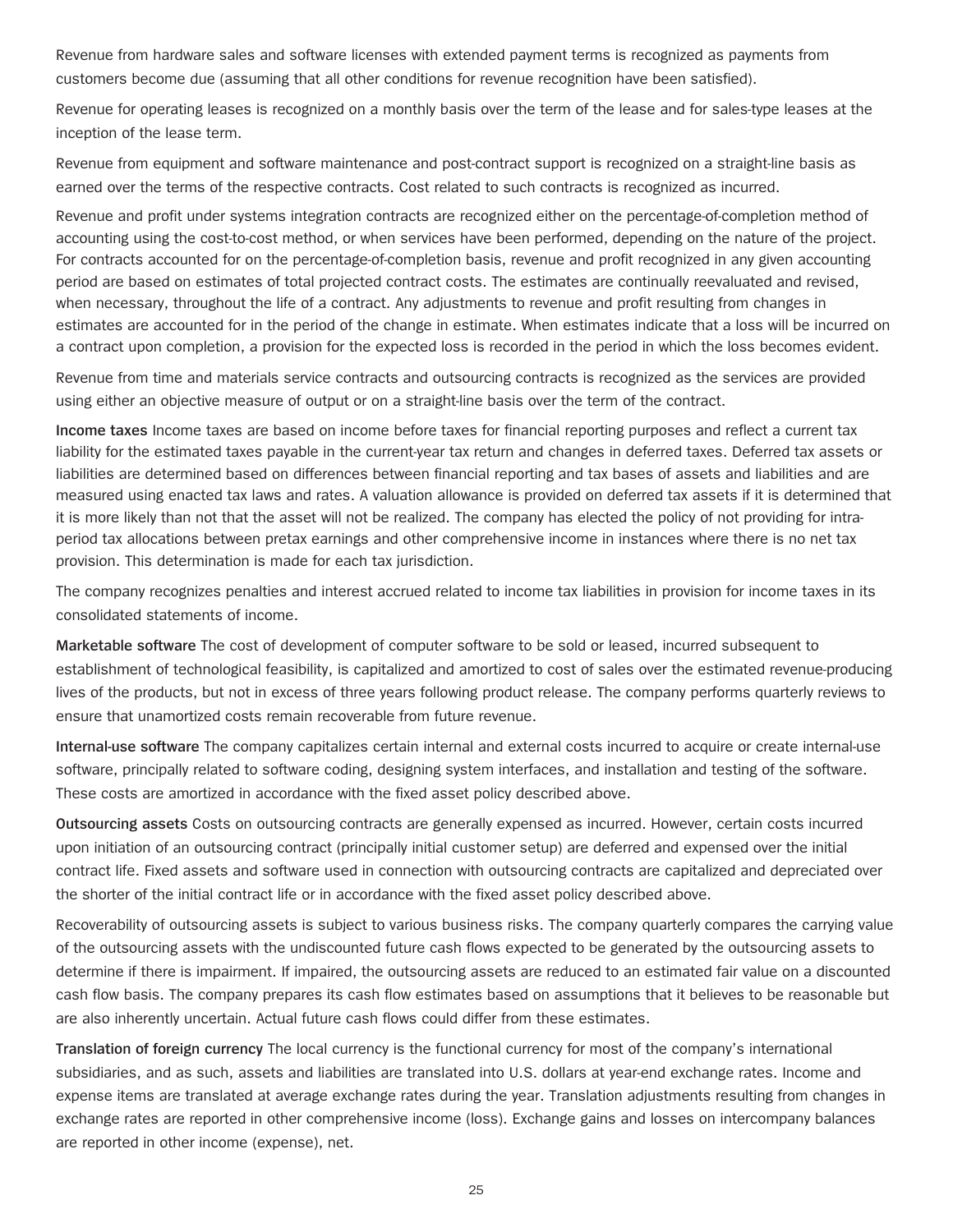For those international subsidiaries operating in highly inflationary economies, the U.S. dollar is the functional currency, and as such, nonmonetary assets and liabilities are translated at historical exchange rates, and monetary assets and liabilities are translated at current exchange rates. Exchange gains and losses arising from translation are included in other income (expense), net.

**Stock-based compensation plans** Stock-based compensation represents the cost related to stock-based awards granted to employees and directors. The company recognizes compensation expense for the fair value of stock options, which have graded vesting, on a straight-line basis over the requisite service period. The company estimates the fair value of stock options using a Black-Scholes valuation model. The expense is recorded in selling, general and administrative expenses.

**Retirement benefits** Accounting rules covering defined benefit pension plans and other postretirement benefits require that amounts recognized in financial statements be determined on an actuarial basis. A significant element in determining the company's retirement benefits expense or income is the expected long-term rate of return on plan assets. This expected return is an assumption as to the average rate of earnings expected on the funds invested or to be invested to provide for the benefits included in the projected pension benefit obligation. The company applies this assumed long-term rate of return to a calculated value of plan assets, which recognizes changes in the fair value of plan assets in a systematic manner over four years. This produces the expected return on plan assets that is included in retirement benefits expense or income. The difference between this expected return and the actual return on plan assets is deferred. The net deferral of past asset losses or gains affects the calculated value of plan assets and, ultimately, future retirement benefits expense or income.

At December 31 of each year, the company determines the fair value of its retirement benefits plan assets as well as the discount rate to be used to calculate the present value of plan liabilities. The discount rate is an estimate of the interest rate at which the retirement benefits could be effectively settled. In estimating the discount rate, the company looks to rates of return on high-quality, fixed-income investments currently available and expected to be available during the period to maturity of the retirement benefits. The company uses a portfolio of fixed-income securities, which receive at least the second-highest rating given by a recognized ratings agency.

**Fair value measurements** Fair value is defined as the price that would be received to sell an asset or paid to transfer a liability in an orderly transaction between market participants at the measurement date. When determining fair value measurements for assets and liabilities required to be recorded at fair value, the company assumes that the transaction is an orderly transaction that assumes exposure to the market for a period before the measurement date to allow for marketing activities that are usual and customary for transactions involving such assets or liabilities; it is not a forced transaction (for example, a forced liquidation or distress sale). The fair value hierarchy has three levels of inputs that may be used to measure fair value: Level 1 – Quoted prices (unadjusted) in active markets for identical assets or liabilities that the company can access at the measurement date; Level 2 – Inputs other than quoted prices within Level 1 that are observable for the asset or liability, either directly or indirectly; and Level 3 – Unobservable inputs for the asset or liability. The company has applied fair value measurements to its long-term debt (see note 8), derivatives (see note 11) and to its postretirement plan assets (see note 16).

**Noncontrolling interest** The company owns a fifty-one percent interest in Intelligent Processing Solutions Ltd. (iPSL), a U.K. business processing outsourcing joint venture. The remaining interests, which is reflected as a noncontrolling interest in the company's financial statements, are owned by three financial institutions for which iPSL performs services.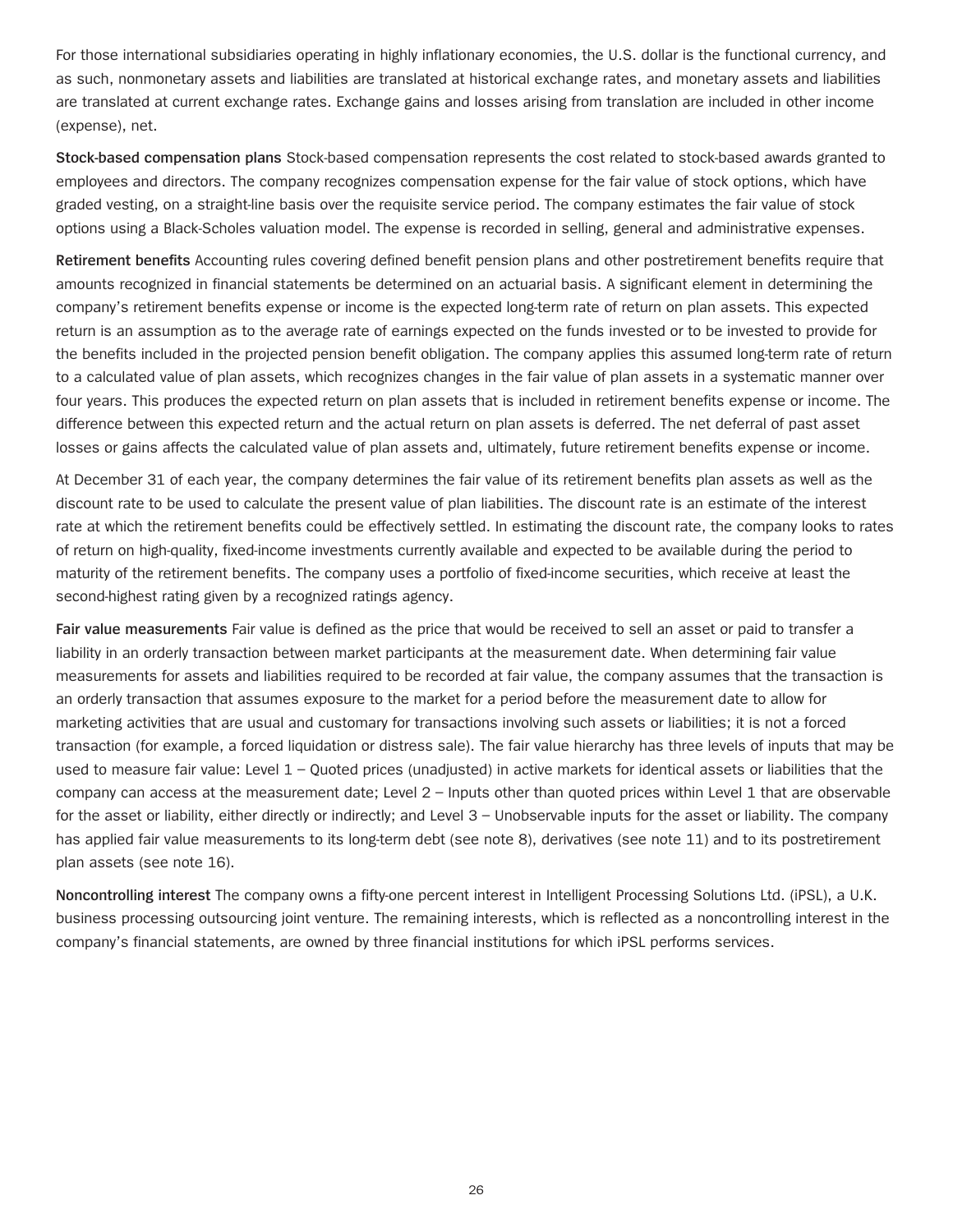#### **2. Earnings per common share**

The following table shows how the earnings per common share attributable to Unisys Corporation were computed for the three years ended December 31, 2014.

| Year ended December 31 (millions, except per share data)                     |    | 2014   |    | 2013   | 2012      |  |
|------------------------------------------------------------------------------|----|--------|----|--------|-----------|--|
| Basic earnings per common share computation                                  |    |        |    |        |           |  |
| Net income attributable to Unisys Corporation common stockholders            | S  | 44.0   | S. | 92.3   | \$129.4   |  |
| Weighted average shares (thousands)                                          |    | 49,280 |    | 43,899 | 43,864    |  |
| Basic earnings per common share                                              | -S | .89    | S  | 2.10   | 2.95<br>S |  |
| Diluted earnings per common share computation                                |    |        |    |        |           |  |
| Net income attributable to Unisys Corporation common stockholders            | Ŝ. | 44.0   | S. | 92.3   | \$129.4   |  |
| Add preferred stock dividends                                                |    |        |    |        | 16.2      |  |
| Net income attributable to Unisys Corporation for diluted earnings per share | S  | 44.0   | S. | 92.3   | \$145.6   |  |
| Weighted average shares (thousands)                                          |    | 49,280 |    | 43,899 | 43,864    |  |
| Plus incremental shares from assumed conversions                             |    |        |    |        |           |  |
| Employee stock plans                                                         |    | 304    |    | 448    | 439       |  |
| Preferred stock                                                              |    |        |    | —      | 6,913     |  |
| Adjusted weighted average shares                                             |    | 49,584 |    | 44,347 | 51,216    |  |
| Diluted earnings per common share                                            | s  | .89    | S  | 2.08   | 2.84<br>S |  |

In 2014, 2013 and 2012, the following weighted-average number of stock options and restricted stock units were antidilutive and therefore excluded from the computation of diluted earnings per common share (in thousands): 1,929; 2,142; and 2,261, respectively. In 2014 and 2013, the following weighted-average mandatory convertible preferred stock was antidilutive and therefore excluded from the computation of diluted earnings per share (in thousands): 1,171 and 6,913, respectively.

#### **3. Goodwill**

Goodwill is reviewed annually for impairment and whenever events or circumstances occur indicating that goodwill may be impaired. The company performed its annual impairment test in the fourth quarter of 2014, which indicated that goodwill was not impaired.

Changes in the carrying amount of goodwill by segment for the years ended December 31, 2014 and 2013 were as follows:

| (millions)                   | Total   | Services | Technology |
|------------------------------|---------|----------|------------|
| Balance at December 31, 2012 | \$192.3 | \$83.6   | \$108.7    |
| Translation adjustments      | (3.6)   | (3.6)    |            |
| Balance at December 31, 2013 | 188.7   | 80.0     | 108.7      |
| Translation adjustments      | (4.8)   | (4.8)    |            |
| Balance at December 31, 2014 | \$183.9 | \$75.2   | \$108.7    |

#### **4. Recent accounting pronouncements and accounting changes**

Effective January 1, 2014, the company adopted the Financial Accounting Standards Board (FASB) accounting guidance on reporting discontinued operations. The new guidance is aimed at reducing the frequency of disposals reported as discontinued operations by focusing on strategic shifts that have or are expected to have a major effect on an entity's operations and financial results. Such a shift could include the disposal of a major line of business, a major geographical area, a major equity method investment or other major parts of the entity. In another change from current U.S. GAAP, the guidance permits companies to have continuing cash flows and significant continuing involvement with the disposed component. The guidance does not change the presentation requirements for discontinued operations in the statement of income. The guidance requires expanded disclosures for discontinued operations and new disclosures for individually material disposals that do not meet the definition of a discontinued operation. Since the company did not dispose of any operations in 2014, adoption of the guidance did not have an impact on the company's consolidated financial statements.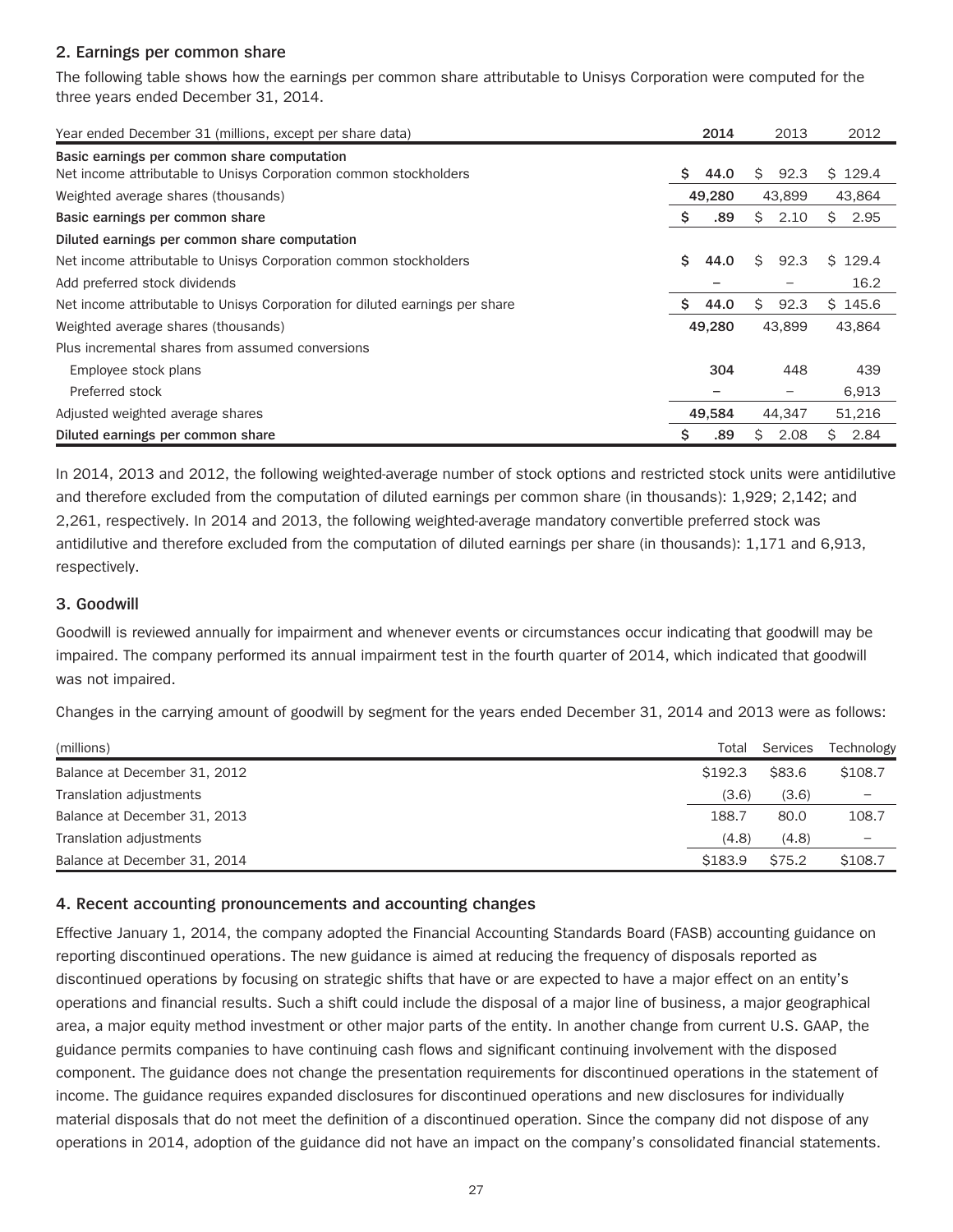Effective January 1, 2013, the company adopted the FASB's authoritative guidance that requires companies to disclose the following: (a) for items reclassified out of accumulated other comprehensive income (AOCI) and into net income in their entirety, the effect of the reclassification on each affected income statement line item; and (b) for AOCI reclassification items that are not reclassified in their entirety into net income, a cross reference to other required U.S. GAAP disclosures. The new standard was required to be applied prospectively. Other than additional disclosure, the adoption of the new standard did not have an impact on the company's consolidated financial statements.

In May of 2014, the FASB issued a new revenue recognition standard entitled "Revenue from Contracts with Customers." The objective of the standard is to establish the principles that an entity shall apply to report useful information to users of financial statements about the nature, amount, timing, and uncertainty of revenue and cash flows from a contract with a customer. The standard is effective for annual reporting periods beginning after December 15, 2016, which for the company is January 1, 2017. Earlier application is not permitted. The standard allows for either "full retrospective" adoption, meaning the standard is applied to all periods presented, or "modified retrospective" adoption, meaning the standard is applied only to the most current period presented in the financial statements. The company is currently assessing which method it will choose for adoption, and is evaluating the impact of the adoption on its consolidated results of operations and financial position.

#### **5. Accounts receivable**

Accounts receivable consist principally of trade accounts receivable from customers and are generally unsecured and due within 30 to 90 days. Credit losses relating to these receivables consistently have been within management's expectations. Expected credit losses are recorded as an allowance for doubtful accounts in the consolidated balance sheets. Estimates of expected credit losses are based primarily on the aging of the accounts receivable balances. The company records a specific reserve for individual accounts when it becomes aware of a customer's inability to meet its financial obligations, such as in the case of bankruptcy filings or deterioration in the customer's operating results or financial position. The collection policies and procedures of the company vary by credit class and prior payment history of customers.

Revenue recognized in excess of billings on services contracts, or unbilled accounts receivable, was \$100.1 million and \$125.0 million at December 31, 2014 and 2013, respectively.

At December 31, 2014, receivables under sales-type leases before the allowance for unearned income were collectible as follows (in millions): 2015, \$32.5; 2016, \$27.6; 2017, \$23.1; 2018, \$22.9; 2019, \$7.1; and \$2.6 thereafter.

Unearned income, which is deducted from accounts and notes receivable, was \$11.8 million and \$10.5 million at December 31, 2014 and 2013, respectively. The allowance for doubtful accounts, which is reported as a deduction from accounts and notes receivable, was \$30.1 million and \$28.3 million at December 31, 2014 and 2013, respectively. The provision for doubtful accounts, which is reported in selling, general and administrative expenses in the consolidated statements of income, was expense (income) of \$2.7 million, \$(.6) million and \$(2.7) million, in 2014, 2013 and 2012, respectively.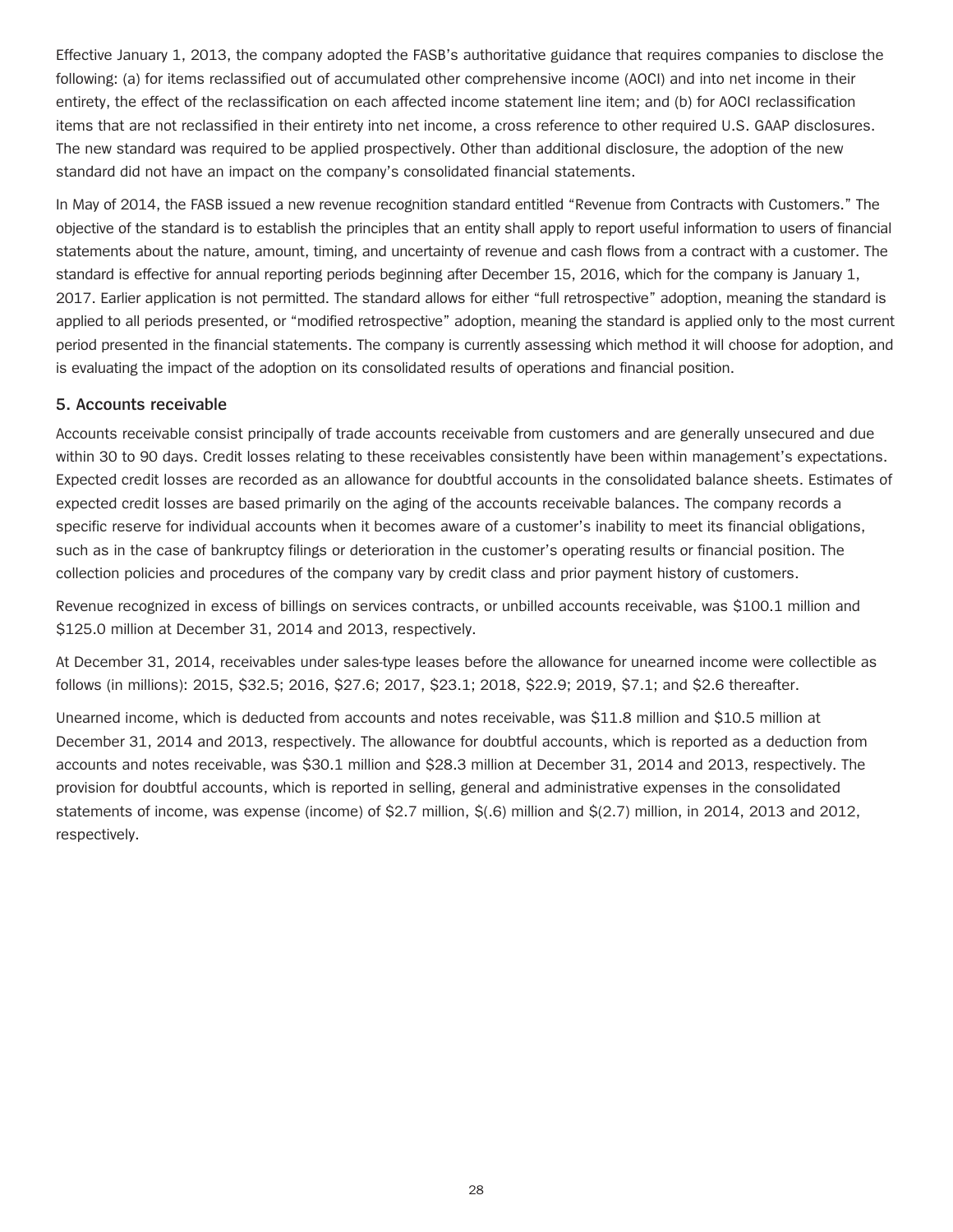#### **6. Income taxes**

Following is the total income before income taxes and the provision for income taxes for the three years ended December 31, 2014.

| Year ended December 31 (millions)                                                                    | 2014                             | 2013                              | 2012                                                 |
|------------------------------------------------------------------------------------------------------|----------------------------------|-----------------------------------|------------------------------------------------------|
| Income before income taxes<br><b>United States</b><br>Foreign                                        | 165.4                            | \$ (19.9) \$ 28.4<br>191.0        | \$32.5<br>221.6                                      |
| Total income before income taxes                                                                     | \$145.5                          | \$219.4 \$254.1                   |                                                      |
| Provision for income taxes<br>Current<br><b>United States</b><br>Foreign<br>State and local<br>Total | Ŝ.<br>2.1<br>59.4<br>1.0<br>62.5 | S.<br>8.0<br>63.0<br>(.2)<br>70.8 | Ŝ<br>3.6<br>66.5<br>$\overline{\phantom{0}}$<br>70.1 |
| Deferred<br>Foreign                                                                                  | 23.7                             | 28.5                              | 27.2                                                 |
| Total provision for income taxes                                                                     | \$86.2                           | \$99.3                            | \$97.3                                               |

Following is a reconciliation of the provision for income taxes at the United States statutory tax rate to the provision for income taxes as reported:

| Year ended December 31 (millions)                                       | 2014       | 2013              | 2012   |
|-------------------------------------------------------------------------|------------|-------------------|--------|
| United States statutory income tax provision                            | \$50.9     | \$76.8            | \$88.9 |
| Income and losses for which no provision or benefit has been recognized | 35.7       | 13.5              | 7.0    |
| Foreign rate differential and other foreign tax expense                 | (22.0)     | (23.0)            | (32.2) |
| Income tax withholdings                                                 | 17.1       | 15.4              | 20.3   |
| Permanent items                                                         | 1.1        | 4.0               | 4.0    |
| Enacted rate changes                                                    |            | 8.9               | 9.0    |
| Change in uncertain tax positions                                       | $\cdot$ .2 | 4.4               | 4.5    |
| Change in valuation allowances due to changes in judgment               | 7.0        | (.5)              | -      |
| Income tax credits, U.S.                                                | (3.9)      | $\qquad \qquad -$ | (4.0)  |
| Other                                                                   | .1         | (.2)              | (.2)   |
| Provision for income taxes                                              |            | $$86.2 \$99.3$    | \$97.3 |

The 2013 and 2012 provision for income taxes included \$11.4 million and \$9.2 million, respectively, due to a reduction in the UK income tax rate. The rate reductions were enacted in the third quarters of 2013 and 2012, and reduced the rate from 26% to 24% effective April 1, 2012, to 23% effective April 1, 2013, to 21% effective April 1, 2014 and to 20% effective April 1, 2015. The tax provisions were caused by a write down of the UK net deferred tax assets.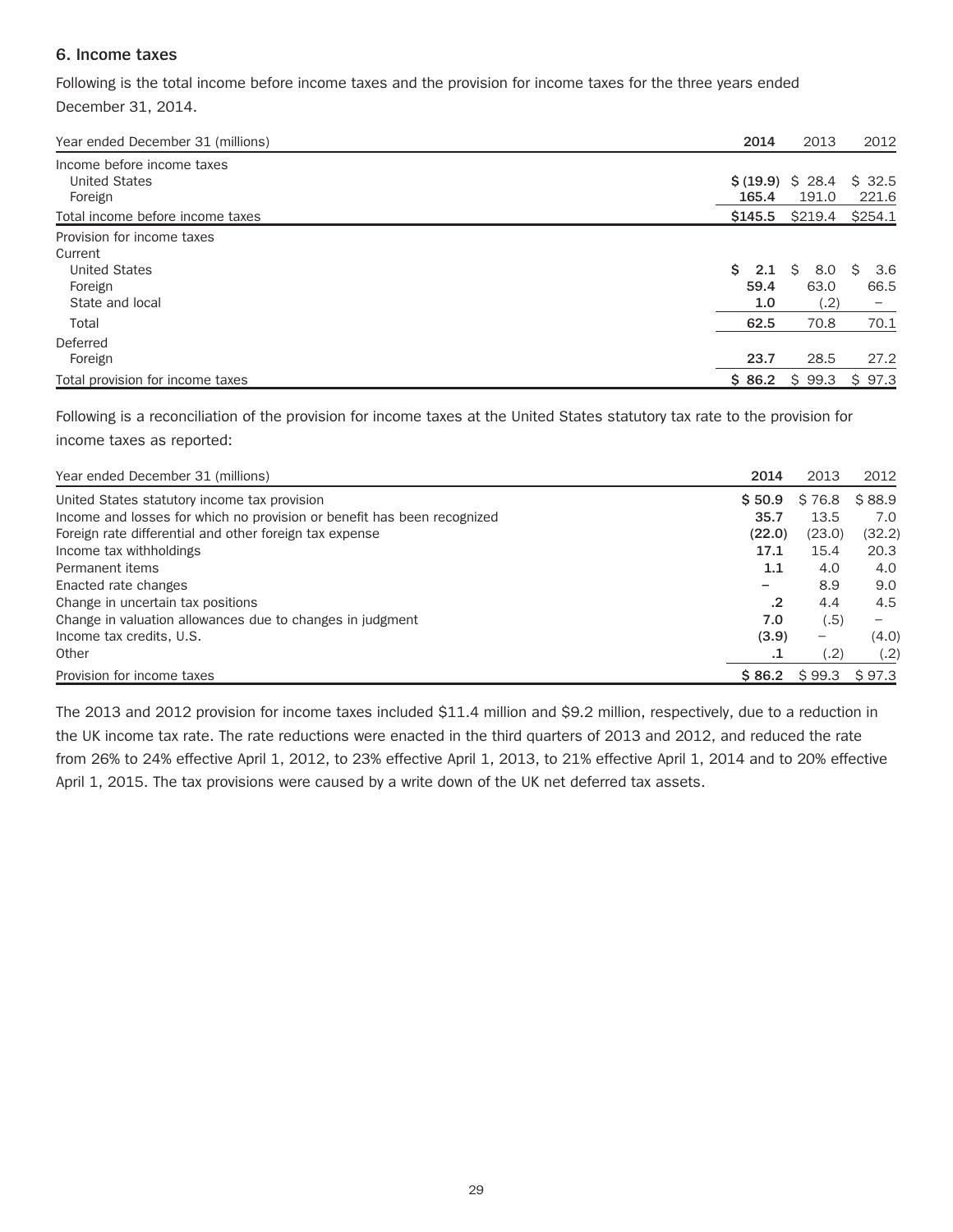The tax effects of temporary differences and carryforwards that give rise to significant portions of deferred tax assets and liabilities at December 31, 2014 and 2013 were as follows:

| December 31 (millions)                 | 2014        | 2013        |
|----------------------------------------|-------------|-------------|
| Deferred tax assets                    |             |             |
| Tax loss carryforwards                 | Ŝ.<br>883.3 | 888.8<br>S  |
| Postretirement benefits                | 791.3       | 566.3       |
| Foreign tax credit carryforwards       | 245.5       | 252.4       |
| Other tax credit carryforwards         | 88.0        | 88.9        |
| Deferred revenue                       | 60.5        | 86.4        |
| Employee benefits and compensation     | 44.6        | 42.4        |
| Purchased capitalized software         | 39.3        | 41.3        |
| Capitalized research and development   | 36.0        | 89.7        |
| Depreciation                           | 34.9        | 31.6        |
| Capitalized costs                      | 16.3        | 16.5        |
| Warranty, bad debts and other reserves | 12.8        | 14.6        |
| Other                                  | 29.5        | 26.8        |
|                                        | 2,282.0     | 2,145.7     |
| Valuation allowance                    | (2,107.8)   | (1,998.8)   |
| Total deferred tax assets              | Ŝ.<br>174.2 | Ŝ.<br>146.9 |
| Deferred tax liabilities               |             |             |
| Other                                  | 37.9<br>\$  | Ŝ<br>33.0   |
| Total deferred tax liabilities         | \$<br>37.9  | Ŝ<br>33.0   |
| Net deferred tax assets                | \$<br>136.3 | 113.9<br>S  |

At December 31, 2014, the company has U.S. Federal (\$431.6 million), state and local (\$204.5 million), and foreign (\$247.2 million) tax loss carryforwards, the total tax effect of which is \$883.3 million. These carryforwards will expire as follows (in millions): 2015, \$11.1; 2016, \$8.7; 2017, \$11.9; 2018, \$24.6; 2019, \$8.4; and \$818.6 thereafter. The company also has available tax credit carryforwards of approximately \$333.5 million, which will expire as follows (in millions): 2015, \$7.5; 2016, \$10.5; 2017, \$48.2; 2018, \$20.8; 2019, \$20.6; and \$225.9 thereafter.

Failure to achieve forecasted taxable income might affect the ultimate realization of the company's net deferred tax assets. Factors that may affect the company's ability to achieve sufficient forecasted taxable income include, but are not limited to, the following: increased competition, a decline in sales or margins, loss of market share, the impact of the economic environment, delays in product availability and technological obsolescence.

Cumulative undistributed earnings of foreign subsidiaries, for which no U.S. income or foreign withholding taxes have been recorded, approximated \$1,279.7 million at December 31, 2014. As the company currently intends to indefinitely reinvest all such earnings, no provision has been made for income taxes that may become payable upon distribution of such earnings, and it is not practicable to determine the amount of the related unrecognized deferred income tax liability.

Cash paid for income taxes, net of refunds, during 2014, 2013 and 2012 was \$73.9 million, \$63.8 million and \$39.9 million, respectively.

A reconciliation of the beginning and ending amount of unrecognized tax benefits is as follows:

| Year ended December 31 (millions)                                      | 2014   | 2013                     | 2012          |
|------------------------------------------------------------------------|--------|--------------------------|---------------|
| Balance at January 1                                                   | S26.3  | \$29.2                   | \$24.3        |
| Additions based on tax positions related to the current year           | 14.4   | (2.4)                    | 3.5           |
| Changes for tax positions of prior years                               | (1.4)  |                          | 1.4           |
| Reductions as a result of a lapse of applicable statute of limitations | (1.6)  | $\overline{\phantom{m}}$ | (.4)          |
| <b>Settlements</b>                                                     | (.9)   | (2)                      | (.7)          |
| Changes due to foreign currency                                        | (1.8)  |                          | 1.1           |
| Balance at December 31                                                 | \$35.0 | \$26.3                   | <b>\$29.2</b> |

The company recognizes penalties and interest accrued related to income tax liabilities in the provision for income taxes in its consolidated statements of income. At December 31, 2014 and 2013, the company had an accrual of \$1.6 million and \$2.1 million, respectively, for the payment of penalties and interest.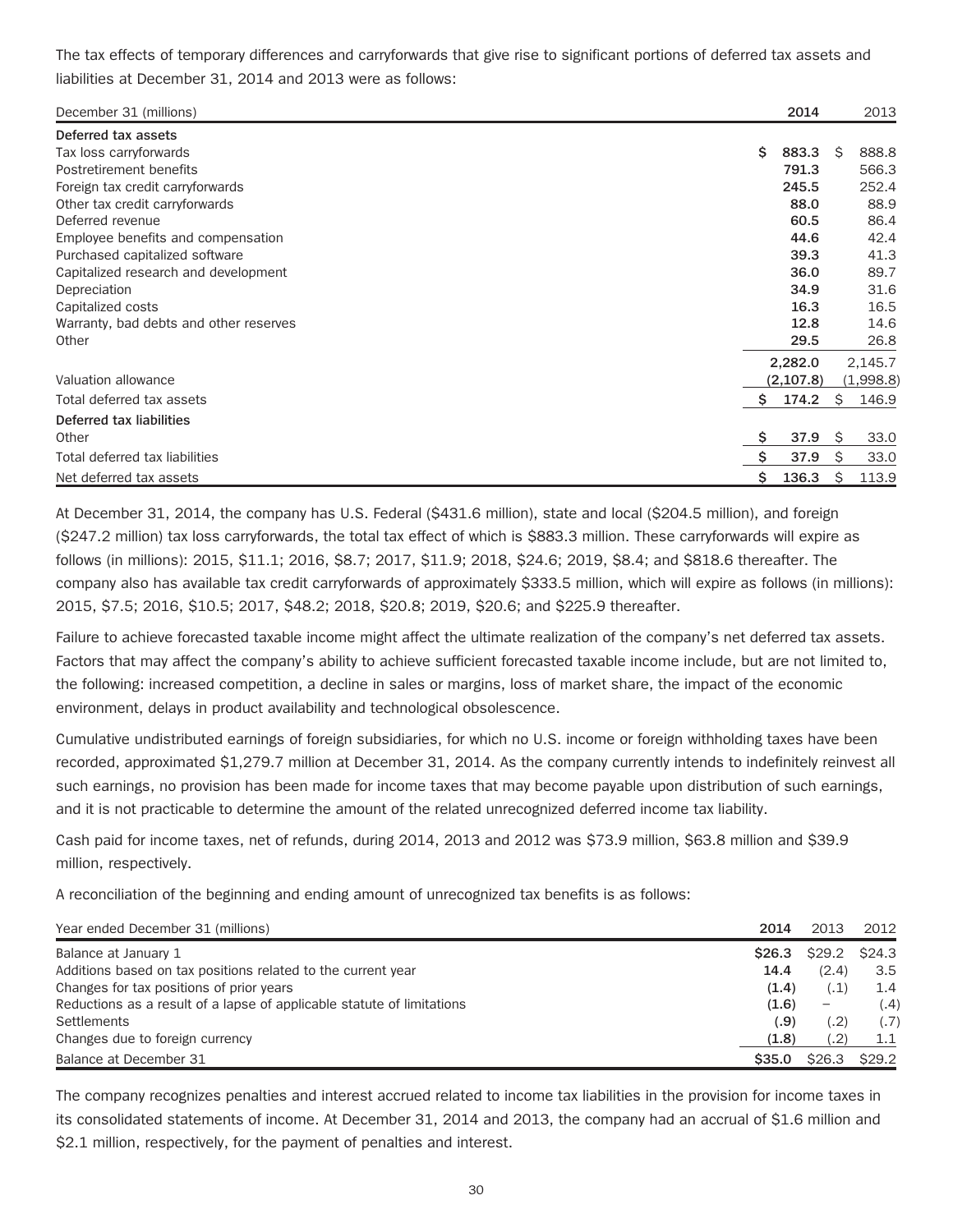At December 31, 2014, all of the company's liability for unrecognized tax benefits, if recognized, would affect the company's effective tax rate. Within the next 12 months, the company believes that it is reasonably possible that the amount of unrecognized tax benefits may significantly change; however, various events could cause this belief to change in the future.

The company and its subsidiaries file income tax returns in the U.S. federal jurisdiction, and various states and foreign jurisdictions. Several U.S. state and foreign income tax audits are in process. The company is under an audit in India, for which years prior to 2006 are closed. For Brazil and the United Kingdom, which are the most significant jurisdictions outside the U.S., the audit periods through 2009 and 2010, respectively, are closed. All of the various ongoing income tax audits throughout the world are not expected to have a material impact on the company's financial position.

Internal Revenue Code Sections 382 and 383 provide annual limitations with respect to the ability of a corporation to utilize its net operating loss (as well as certain built-in losses) and tax credit carryforwards, respectively (Tax Attributes), against future U.S. taxable income, if the corporation experiences an "ownership change." In general terms, an ownership change may result from transactions increasing the ownership of certain stockholders in the stock of a corporation by more than 50 percentage points over a three-year period. The company regularly monitors ownership changes (as calculated for purposes of Section 382). The company has determined that, for purposes of the rules of Section 382 described above, an ownership change occurred in February 2011. Any future transaction or transactions and the timing of such transaction or transactions could trigger additional ownership changes under Section 382.

As a result of the ownership change, utilization of the company's Tax Attributes will be subject to an overall annual limitation of \$70.6 million. This limitation will be applied first to any recognized built in losses, then to any net operating losses, and then to any other Tax Attributes. Any unused limitation may be carried over to later years. As of December 31, 2013, due to the ownership change in 2011, the Section 382 limitation and accompanying built in losses caused the company to reduce its deferred tax assets and related valuation allowance by \$389.6 million. Based on presently available information and the existence of tax planning strategies, the company does not expect to incur a U.S. cash tax liability in the near term. The company maintains a full valuation allowance against the realization of all U.S. deferred tax assets as well as certain foreign deferred tax assets in excess of deferred tax liabilities.

#### **7. Properties**

Properties comprise the following:

| December 31 (millions)         | 2014      | 2013      |
|--------------------------------|-----------|-----------|
| Land                           | 2.8       | 3.2       |
| <b>Buildings</b>               | 80.1      | 86.1      |
| Machinery and office equipment | 644.9     | 677.8     |
| Internal-use software          | 257.7     | 244.6     |
| Rental equipment               | 73.9      | 83.8      |
| Total properties               | \$1,059.4 | \$1,095.5 |

#### **8. Debt**

Long-term debt is comprised of the following:

| December 31 (millions)                        | 2014            | 2013    |
|-----------------------------------------------|-----------------|---------|
| 6.25% senior notes due 2017<br>Capital leases | \$210.0<br>14.0 | \$210.0 |
| Total<br>$Less - current maturities$          | 224.0<br>1.8    | 210.0   |
| Total long-term debt                          | <b>S222.2</b>   | \$210.0 |

All \$210.0 million of 6.25% long-term debt matures in 2017. Capital leases maturities in 2015, 2016, 2017, 2018, 2019 and thereafter are \$1.8 million, \$2.6 million, \$2.7 million, \$2.4 million, \$1.3 million and \$3.2 million, respectively.

Cash paid for interest during 2014, 2013 and 2012 was \$13.2 million, \$12.9 million and \$42.5 million, respectively. Capitalized interest expense during 2014, 2013 and 2012 was \$4.0 million, \$3.2 million and \$5.3 million, respectively.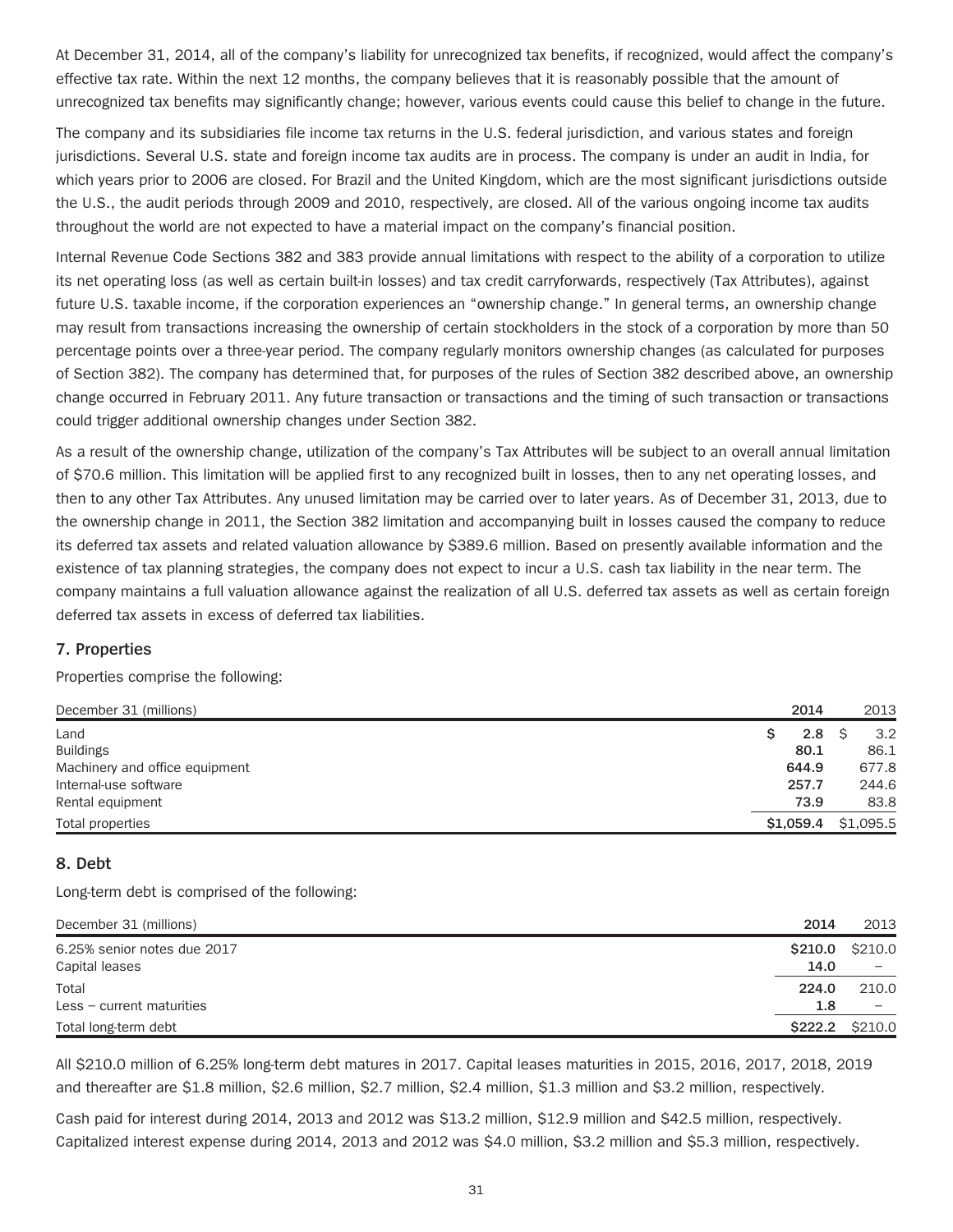The company has a secured revolving credit facility, expiring in June 2018, which provides for loans and letters of credit up to an aggregate amount of \$150 million (with a limit on letters of credit of \$100 million). Borrowing limits under the credit agreement are based upon the amount of eligible U.S. accounts receivable. At December 31, 2014, the company had no borrowings and \$18.8 million of letters of credit outstanding under the facility. At December 31, 2014, availability under the facility was \$100.0 million net of letters of credit issued. Borrowings under the facility will bear interest based on short-term rates. The credit agreement contains customary representations and warranties, including that there has been no material adverse change in the company's business, properties, operations or financial condition. The company is required to maintain a minimum fixed charge coverage ratio if the company's availability under the credit facility falls below the greater of 12.5% of the lenders' commitments under the facility and \$18.75 million. The credit agreement allows the company to pay dividends on its capital stock in an amount up to \$22.5 million per year unless the company is in default and to, among other things, repurchase its equity, prepay other debt, incur other debt or liens, dispose of assets and make acquisitions, loans and investments, provided the company complies with certain requirements and limitations set forth in the agreement. Events of default include non-payment, failure to comply with covenants, materially incorrect representations and warranties, change of control and default under other debt aggregating at least \$50 million. The credit facility is guaranteed by Unisys Holding Corporation, Unisys NPL, Inc., Unisys AP Investment Company I and any future material domestic subsidiaries. The facility is secured by the assets of Unisys Corporation and the subsidiary guarantors, other than certain excluded assets. The company may elect to prepay or terminate the credit facility without penalty.

At December 31, 2014, the company has met all covenants and conditions under its various lending agreements. The company expects to continue to meet these covenants and conditions.

The company's principal sources of liquidity are cash on hand, cash from operations and its revolving credit facility, discussed above. The company and certain international subsidiaries have access to uncommitted lines of credit from various banks.

The company's anticipated future cash expenditures include anticipated contributions to its defined benefit pension plans. The company believes that it has adequate sources of liquidity to meet its expected 2015 cash requirements.

#### **9. Other liabilities**

Other accrued liabilities (current) are comprised of the following:

| December 31 (millions)          | 2014    | 2013    |
|---------------------------------|---------|---------|
| Payrolls and commissions        | \$109.3 | \$103.9 |
| Accrued vacations               | 60.8    | 67.2    |
| Income taxes                    | 58.3    | 40.9    |
| Taxes other than income taxes   | 53.8    | 62.4    |
| Postretirement                  | 22.6    | 25.1    |
| Accrued interest                | 4.9     | 4.9     |
| Other                           | 75.4    | 71.3    |
| Total other accrued liabilities | \$385.1 | \$375.7 |

#### **10. Rental expense and commitments**

Rental expense, less income from subleases, for 2014, 2013 and 2012 was \$83.7 million, \$85.3 million and \$84.7 million, respectively. Income from subleases, for 2014, 2013 and 2012 was \$8.5 million, \$7.4 million and \$8.5 million, respectively.

Minimum net rental commitments under noncancelable operating leases, including idle leases, outstanding at December 31, 2014, substantially all of which relate to real properties, were as follows: 2015, \$58.2 million; 2016, \$47.2 million; 2017, \$38.9 million; 2018, \$26.6 million; 2019, \$19.9 million; and \$34.3 million thereafter. Such rental commitments have been reduced by minimum sublease rentals of \$32.0 million, due in the future under noncancelable subleases.

At December 31, 2014, the company had outstanding standby letters of credit and surety bonds totaling approximately \$343 million related to performance and payment guarantees. On the basis of experience with these arrangements, the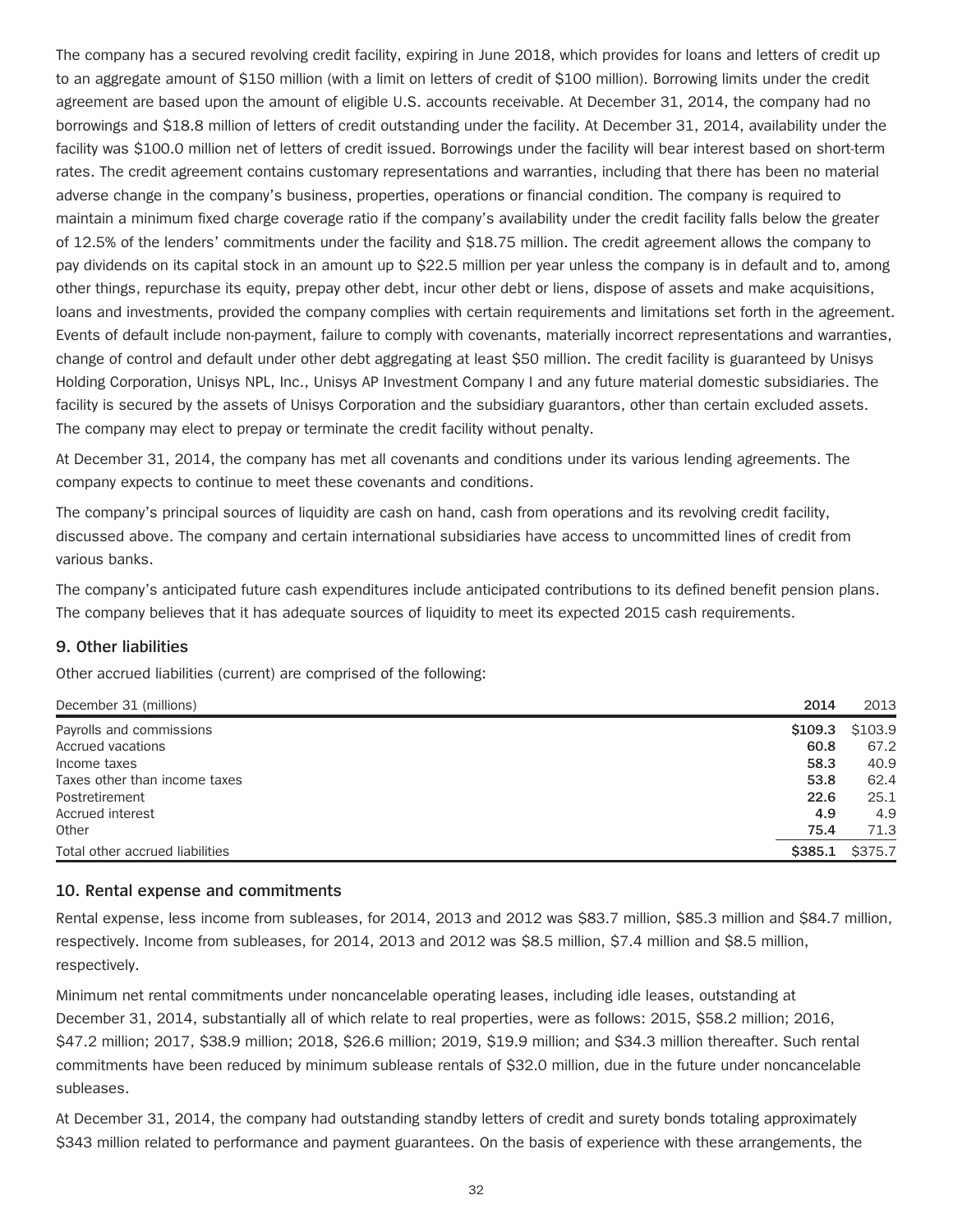company believes that any obligations that may arise will not be material. In addition, at December 31, 2014, the company had deposits and collateral of approximately \$58 million in other long-term assets, principally related to collateralized letters of credit, and to tax and labor contingencies in Brazil.

#### **11. Financial instruments and concentration of credit risks**

Due to its foreign operations, the company is exposed to the effects of foreign currency exchange rate fluctuations on the U.S. dollar, principally related to intercompany account balances. The company uses derivative financial instruments to reduce its exposure to market risks from changes in foreign currency exchange rates on such balances. The company enters into foreign exchange forward contracts, generally having maturities of one month, which have not been designated as hedging instruments. At December 31, 2014 and 2013, the notional amount of these contracts was \$403.9 million and \$482.6 million, respectively, and the fair value of such contracts was a net gain of \$5.3 million and a net gain of \$1.7 million, respectively, of which a gain of \$6.1 million and \$2.0 million, respectively, has been recognized in "Prepaid expenses and other current assets" and a loss of \$.8 million and \$.3 million, respectively, has been recognized in "Other accrued liabilities." Changes in the fair value of these instruments was a gain of \$17.3 million, a loss of \$7.3 million and a loss of \$.4 million, respectively, for years ended December 31, 2014, 2013 and 2012, which has been recognized in earnings in "Other income (expense), net" in the company's consolidated statement of income. The fair value of these forward contracts is based on quoted prices for similar but not identical financial instruments; as such, the inputs are considered Level 2 inputs.

Financial instruments also include temporary cash investments and customer accounts receivable. Temporary investments are placed with creditworthy financial institutions, primarily in money market funds, time deposits and certificate of deposits which may be withdrawn at any time at the discretion of the company without penalty. At December 31, 2014 and 2013, the company's cash equivalents principally have maturities of less than one month or can be withdrawn at any time at the discretion of the company without penalty. Due to the short maturities of these instruments, they are carried on the consolidated balance sheets at cost plus accrued interest, which approximates market value. Realized gains or losses during 2014, 2013 and 2012, as well as unrealized gains or losses at December 31, 2014 and 2013, were immaterial. Receivables are due from a large number of customers that are dispersed worldwide across many industries. At December 31, 2014 and 2013, the company had no significant concentrations of credit risk with any one customer. At December 31, 2014 and 2013, the company had approximately \$94 million and \$79 million, respectively, of receivables due from various U.S. federal governmental agencies. At December 31, 2014 and 2013, the carrying amount of cash and cash equivalents approximated fair value; and the carrying amount of long-term debt was less than the fair value, which is based on market prices (Level 2 inputs), of such debt by approximately \$9 million and \$15 million, respectively.

#### **12. Foreign currency translation**

Due to inflation rates in recent years, the company's Venezuelan subsidiary has applied highly inflationary accounting beginning January 1, 2010. For those international subsidiaries operating in highly inflationary economies, the U.S. dollar is the functional currency, and as such, nonmonetary assets and liabilities are translated at historical exchange rates, and monetary assets and liabilities are translated at current exchange rates. Exchange gains and losses arising from translation are included in other income (expense), net. Effective February 13, 2013, the Venezuelan government devalued its currency, the bolivar, by resetting the official exchange rate from 4.30 to the U.S. dollar to 6.30 to the U.S. dollar. As a result, the company recorded a pretax foreign exchange loss in 2013 of \$6.5 million.

In January of 2014, the Venezuelan government announced that the exchange rate to be applied to the settlement of certain transactions, including foreign investments and royalties, would be changed to the Complementary System of Foreign Currency Administration (SICAD I) auction rate. As a result, the company changed the exchange rate used to remeasure its Venezuelan subsidiary's financial statements in U.S. dollars from the official rate of 6.3 bolivars to the new SICAD I rate. At December 31, the SICAD I exchange rate used was 12.0 bolivars to the U.S. dollar. The changes in the rate resulted in the company recording a pretax foreign exchange loss in 2014 of \$7.4 million. The company believes that using the SICAD I exchange rate is economically representative of what it might expect to receive in a dividend transaction.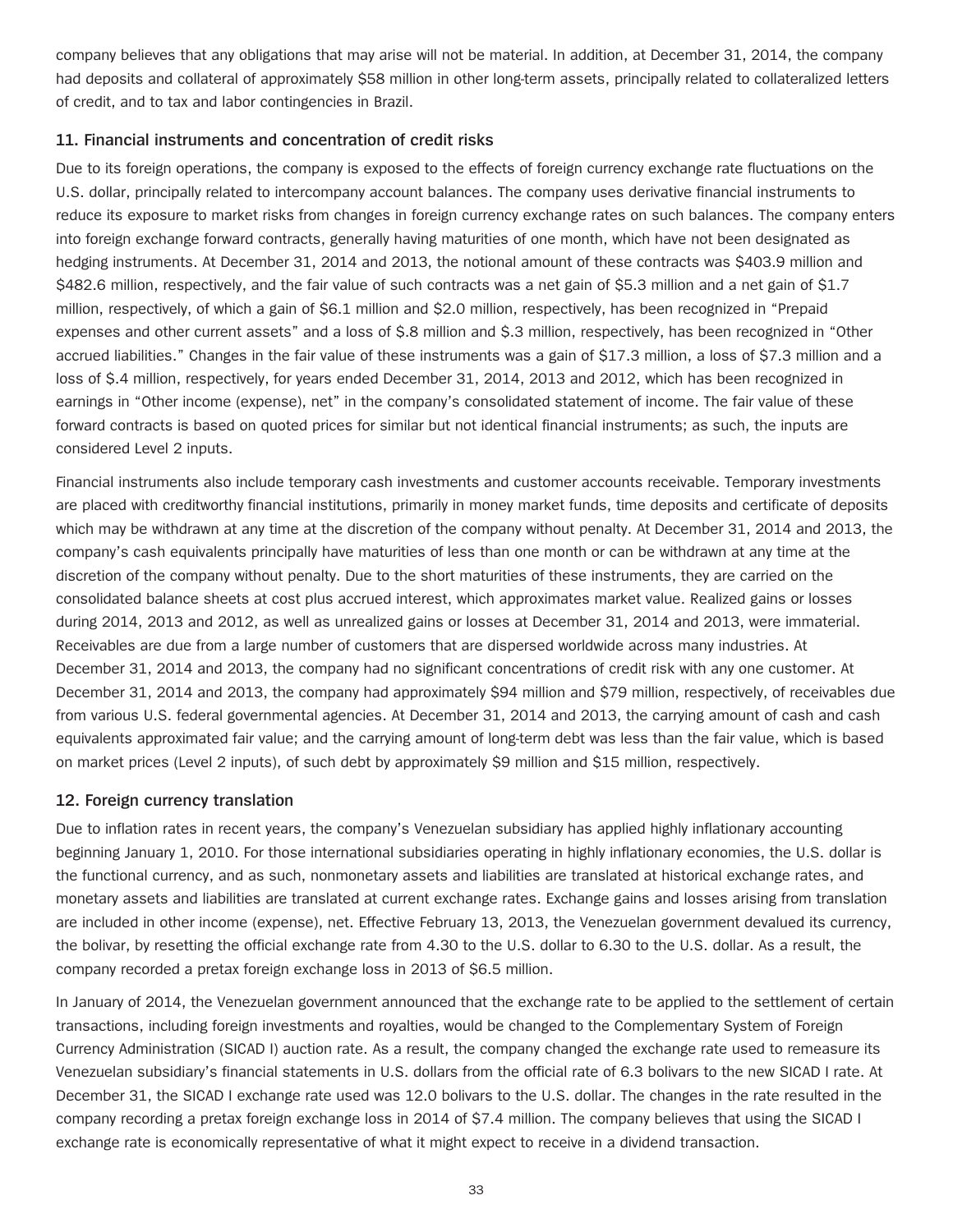At December 31, 2014, the company's operations in Venezuela had net monetary assets denominated in local currency equivalent to approximately \$8 million. As indicated above, the SICAD I exchange rate is determined by periodic auctions and, therefore, the potential exists for it to change significantly in future quarters. Additionally, the Venezuelan government may make further changes or introduce new exchange rate mechanisms, which could result in further changes in the exchange rate used by the company to remeasure its Venezuelan subsidiary's financial statements in U.S. dollars.

During the years ended December 31, 2014, 2013 and 2012, the company recognized foreign exchange (losses) gains in "Other income (expense), net" in its consolidated statements of income of \$(7.0) million, \$10.4 million and \$(8.1) million, respectively.

#### **13. Litigation and contingencies**

There are various lawsuits, claims, investigations and proceedings that have been brought or asserted against the company, which arise in the ordinary course of business, including actions with respect to commercial and government contracts, labor and employment, employee benefits, environmental matters, intellectual property, and non-income tax and employment compensation in Brazil. The company records a provision for these matters when it is both probable that a liability has been incurred and the amount of the loss can be reasonably estimated. Any provisions are reviewed at least quarterly and are adjusted to reflect the impact and status of settlements, rulings, advice of counsel and other information and events pertinent to a particular matter.

The company believes that it has valid defenses with respect to legal matters pending against it. Based on its experience, the company also believes that the damage amounts claimed in the lawsuits disclosed below are not a meaningful indicator of the company's potential liability. Litigation is inherently unpredictable, however, and it is possible that the company's results of operations or cash flow could be materially affected in any particular period by the resolution of one or more of the legal matters pending against it.

In April 2007, the Ministry of Justice of Belgium sued Unisys Belgium SA-NV, a Unisys subsidiary (Unisys Belgium), in the Court of First Instance of Brussels. The Belgian government had engaged the company to design and develop software for a computerized system to be used to manage the Belgian court system. The Belgian State terminated the contract and in its lawsuit has alleged that the termination was justified because Unisys Belgium failed to deliver satisfactory software in a timely manner. It claims damages of approximately 28 million Euros. Unisys Belgium filed its defense and counterclaim in April 2008, in the amount of approximately 18.5 million Euros. The company believes it has valid defenses to the claims and contends that the Belgian State's termination of the contract was unjustified.

In December 2007, Lufthansa AG sued Unisys Deutschland GmbH, a Unisys subsidiary (Unisys Germany), in the District Court of Frankfurt, Germany, for allegedly failing to perform properly its obligations during the initial phase of a 2004 software design and development contract relating to a Lufthansa customer loyalty program. Under the contract, either party was free to withdraw from the project at the conclusion of the initial design phase. Rather than withdraw, Lufthansa instead terminated the contract and failed to pay the balance owed to Unisys Germany for the initial phase. Lufthansa's lawsuit alleges that Unisys Germany breached the contract by failing to deliver a proper design for the new system and seeks approximately 21.4 million Euros in damages. The company believes it has valid defenses and filed its defense and a counterclaim in the amount of approximately 1.5 million Euros. In July 2013, the District Court issued a decision finding Unisys Germany liable for failing to perform its obligations under the initial phase of the contract. It also dismissed Unisys Germany's counterclaim. The District Court did not conduct the damage phase of the proceeding. Unisys Germany appealed the decision on liability in August 2013. In December 2014, the Appellate Court found that Lufthansa was not entitled to terminate the contract for breach and dismissed Lufthansa's 21.4 million Euros damages claim. It also dismissed Unisys Germany's 1.5 million Euros counterclaim, finding the contract required Unisys Germany to return to Lufthansa a 2.2 million Euros advance payment that Lufthansa made upon contract signing. Accordingly, the Appellate Court entered a judgment against Unisys Germany for 2.2 million Euros plus interest (currently estimated to be approximately 1.16 million Euros). Under the judgment, the court also awarded costs of approximately 240,000 Euros to Unisys. In January 2015, the parties agreed to settle the case by waiving their rights to seek permission from Germany's highest court to appeal and Unisys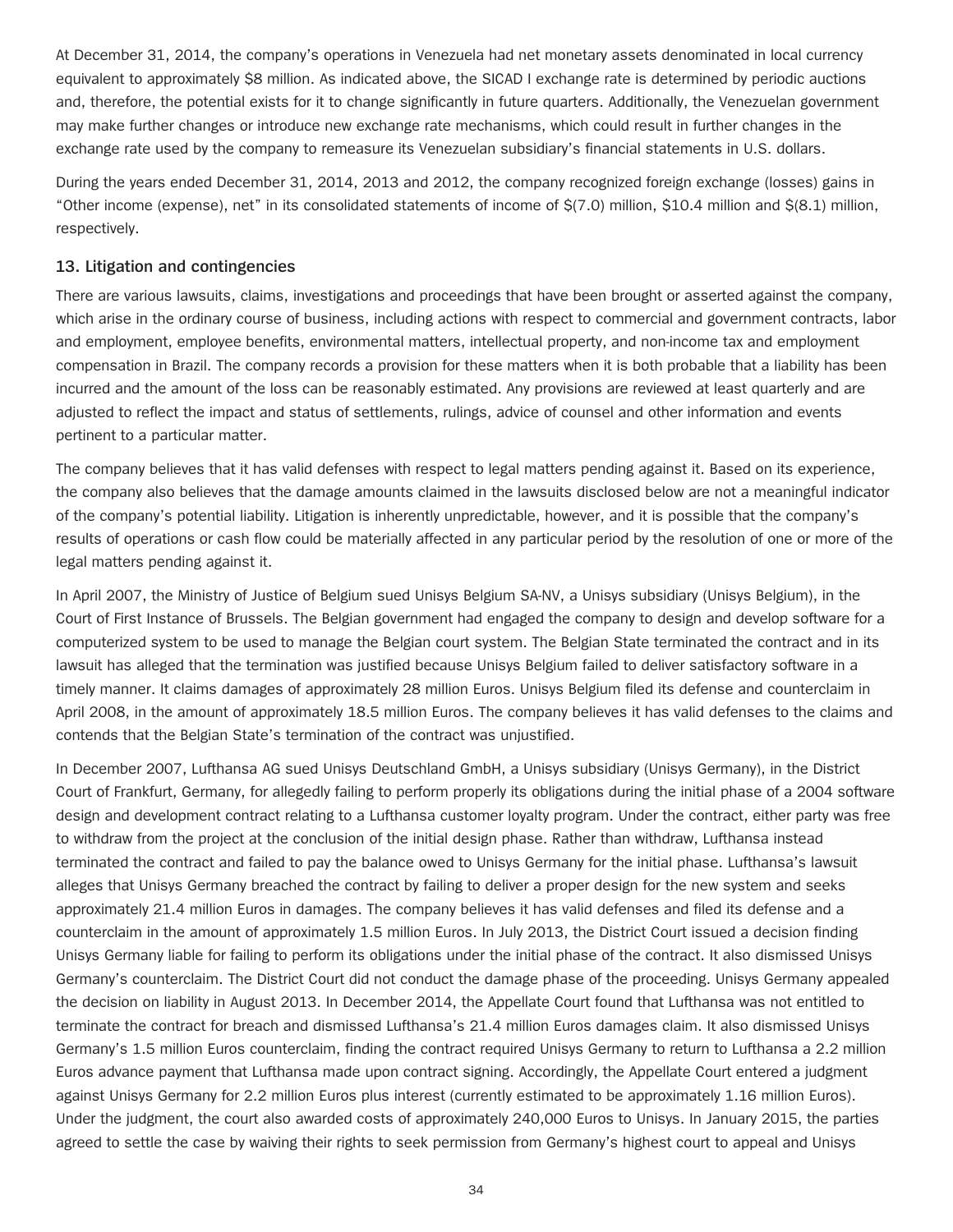paying the amount due under the judgment. Unisys may either pay Lufthansa cash or, subject to further agreement of the parties, credits on a new project involving Unisys and Lufthansa.

The company's Brazilian operations, along with those of many other companies doing business in Brazil, are involved in various litigation matters, including numerous governmental assessments related to indirect and other taxes, as well as disputes associated with former employees and contract labor. The tax-related matters pertain to value added taxes, customs, duties, sales and other non-income related tax exposures. The labor-related matters include claims related to compensation matters. The company believes that appropriate accruals have been established for such matters based on information currently available. At December 31, 2014, excluding those matters that have been assessed by management as being remote as to the likelihood of ultimately resulting in a loss, the amount related to unreserved tax-related matters, inclusive of any related interest, is estimated to be up to approximately \$127 million.

The company has been involved in a matter arising from the sale of its Health Information Management (HIM) business to Molina Information Systems, LLC (Molina) under a 2010 Asset Purchase Agreement (APA). The HIM business provided system solutions and services to state governments, including the state of Idaho, for administering Medicaid programs. In August 2012, Molina sued the company in Federal District Court in Delaware alleging breaches of contract, negligent misrepresentation and intentional misrepresentation with respect to the APA and the Medicaid contract with Idaho. Molina sought compensatory damages, punitive damages, lost profits, indemnification, and declaratory relief. Molina alleged losses of approximately \$35 million in the complaint. In June 2013, the District Court granted the company's motion to dismiss the complaint and allowed Molina to replead certain claims and file an amended complaint. In August 2013, Molina filed an amended complaint. The company filed a motion to dismiss the amended complaint. On September 2, 2014, the District Court granted the company's motion to dismiss the negligent misrepresentation claim, but denied the company's motion with respect to Molina's intentional misrepresentation and breach of contract claims. The litigation continues on the remaining claims.

With respect to the specific legal proceedings and claims described above, except as otherwise noted, either (i) the amount or range of possible losses in excess of amounts accrued, if any, is not reasonably estimable or (ii) the company believes that the amount or range of possible losses in excess of amounts accrued that are estimable would not be material.

Litigation is inherently unpredictable and unfavorable resolutions could occur. Accordingly, it is possible that an adverse outcome from such matters could exceed the amounts accrued in an amount that could be material to the company's financial condition, results of operations and cash flows in any particular reporting period.

Notwithstanding that the ultimate results of the lawsuits, claims, investigations and proceedings that have been brought or asserted against the company are not currently determinable, the company believes that at December 31, 2014, it has adequate provisions for any such matters.

#### **14. Segment information**

The company has two business segments: Services and Technology. The products and services of each segment are marketed throughout the world to commercial businesses and governments. Revenue classifications by segment are as follows: Services – systems integration and consulting, outsourcing, infrastructure services and core maintenance; Technology – enterprise-class software and servers and other technology.

The accounting policies of each business segment are the same as those described in the summary of significant accounting policies. Intersegment sales and transfers are priced as if the sales or transfers were to third parties. Accordingly, the Technology segment recognizes intersegment revenue and manufacturing profit on hardware and software shipments to customers under Services contracts. The Services segment, in turn, recognizes customer revenue and marketing profit on such shipments of company hardware and software to customers. The Services segment also includes hardware and software products sourced from third parties that are sold to customers through the company's Services channels. In the company's consolidated statements of income, the manufacturing costs of products sourced from the Technology segment and sold to Services customers are reported in cost of revenue for Services.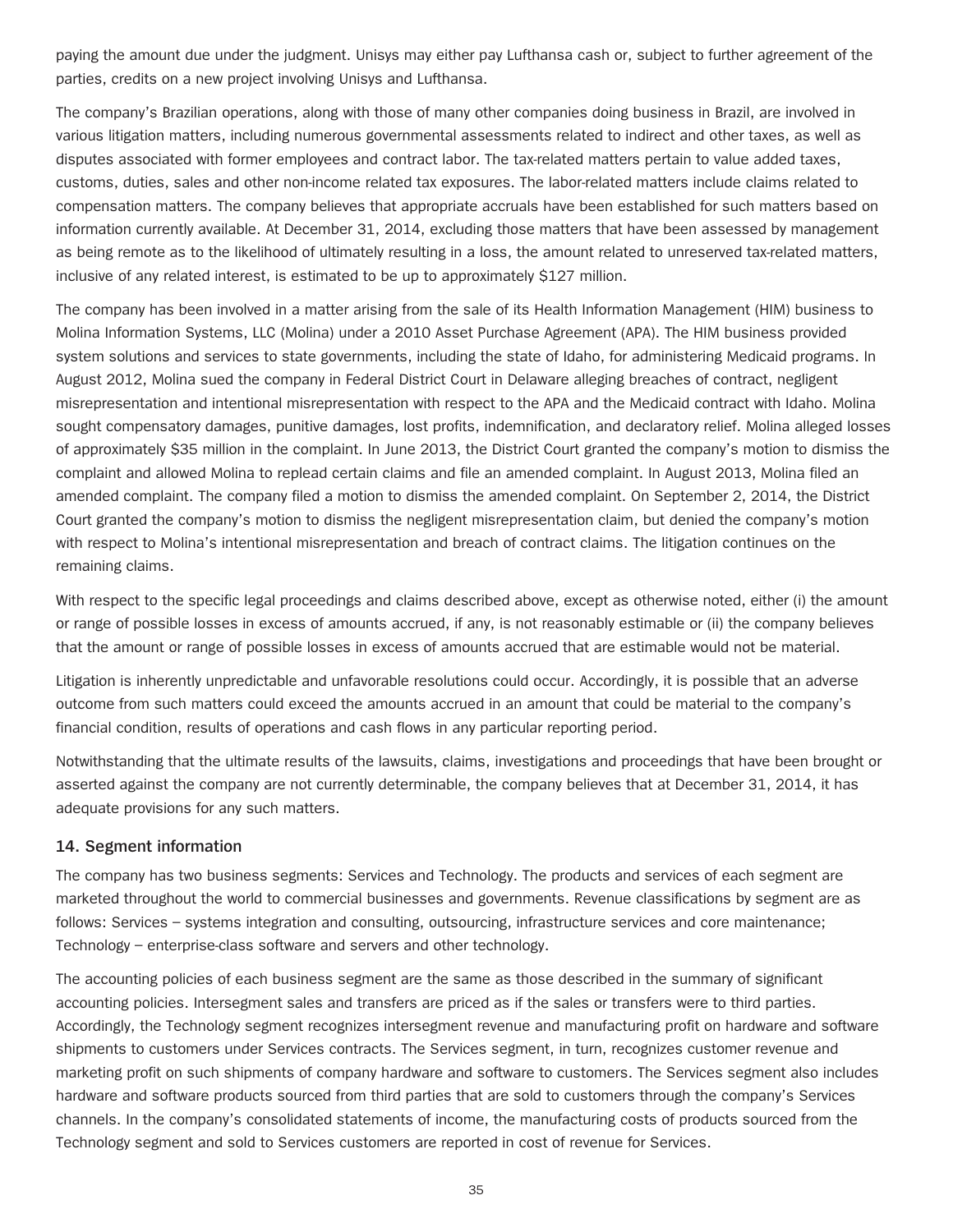Also included in the Technology segment's sales and operating profit are sales of hardware and software sold to the Services segment for internal use in Services engagements. The amount of such profit included in operating income of the Technology segment for the years ended December 31, 2014, 2013 and 2012, was \$17.0 million, \$6.0 million and \$11.5 million, respectively. The profit on these transactions is eliminated in Corporate.

The company evaluates business segment performance based on operating income exclusive of pension income or expense, restructuring charges and unusual and nonrecurring items, which are included in Corporate. All other corporate and centrally incurred costs are allocated to the business segments based principally on revenue, employees, square footage or usage.

No single customer accounts for more than 10% of revenue. Revenue from various agencies of the U.S. Government, which is reported in both business segments, was approximately \$529 million, \$512 million and \$523 million in 2014, 2013 and 2012, respectively.

Corporate assets are principally cash and cash equivalents, prepaid postretirement assets and deferred income taxes. The expense or income related to corporate assets is allocated to the business segments.

Customer revenue by classes of similar products or services, by segment, is presented below:

| Year ended December 31 (millions)     | 2014      | 2013      | 2012      |
|---------------------------------------|-----------|-----------|-----------|
| Services                              |           |           |           |
| Systems integration and consulting    | \$942.8   | \$956.9   | \$1,079.3 |
| Outsourcing                           | 1,412.7   | 1,428.7   | 1,475.5   |
| Infrastructure services               | 347.4     | 428.1     | 442.4     |
| Core maintenance                      | 184.8     | 182.4     | 195.2     |
|                                       | 2,887.7   | 2,996.1   | 3,192.4   |
| Technology                            |           |           |           |
| Enterprise-class software and servers | 429.0     | 402.7     | 480.3     |
| Other technology                      | 39.7      | 57.7      | 33.7      |
|                                       | 468.7     | 460.4     | 514.0     |
| Total                                 | \$3,356.4 | \$3,456.5 | \$3,706.4 |

Presented below is a reconciliation of segment operating income to consolidated income before income taxes:

| Year ended December 31 (millions) | 2014    | 2013            | 2012   |
|-----------------------------------|---------|-----------------|--------|
| Total segment operating income    | \$233.6 | \$309.6 \$414.3 |        |
| Interest expense                  | (9.2)   | (9.9)           | (27.5) |
| Other income (expense), net       | (.2)    | 9.8             | (37.6) |
| Corporate and eliminations        | (78.7)  | (90.1)          | (95.1) |
| Total income before income taxes  | \$145.5 | S219.4          | S254.1 |

Presented below is a reconciliation of total business segment assets to consolidated assets:

| December 31 (millions)        | 2014      | 2013                | 2012  |
|-------------------------------|-----------|---------------------|-------|
| Total segment assets          | \$1,533.8 | \$1,530.5 \$1,469.1 |       |
| Cash and cash equivalents     | 494.3     | 639.8               | 655.6 |
| Deferred income taxes         | 171.0     | 136.4               | 184.3 |
| Prepaid postretirement assets | 19.9      | 83.7                | 3.3   |
| Other corporate assets        | 129.7     | 119.6               | 108.1 |
| Total assets                  | \$2,348.7 | \$2,510.0 \$2,420.4 |       |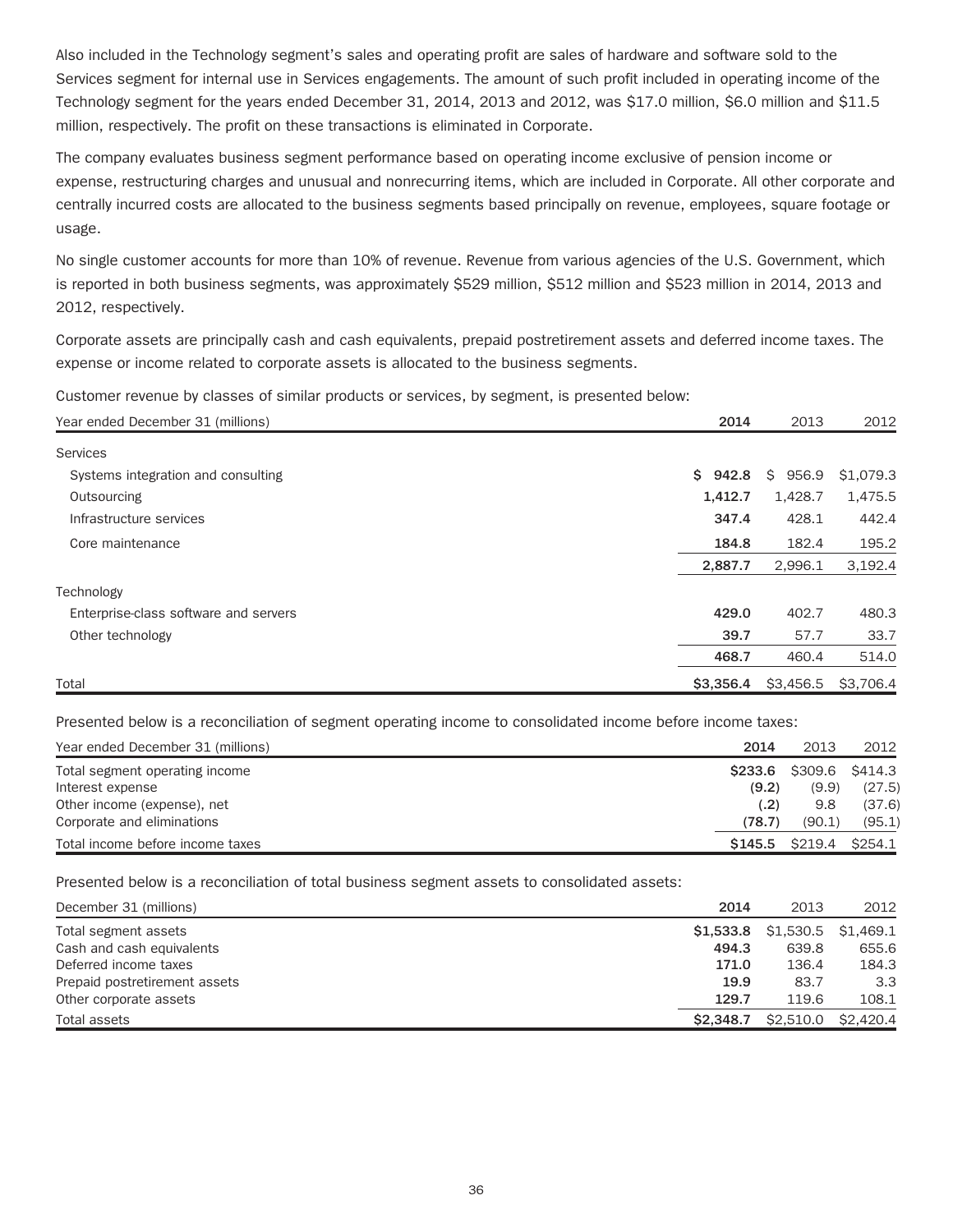A summary of the company's operations by business segment for 2014, 2013 and 2012 is presented below:

| (millions)                                                                                       | Total                                    |    | Corporate              | Services                                |     | Technology                     |
|--------------------------------------------------------------------------------------------------|------------------------------------------|----|------------------------|-----------------------------------------|-----|--------------------------------|
| 2014<br>Customer revenue<br>Intersegment                                                         | \$3,356.4                                | \$ | (112.3)                | \$2,887.7<br>.4                         | Ŝ   | 468.7<br>111.9                 |
| Total revenue                                                                                    | \$3,356.4                                | \$ | (112.3)                | \$2,888.1                               | \$. | 580.6                          |
| Operating income<br>Depreciation and amortization<br><b>Total assets</b><br>Capital expenditures | 154.9<br>Ś.<br>168.6<br>2,348.7<br>212.8 | \$ | (78.7)<br>814.9<br>4.9 | 122.7<br>Ŝ<br>103.2<br>1,099.2<br>133.8 | Ŝ   | 110.9<br>65.4<br>434.6<br>74.1 |
| 2013<br>Customer revenue<br>Intersegment                                                         | \$3,456.5                                | \$ | (122.5)                | \$2,996.1<br>1.7                        | \$  | 460.4<br>120.8                 |
| Total revenue                                                                                    | \$3,456.5                                | \$ | (122.5)                | \$2,997.8                               | \$  | 581.2                          |
| Operating income<br>Depreciation and amortization<br><b>Total assets</b><br>Capital expenditures | Ś.<br>219.5<br>159.6<br>2,510.0<br>151.4 | Ŝ  | (90.1)<br>979.5<br>2.9 | Ŝ.<br>186.7<br>91.8<br>1,126.7<br>78.8  | Ŝ   | 122.9<br>67.8<br>403.8<br>69.7 |
| 2012<br>Customer revenue<br>Intersegment                                                         | \$3,706.4                                | \$ | (123.1)                | \$3,192.4<br>3.8                        | Ŝ.  | 514.0<br>119.3                 |
| Total revenue                                                                                    | \$3,706.4                                | \$ | (123.1)                | \$3,196.2                               | \$  | 633.3                          |
| Operating income<br>Depreciation and amortization<br><b>Total assets</b><br>Capital expenditures | 319.2<br>Ś.<br>174.6<br>2,420.4<br>132.6 | \$ | (95.1)<br>951.3<br>3.7 | 204.6<br>\$<br>102.4<br>1,085.9<br>64.7 | S   | 209.7<br>72.2<br>383.2<br>64.2 |

Geographic information about the company's revenue, which is principally based on location of the selling organization, properties and outsourcing assets, is presented below:

| Year ended December 31 (millions)                                                    | 2014                                      | 2013                                                | 2012                                     |
|--------------------------------------------------------------------------------------|-------------------------------------------|-----------------------------------------------------|------------------------------------------|
| Revenue<br>United States<br>United Kingdom<br>Other foreign                          | \$1,378.1<br>435.4<br>1,542.9             | \$1,370.6<br>414.0<br>1,671.9                       | \$1,455.0<br>496.9<br>1,754.5            |
| Total                                                                                | \$3,356.4                                 | \$3,456.5                                           | \$3,706.4                                |
| Properties, net<br>United States<br>United Kingdom<br>Other foreign<br>Total         | Ŝ.<br>111.9<br>22.0<br>34.8<br>168.7<br>Ŝ | Ŝ<br>112.4<br>24.7<br>37.6<br>Ś<br>174.7            | 112.7<br>Ŝ<br>23.1<br>40.6<br>176.4<br>S |
| Outsourcing assets, net<br>United States<br>United Kingdom<br>Other foreign<br>Total | Ŝ<br>99.7<br>25.8<br>25.4<br>150.9<br>S.  | Ŝ.<br>$56.2 \quad $$<br>28.1<br>31.2<br>115.5<br>Ŝ. | 67.1<br>30.3<br>28.9<br>126.3<br>S       |

#### **15. Sale of business**

On March 30, 2012, the company completed the sale of its interest in its South African joint venture and reported a pretax gain of \$10.6 million, which was reported as a reduction of selling, general and administrative expense in the company's consolidated statement of income. Since the sale, the company has served this market through a distributor. The joint venture, which had operations in both of the company's reporting segments of Services and Technology, generated 2012 (through the date of sale) revenue and pretax income of \$47.6 million and \$7.6 million, respectively.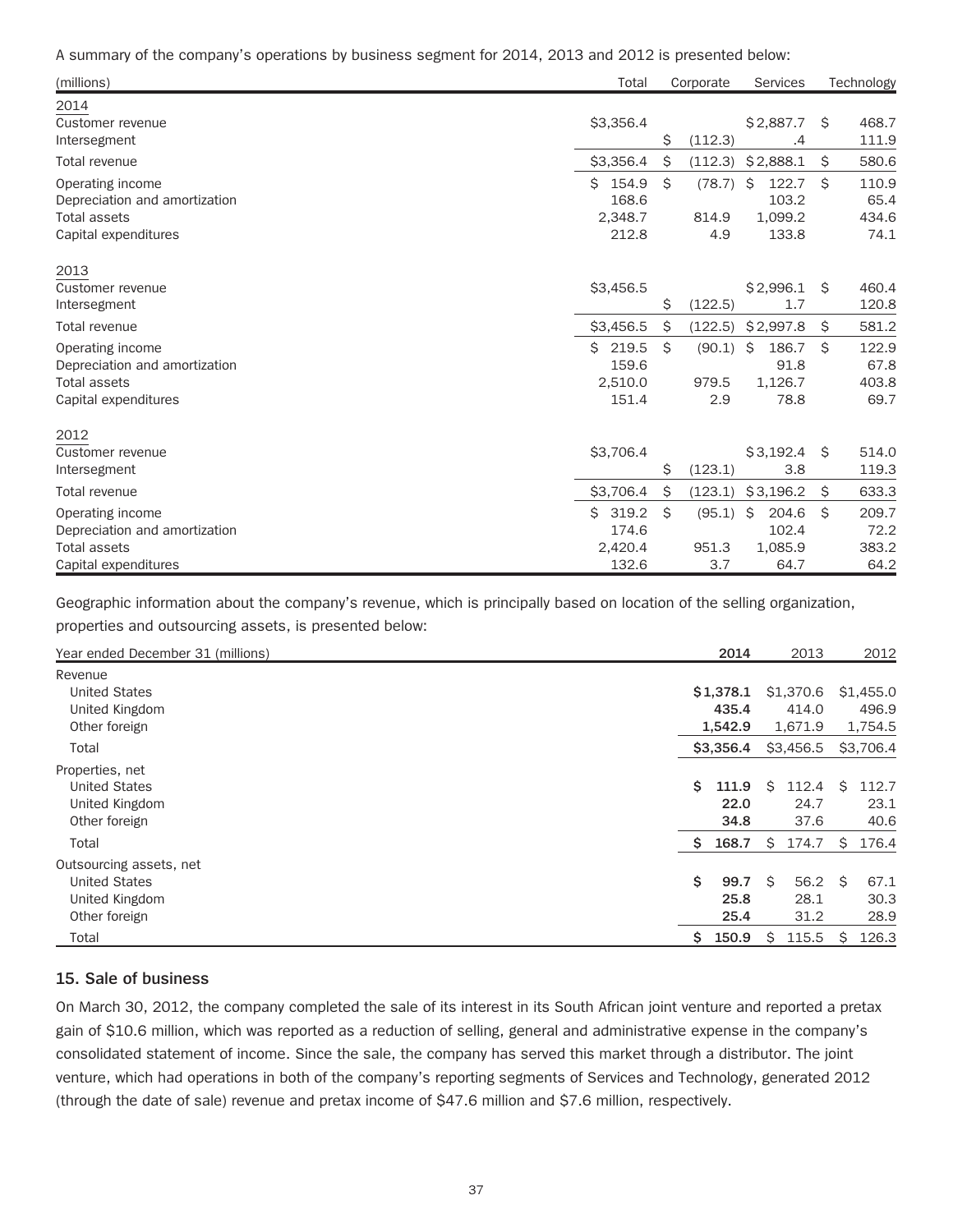#### **16. Employee plans**

**Stock plans** Under stockholder approved stock-based plans, stock options, stock appreciation rights, restricted stock and restricted stock units may be granted to officers, directors and other key employees. At December 31, 2014, 2.7 million shares of unissued common stock of the company were available for granting under these plans.

As of December 31, 2014, the company has granted non-qualified stock options and restricted stock units under these plans. The company recognizes compensation cost net of a forfeiture rate in selling, general and administrative expenses, and recognizes the compensation cost for only those awards expected to vest. The company estimates the forfeiture rate based on its historical experience and its expectations about future forfeitures.

The company's employee stock option grants include a provision that, if termination of employment occurs after the participant has attained age 55 and completed 5 years of service with the company, the participant shall continue to vest in each of his or her awards in accordance with the vesting schedule set forth in the applicable award agreement. Compensation expense for such awards is recognized over the period to the date the employee first becomes eligible for retirement. Time-based restricted stock unit grants for the company's directors vest upon award and compensation expense for such awards is recognized upon grant.

Options have been granted to purchase the company's common stock at an exercise price equal to or greater than the fair market value at the date of grant, generally have a maximum duration of five years and become exercisable in annual installments over a three-year period following date of grant.

During the years ended December 31, 2014, 2013 and 2012, the company recognized \$10.4 million, \$12.5 million and \$14.3 million of share-based compensation expense, which is comprised of \$3.3 million, \$3.2 million and \$5.4 million of restricted stock unit expense and \$7.1 million, \$9.3 million and \$8.9 million of stock option expense, respectively.

For stock options, the fair value is estimated at the date of grant using a Black-Scholes option pricing model. Principal assumptions used are as follows: (a) expected volatility for the company's stock price is based on historical volatility and implied market volatility, (b) historical exercise data is used to estimate the options' expected term, which represents the period of time that the options granted are expected to be outstanding, and (c) the risk-free interest rate is the rate on zerocoupon U.S. government issues with a remaining term equal to the expected life of the options. The company recognizes compensation expense for the fair value of stock options, which have graded vesting, on the straight-line basis over the requisite service period of the awards. The compensation expense recognized as of any date must be at least equal to the portion of the grant-date fair value that is vested at that date.

The fair value of stock option awards was estimated using the Black-Scholes option pricing model with the following assumptions and weighted-average fair values as follows:

| Year Ended December 31               | 2014                     | 2013                 | 2012 |
|--------------------------------------|--------------------------|----------------------|------|
| Weighted-average fair value of grant | $$11.24$ \$ 8.79 \$ 9.73 |                      |      |
| Risk-free interest rate              | 1.04%                    | .54%                 | .54% |
| Expected volatility                  |                          | 45.65% 50.19% 71.29% |      |
| Expected life of options in years    | 3.71                     | 3.69                 | 3.65 |
| Expected dividend yield              |                          |                      |      |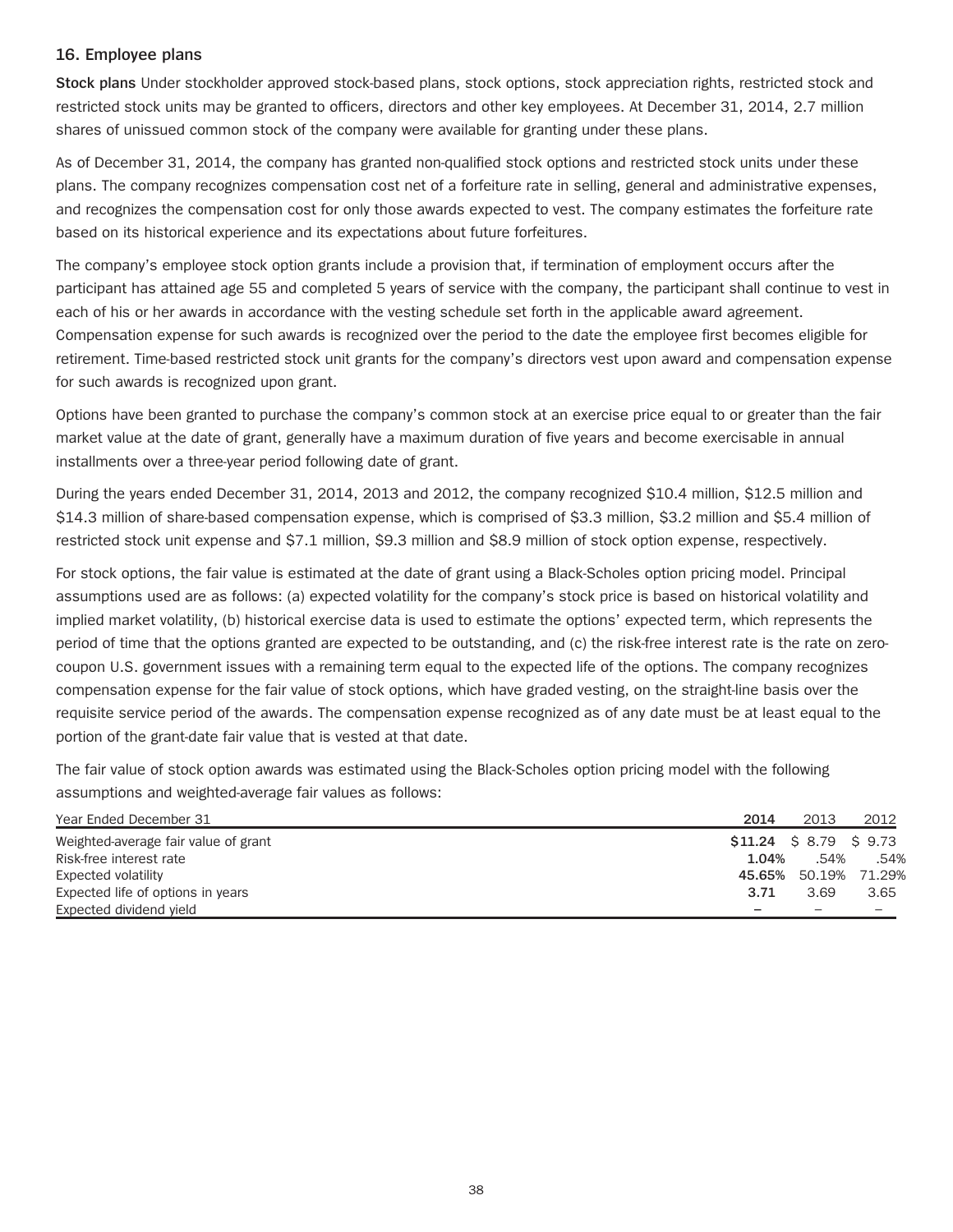A summary of stock option activity for the year ended December 31, 2014 follows (shares in thousands):

|                                       |               |           | Weighted-   |                  |
|---------------------------------------|---------------|-----------|-------------|------------------|
|                                       |               |           | Average     |                  |
|                                       |               | Weighted- | Remaining   | Aggregate        |
|                                       |               | Average   | Contractual | <b>Intrinsic</b> |
|                                       |               | Exercise  | Term        | Value (\$ in     |
| Options                               | <b>Shares</b> | Price     | (years)     | millions)        |
| Outstanding at December 31, 2013      | 2,698         | \$32.74   |             |                  |
| Granted                               | 756           | 32.20     |             |                  |
| Exercised                             | (272)         | 14.25     |             |                  |
| Forfeited and expired                 | (366)         | 70.30     |             |                  |
| Outstanding at December 31, 2014      | 2,816         | 29.51     | 2.37        | \$9.1            |
| Expected to vest at December 31, 2014 | 1,335         | 27.37     | 3.49        | \$4.7            |
| Exercisable at December 31, 2014      | 1,456         | 31.47     | 1.31        | \$4.4            |

The aggregate intrinsic value represents the total pretax value of the difference between the company's closing stock price on the last trading day of the period and the exercise price of the options, multiplied by the number of in-the-money stock options that would have been received by the option holders had all option holders exercised their options on December 31, 2014. The intrinsic value of the company's stock options changes based on the closing price of the company's stock. The total intrinsic value of options exercised for the years ended December 31, 2014, 2013 and 2012 was \$4.7 million, \$7.9 million and \$.9 million, respectively. As of December 31, 2014, \$3.2 million of total unrecognized compensation cost related to stock options is expected to be recognized over a weighted-average period of 1.8 years.

Restricted stock unit awards may contain time-based units, performance-based units or a combination of both. Each performance-based unit will vest into zero to 1.5 shares depending on the degree to which the performance goals are met. Compensation expense resulting from these awards is recognized as expense ratably for each installment from the date of grant until the date the restrictions lapse and is based on the fair market value at the date of grant and the probability of achievement of the specific performance-related goals.

A summary of restricted stock unit activity for the year ended December 31, 2014 follows (shares in thousands):

|                                  | Restricted<br><b>Stock Units</b> | Weighted-Average<br>Grant-Date Fair<br>Value |
|----------------------------------|----------------------------------|----------------------------------------------|
| Outstanding at December 31, 2013 | 401                              | \$23.45                                      |
| Granted                          | 397                              | 32.16                                        |
| Vested                           | (124)                            | 26.76                                        |
| Forfeited and expired            | (320)                            | 27.03                                        |
| Outstanding at December 31, 2014 | 354                              | 28.81                                        |

The fair value of restricted stock units is determined based on the trading price of the company's common shares on the date of grant. The aggregate weighted-average grant-date fair value of restricted stock units granted during the years ended December 31, 2014, 2013 and 2012 was \$12.8 million, \$5.3 million and \$3.3 million, respectively. As of December 31, 2014, there was \$2.0 million of total unrecognized compensation cost related to outstanding restricted stock units granted under the company's plans. That cost is expected to be recognized over a weighted-average period of 2.1 years. The aggregate weighted-average grant-date fair value of restricted stock units vested during the years ended December 31, 2014, 2013 and 2012 was \$3.3 million, \$4.5 million and \$4.1 million, respectively.

Common stock issued upon exercise of stock options or upon lapse of restrictions on restricted stock units is newly issued shares. Cash received from the exercise of stock options was \$3.4 million and \$4.9 million for the years ended December 31, 2014 and 2013, respectively. During 2014 and 2013, the company did not recognize any tax benefits from the exercise of stock options or upon issuance of stock upon lapse of restrictions on restricted stock units because of its tax position. Any such tax benefits resulting from tax deductions in excess of the compensation costs recognized are classified as financing cash flows.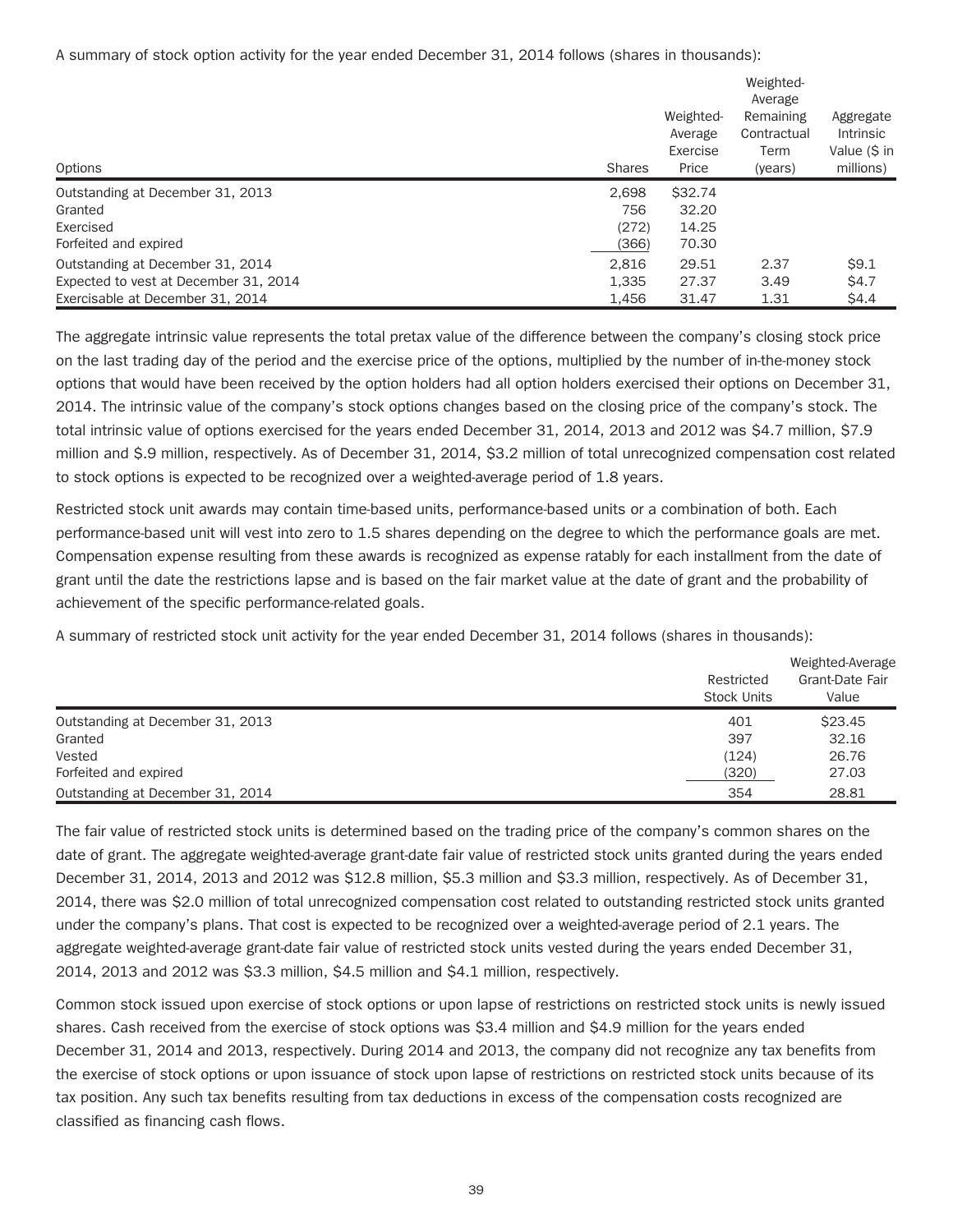**Defined contribution and compensation plans** U.S. employees are eligible to participate in an employee savings plan. Under this plan, employees may contribute a percentage of their pay for investment in various investment alternatives. The company matches 50 percent of the first 6 percent of eligible pay contributed by participants to the plan on a before-tax basis (subject to IRS limits). In 2014, 2013 and 2012, the company funded the match with cash, a combination of cash and company common stock and company common stock, respectively. The charge to income related to the company match for the years ended December 31, 2014, 2013 and 2012, was \$10.6 million, \$11.8 million and \$12.1 million, respectively.

The company has defined contribution plans in certain locations outside the United States. The charge to income related to these plans was \$25.2 million, \$26.7 million and \$30.0 million, for the years ended December 31, 2014, 2013 and 2012, respectively.

The company has non-qualified compensation plans, which allow certain highly compensated employees and directors to defer the receipt of a portion of their salary, bonus and fees. Participants can earn a return on their deferred balance that is based on hypothetical investments in various investment vehicles. Changes in the market value of these investments are reflected as an adjustment to the liability with an offset to expense. As of December 31, 2014 and 2013, the liability to the participants of these plans was \$12.1 million and \$13.2 million, respectively. These amounts reflect the accumulated participant deferrals and earnings thereon as of that date. The company makes no contributions to the deferred compensation plans and remains contingently liable to the participants.

**Retirement benefits** For the company's more significant defined benefit pension plans, including the U.S. and the UK, accrual of future benefits under the plans has ceased.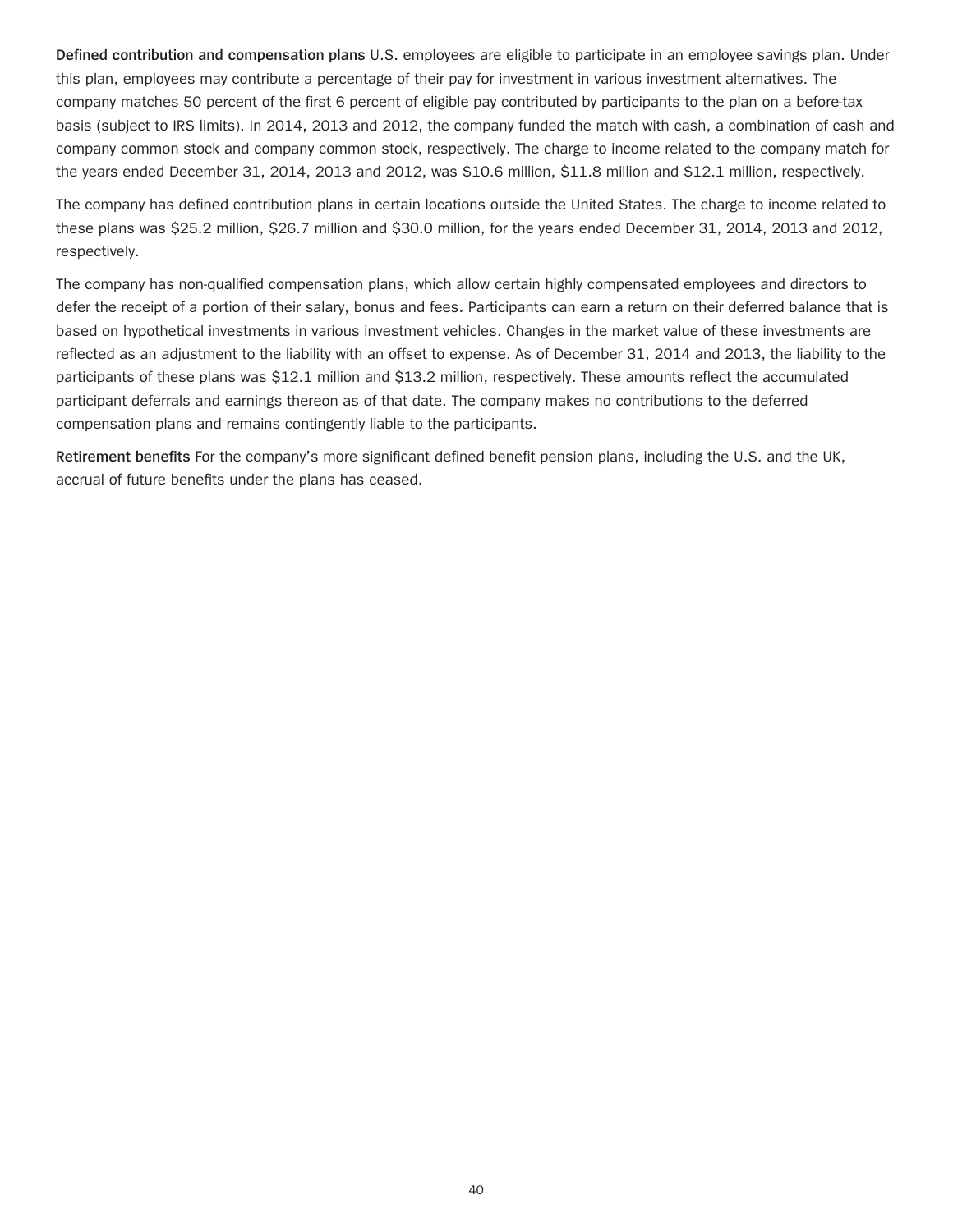Retirement plans' funded status and amounts recognized in the company's consolidated balance sheets at December 31, 2014 and 2013 follow:

|                                                                   | U.S. Plans       |                                               |              |             | <b>International Plans</b> |  |  |
|-------------------------------------------------------------------|------------------|-----------------------------------------------|--------------|-------------|----------------------------|--|--|
| December 31 (millions)                                            | 2014             | 2013                                          | 2014         | 2013        |                            |  |  |
| Change in projected benefit obligation                            |                  |                                               |              |             |                            |  |  |
| Benefit obligation at beginning of year                           | \$5,158.8        | \$5,646.8                                     | \$3,059.2    | \$2,945.4   |                            |  |  |
| Service cost                                                      |                  |                                               | 8.4          | 10.4        |                            |  |  |
| Interest cost                                                     | 248.3            | 220.4                                         | 117.9        | 106.6       |                            |  |  |
| Plan participants' contributions                                  |                  |                                               | 3.1          | 3.1         |                            |  |  |
| Plan amendment                                                    | (46.3)           |                                               | (1.0)        | (6.3)       |                            |  |  |
| Plan curtailment                                                  |                  |                                               | (.3)         |             |                            |  |  |
| Actuarial loss (gain)                                             | 670.0            | (355.9)                                       | 559.4        | (19.3)      |                            |  |  |
| Benefits paid                                                     | (365.3)          | (352.5)                                       | (115.4)      | (100.8)     |                            |  |  |
| Foreign currency translation adjustments                          |                  |                                               | (276.4)      | 120.1       |                            |  |  |
| Benefit obligation at end of year                                 | \$5,665.5        | \$5,158.8                                     | \$3,354.9    | \$3,059.2   |                            |  |  |
| Change in plan assets                                             |                  |                                               |              |             |                            |  |  |
| Fair value of plan assets at beginning of year                    | \$4,048.0        | \$3,786.7                                     | \$2,681.8    | \$2,399.2   |                            |  |  |
| Actual return on plan assets                                      | 299.9            | 572.6                                         | 278.0        | 166.3       |                            |  |  |
| Employer contribution                                             | 87.1             | 41.2                                          | 96.3         | 106.0       |                            |  |  |
| Plan participants' contributions                                  |                  |                                               | 3.1          | 3.1         |                            |  |  |
| Benefits paid                                                     | (365.3)          | (352.5)                                       | (115.4)      | (100.8)     |                            |  |  |
| Foreign currency translation adjustments                          |                  |                                               | (224.9)      | 108.0       |                            |  |  |
| Fair value of plan assets at end of year                          | \$4,069.7        | \$4,048.0                                     | \$2,718.9    | \$2,681.8   |                            |  |  |
| Funded status at end of year                                      |                  | $\$(1,595.8) \$(1,110.8) \$(636.0) \$(377.4)$ |              |             |                            |  |  |
| Amounts recognized in the consolidated balance sheets consist of: |                  |                                               |              |             |                            |  |  |
| Prepaid postretirement assets                                     | \$               | \$                                            | \$.<br>18.9  | Ŝ<br>82.6   |                            |  |  |
| Other accrued liabilities                                         | (6.9)            | (6.9)                                         | (.2)         | (.2)        |                            |  |  |
| Long-term postretirement liabilities                              | (1,588.9)        | (1,103.9)                                     | (654.7)      | (459.8)     |                            |  |  |
| Total funded status                                               |                  | $\$(1,595.8) \$(1,110.8) \$(636.0) \$(377.4)$ |              |             |                            |  |  |
| Accumulated other comprehensive loss, net of tax                  |                  |                                               |              |             |                            |  |  |
| Net loss                                                          | \$2,973.5        | \$2,425.9                                     | \$1,076.1    | 817.7<br>S. |                            |  |  |
| Prior service (credit) cost                                       | S<br>$(44.5)$ \$ | 1.4                                           | \$ (12.8) \$ | (16.0)      |                            |  |  |
| Accumulated benefit obligation                                    |                  | $$5,665.5$ $$5,158.8$                         | \$3,349.3    | \$3,051.5   |                            |  |  |

Information for defined benefit retirement plans with an accumulated benefit obligation in excess of plan assets at December 31, 2014 and 2013 follows:

| December 31 (millions)         | 2014    | 2013                |
|--------------------------------|---------|---------------------|
| Accumulated benefit obligation |         | \$8,412.6 \$7,210.4 |
| Fair value of plan assets      | 6.167.2 | 5.646.7             |

Information for defined benefit retirement plans with a projected benefit obligation in excess of plan assets at December 31, 2014 and 2013 follows:

| December 31 (millions)       | 2014    | 2013                |
|------------------------------|---------|---------------------|
| Projected benefit obligation |         | \$8,417.9 \$7,217.4 |
| Fair value of plan assets    | 6.167.2 | 5.646.7             |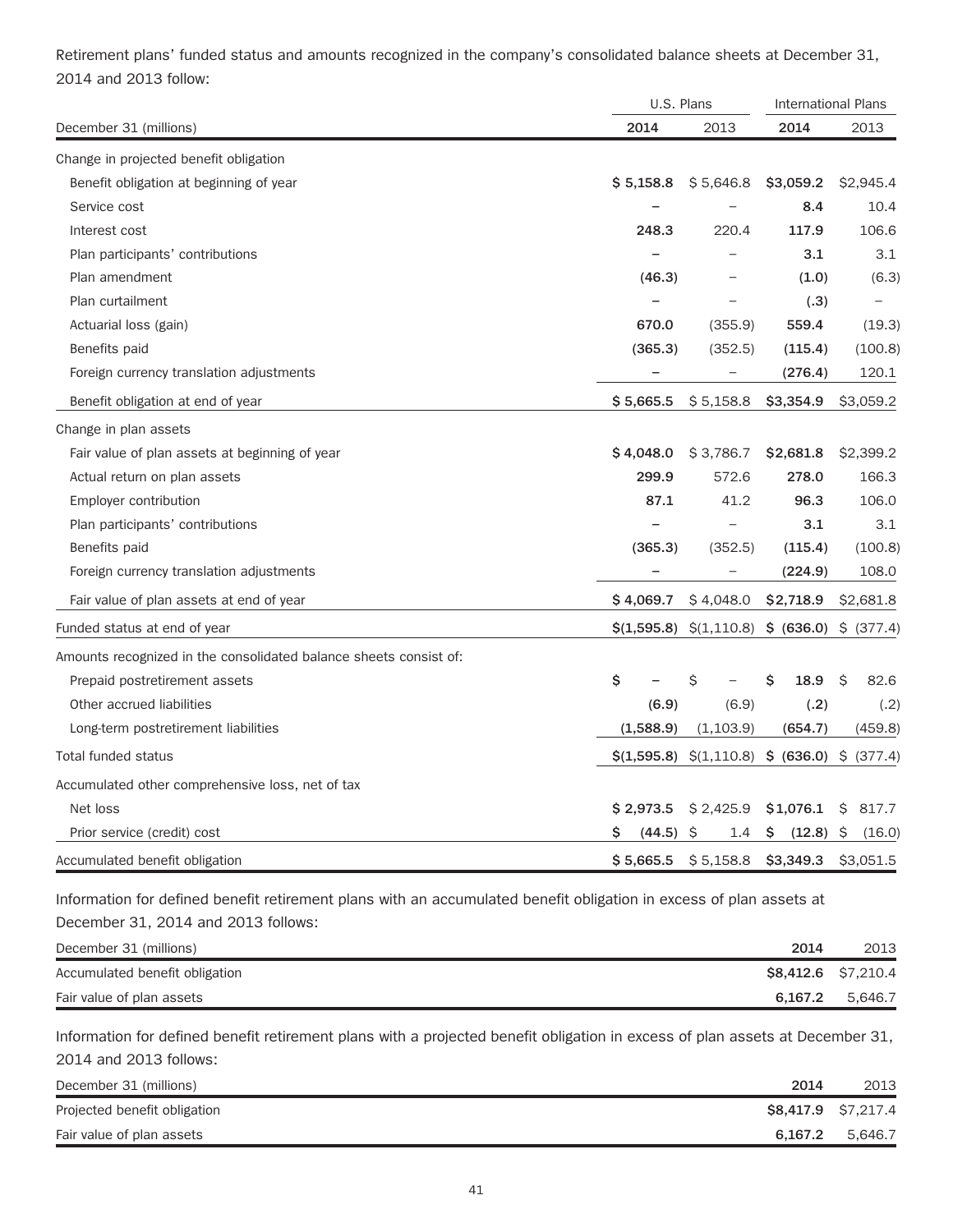Net periodic pension cost for 2014, 2013 and 2012 includes the following components:

|                                        |                          | U.S. Plans |                               |           | <b>International Plans</b> |           |  |
|----------------------------------------|--------------------------|------------|-------------------------------|-----------|----------------------------|-----------|--|
| Year ended December 31 (millions)      | 2014                     | 2013       | 2012                          | 2014      | 2013                       | 2012      |  |
| Service cost                           | $\overline{\phantom{0}}$ |            | S<br>$\overline{\phantom{a}}$ | 8.4<br>S. | Ŝ.<br>10.4                 | S.<br>8.6 |  |
| Interest cost                          | 248.3                    | 220.4      | 252.9                         | 117.9     | 106.6                      | 113.1     |  |
| Expected return on plan assets         | (287.1)                  | (291.5)    | (285.7)                       | (160.5)   | (141.9)                    | (136.1)   |  |
| Amortization of prior service (credit) | (.4)                     | .7         | .7                            | (2.1)     | (2.1)                      | (.5)      |  |
| Recognized net actuarial loss          | 109.7                    | 139.0      | 124.0                         | 40.2      | 51.9                       | 36.9      |  |
| Curtailment gain                       |                          |            |                               | (6)       |                            | (5.7)     |  |
| Net periodic pension cost              | 70.5<br>S.               | Ŝ.         | 68.6 \$ 91.9                  | 3.3<br>s  | S.<br>24.9                 | 16.3<br>S |  |

Weighted-average assumptions used to determine net periodic pension cost for the years ended December 31 were as follows:

| Discount rate                               | 5.02% | 4.01% | 4.96% | 4.15% | 3.92% | 4.65% |
|---------------------------------------------|-------|-------|-------|-------|-------|-------|
| Rate of compensation increase               | N/A   | N/A   | N/A   | 2.08% | 2.06% | 2.66% |
| Expected long-term rate of return on assets | 7.72% | 8.00% | 8.00% | 6.45% | 6.40% | 6.59% |
|                                             |       |       |       |       |       |       |

| Weighted-average assumptions used to determine benefit obligations at December 31 were as follows: |       |       |       |       |       |       |
|----------------------------------------------------------------------------------------------------|-------|-------|-------|-------|-------|-------|
| Discount rate                                                                                      | 4.09% | 5.02% | 4.01% | 3.05% | 4.15% | 3.92% |
| Rate of compensation increase                                                                      | N/A   | N/A   | N/A   | 1.68% | 2.08% | 2.06% |

The expected pretax amortization in 2015 of net periodic pension cost is as follows: net loss, \$199.3 million; and prior service credit, \$(4.4) million. The amortization of these items is recorded as an element of pension expense. In 2014, pension expense included amortization of \$149.9 million of net losses and \$(2.5) million of prior service credit.

The company's investment policy targets and ranges for each asset category are as follows:

|                   |        | U.S.     |        | Int'l.    |  |
|-------------------|--------|----------|--------|-----------|--|
| Asset Category    | Target | Range    | Target | Range     |  |
| Equity securities | 58%    | 52-64%   | 38%    | 32-44%    |  |
| Debt securities   | 36%    | 33-39%   | 55%    | 48-62%    |  |
| Real estate       | 6%     | $3-9%$   | 1%     | $0 - 3%$  |  |
| Cash              | 0%     | $0 - 5%$ | 1%     | $0 - 5%$  |  |
| Other             | 0%     | 0%       | 5%     | $0 - 10%$ |  |

The company periodically reviews its asset allocation, taking into consideration plan liabilities, local regulatory requirements, plan payment streams and then-current capital market assumptions. The actual asset allocation for each plan is monitored at least quarterly, relative to the established policy targets and ranges. If the actual asset allocation is close to or out of any of the ranges, a review is conducted. Rebalancing will occur toward the target allocation, with due consideration given to the liquidity of the investments and transaction costs.

The objectives of the company's investment strategies are as follows: (a) to provide a total return that, over the long term, increases the ratio of plan assets to liabilities by maximizing investment return on assets, at a level of risk deemed appropriate, (b) to maximize return on assets by investing primarily in equity securities in the U.S. and for international plans by investing in appropriate asset classes, subject to the constraints of each plan design and local regulations, (c) to diversify investments within asset classes to reduce the impact of losses in single investments, and (d) for the U.S. plan to invest in compliance with the Employee Retirement Income Security Act of 1974 (ERISA), as amended and any subsequent applicable regulations and laws, and for international plans to invest in a prudent manner in compliance with local applicable regulations and laws.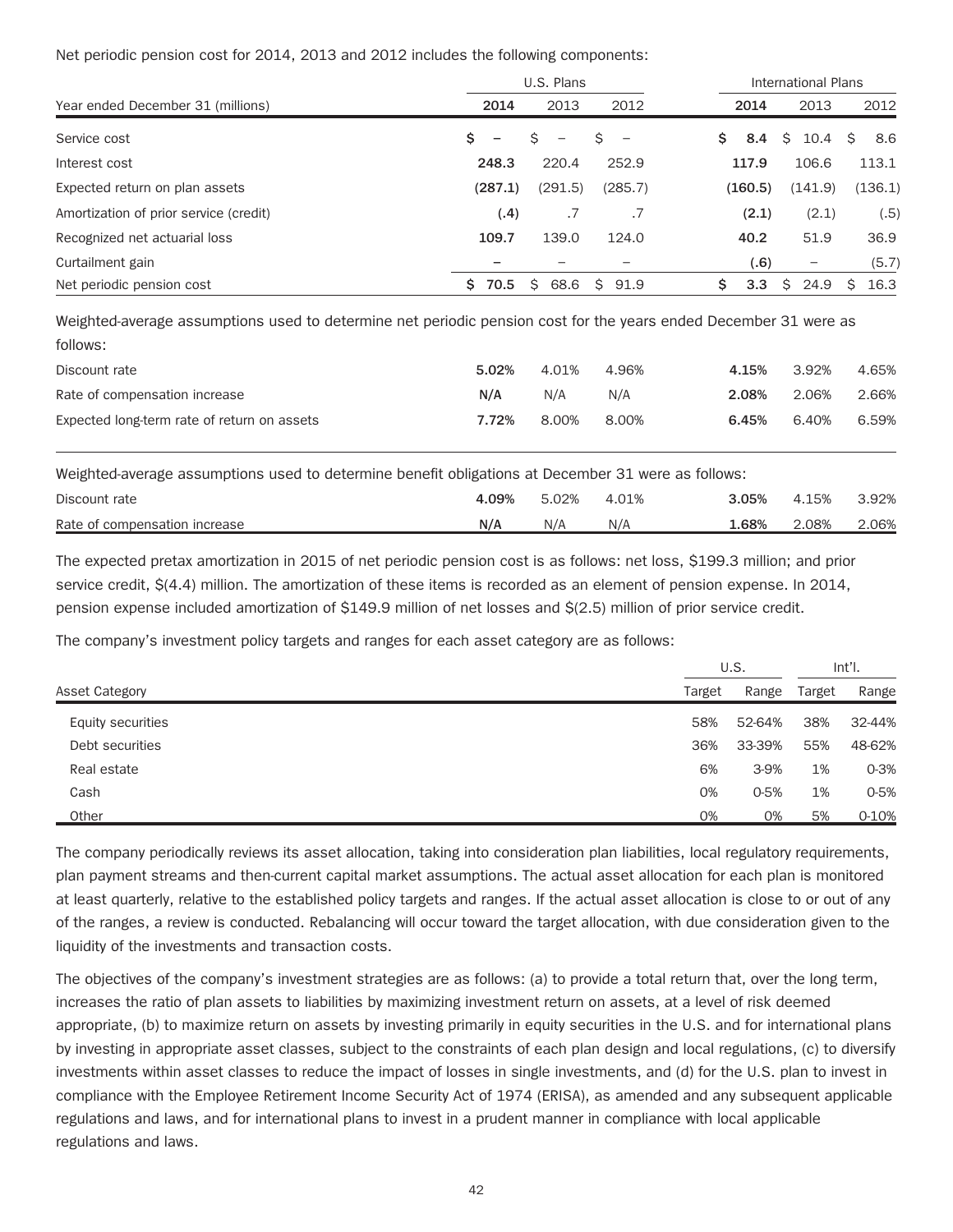The company sets the expected long-term rate of return based on the expected long-term return of the various asset categories in which it invests. The company considered the current expectations for future returns and the actual historical returns of each asset class. Also, since the company's investment policy is to actively manage certain asset classes where the potential exists to outperform the broader market, the expected returns for those asset classes were adjusted to reflect the expected additional returns.

In 2015, the company expects to make cash contributions of \$128.8 million to its worldwide defined benefit pension plans, which is comprised of \$76.2 million primarily for non-U.S. defined benefit pension plans and \$52.6 million for the company's U.S. qualified defined benefit pension plan.

As of December 31, 2014, the following benefit payments, which reflect expected future service where applicable, are expected to be paid from the defined benefit pension plans:

| Year ending December 31 (millions) | U.S.    | Int'l.            |
|------------------------------------|---------|-------------------|
| 2015                               |         | $$362.7$ $$103.2$ |
| 2016                               | 363.7   | 106.0             |
| 2017                               | 365.7   | 109.1             |
| 2018                               | 366.4   | 112.0             |
| 2019                               | 367.2   | 115.4             |
| 2020 - 2024                        | 1,839.4 | 615.9             |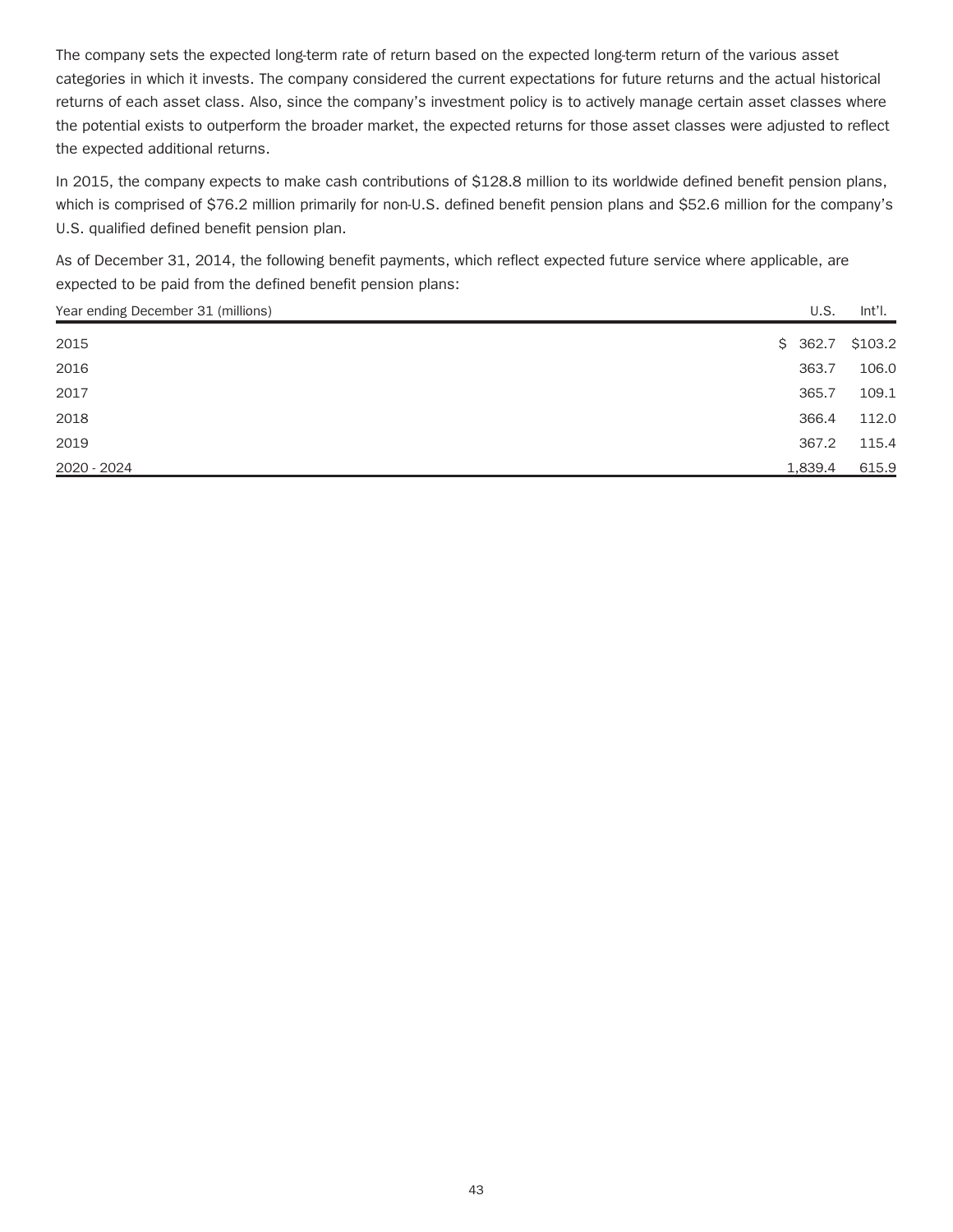**Other postretirement benefits** A reconciliation of the benefit obligation, fair value of the plan assets and the funded status of the postretirement benefit plan at December 31, 2014 and 2013, follows:

| December 31 (millions)                                                                                                                      |              | 2014      | 2013                |
|---------------------------------------------------------------------------------------------------------------------------------------------|--------------|-----------|---------------------|
| Change in accumulated benefit obligation                                                                                                    |              |           |                     |
| Benefit obligation at beginning of year                                                                                                     |              | \$159.7   | \$180.5             |
| Service cost                                                                                                                                |              | .6        | .6                  |
| Interest cost                                                                                                                               |              | 7.6       | 7.9                 |
| Plan participants' contributions                                                                                                            |              | 4.6       | 4.9                 |
| Actuarial gain                                                                                                                              |              | (2.4)     | (11.5)              |
| Federal drug subsidy                                                                                                                        |              | 1.4       | 1.8                 |
| Benefits paid                                                                                                                               |              | (20.0)    | (23.2)              |
| Foreign currency translation and other adjustments                                                                                          |              | (1.5)     | (1.3)               |
| Benefit obligation at end of year                                                                                                           |              | \$150.0   | \$159.7             |
| Change in plan assets                                                                                                                       |              |           |                     |
| Fair value of plan assets at beginning of year                                                                                              | \$           | 9.2       | - \$<br>9.7         |
| Actual return on plan assets                                                                                                                |              |           | (.2)                |
| <b>Employer contributions</b>                                                                                                               |              | 15.3      | 18.0                |
| Plan participants' contributions                                                                                                            |              | 4.6       | 4.9                 |
| Benefits paid                                                                                                                               |              | (20.0)    | (23.2)              |
| Fair value of plan assets at end of year                                                                                                    | \$           | 9.1       | \$<br>9.2           |
| Funded status at end of year                                                                                                                |              |           | \$(140.9) \$(150.5) |
| Amounts recognized in the consolidated balance sheets consist of:                                                                           |              |           |                     |
| Prepaid postretirement assets                                                                                                               | \$           | $1.0\,$   | \$<br>1.1           |
| Other accrued liabilities                                                                                                                   |              | (15.6)    | (18.0)              |
| Long-term postretirement liabilities                                                                                                        |              | (126.3)   | (133.6)             |
| Total funded status                                                                                                                         |              | \$(140.9) | $\$(150.5)$         |
| Accumulated other comprehensive loss, net of tax                                                                                            |              |           |                     |
| Net loss                                                                                                                                    | S            | 32.0      | Ŝ.<br>36.7          |
| Prior service cost                                                                                                                          |              | 1.2       | 3.0                 |
| Net periodic postretirement benefit cost for 2014, 2013 and 2012, follows:                                                                  |              |           |                     |
| Year ended December 31 (millions)                                                                                                           | 2014         | 2013      | 2012                |
| Service cost                                                                                                                                | \$<br>$.6\,$ | \$<br>.6  | \$<br>.5            |
| Interest cost                                                                                                                               | 7.6          | 7.9       | 8.7                 |
| Expected return on assets                                                                                                                   | (.5)         | (.5)      | (.5)                |
| Amortization of prior service cost                                                                                                          | 1.7          | 1.8       | 1.8                 |
| Recognized net actuarial loss                                                                                                               | 1.7          | 4.5       | 3.2                 |
| Net periodic benefit cost                                                                                                                   | \$11.1       | \$14.3    | \$13.7              |
| Weighted-average assumptions used to determine net periodic postretirement benefit cost for the years ended<br>December 31 were as follows: |              |           |                     |
| Discount rate                                                                                                                               | 5.86%        | 5.15%     | 5.84%               |
| Expected return on plan assets                                                                                                              | 6.75%        | 6.75%     | 6.75%               |
| Weighted-average assumptions used to determine benefit obligation at December 31 were as follows:                                           |              |           |                     |
| Discount rate                                                                                                                               |              |           | 5.27% 5.86% 5.15%   |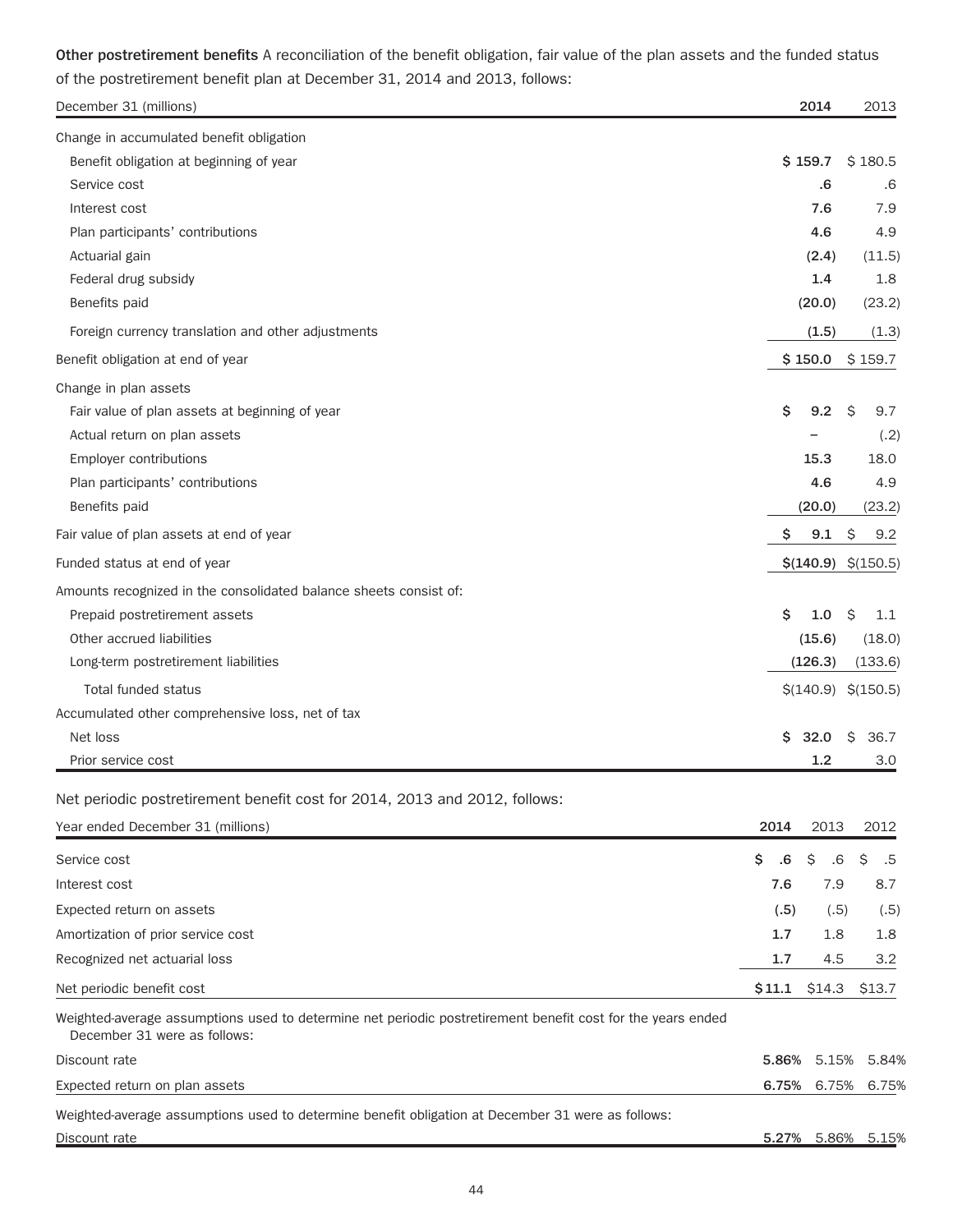The expected pretax amortization in 2015 of net periodic postretirement benefit cost is as follows: net loss, \$2.8 million; and prior service cost, \$1.1 million.

The company reviews its asset allocation periodically, taking into consideration plan liabilities, plan payment streams and then-current capital market assumptions. The company sets the long-term expected return on asset assumption, based principally on the long-term expected return on debt securities. These return assumptions are based on a combination of current market conditions, capital market expectations of third-party investment advisors and actual historical returns of the asset classes.

In 2015, the company expects to contribute approximately \$16 million to its postretirement benefit plan.

| Assumed health care cost trend rates at December 31                               | 2014      | 2013      |
|-----------------------------------------------------------------------------------|-----------|-----------|
| Health care cost trend rate assumed for next year                                 |           | 6.4% 6.6% |
| Rate to which the cost trend rate is assumed to decline (the ultimate trend rate) |           | 4.8% 4.8% |
| Year that the rate reaches the ultimate trend rate                                | 2023 2023 |           |

A one-percentage-point change in assumed health care cost trend rates would have the following effects (in millions of dollars):

|                                             | 1-Percentage- | 1-Percentage- |
|---------------------------------------------|---------------|---------------|
|                                             | Point         | Point         |
|                                             | Increase      | Decrease      |
| Effect on service and interest cost         | $S$ .3        | S(0.2)        |
| Effect on postretirement benefit obligation | 3.3           | (4.4)         |

As of December 31, 2014, the following benefits are expected to be paid to or from the company's postretirement plan:

|                                    | Gross<br>Medicare  | Gross                |
|------------------------------------|--------------------|----------------------|
| Year ending December 31 (millions) | Part D<br>Receipts | Expected<br>Payments |
| 2015                               | \$1.3              | \$19.6               |
| 2016                               | 1.2                | 17.2                 |
| 2017                               | 1.1                | 16.6                 |
| 2018                               | 1.0                | 15.8                 |
| 2019                               | .9                 | 15.0                 |
| 2020 - 2024                        | 2.7                | 53.9                 |

The following provides a description of the valuation methodologies and the levels of inputs used to measure fair value, and the general classification of investments in the company's U.S. and international defined benefit pension plans, and the company's other postretirement benefit plan.

Level 1 – These investments include cash, common stocks, real estate investment trusts, exchange traded funds, exchange traded futures, and U.S. and UK government securities. These investments are valued using quoted prices in an active market. Payables and receivables are also included as Level 1 investments and are valued at face value.

Level  $2$  – These investments include the following:

Pooled Funds – These investments are comprised of money market funds and fixed income securities. The money market funds are valued at Net Asset Value (NAV) of shares held by the plans at year-end. NAV is a practical expedient for fair value. The NAV is based on the value of the underlying assets owned by the fund, minus its liabilities, divided by the number of units outstanding. The fixed income securities are valued based on quoted prices for identical or similar investments in markets that may not be active.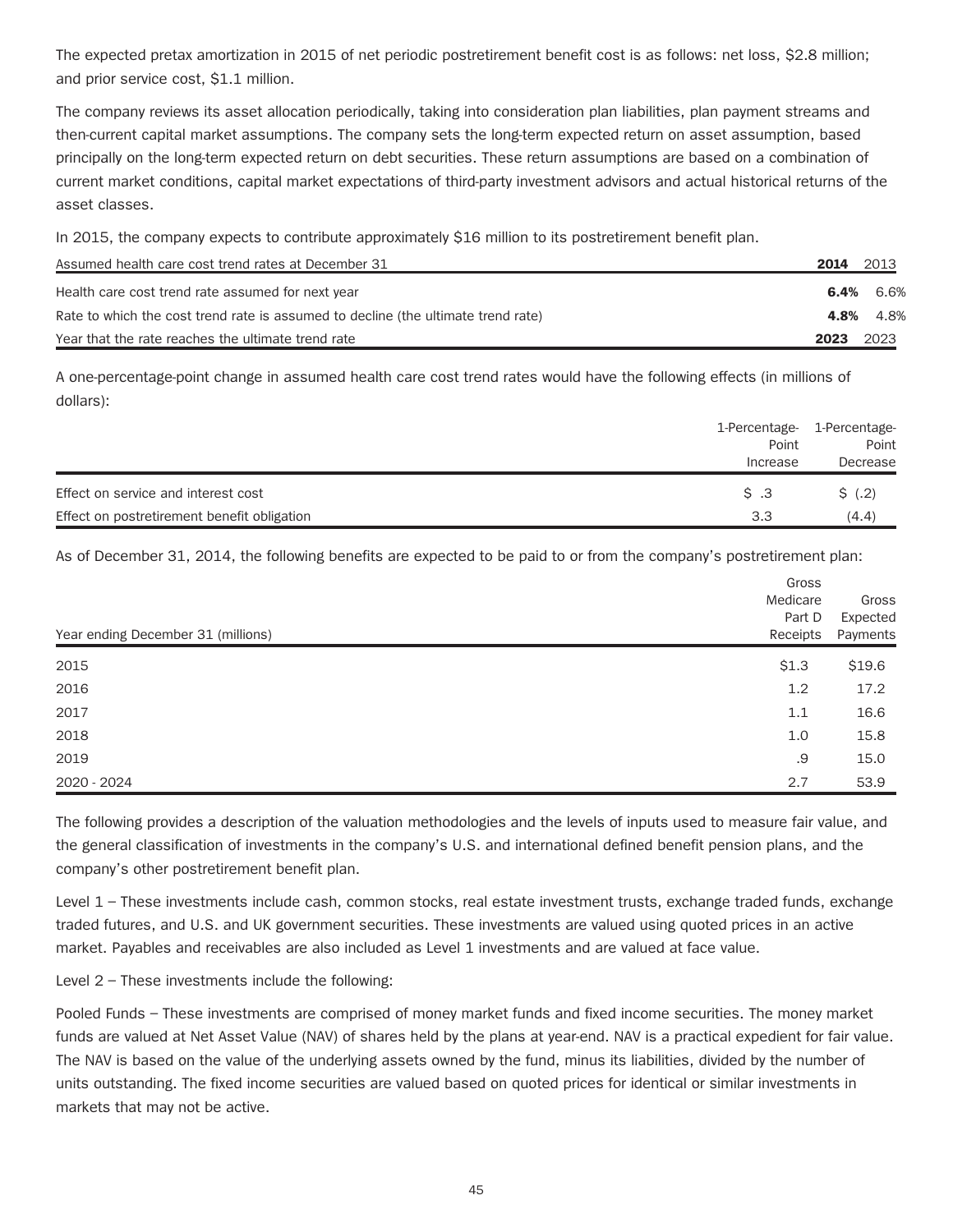Commingled Funds – These investments are comprised of debt, equity and other securities and are valued using the NAV provided by trustees of the funds. The NAV is quoted on a private market that is not active. The unit price is based on underlying investments which are traded on markets that may or may not be active.

Other Fixed Income – These investments are comprised of corporate and government fixed income investments and asset and mortgage backed securities for which there are quoted prices for identical or similar investments in markets that may not be active.

Derivatives – These investments include forward exchange contracts and options, which are traded on an active market, but not on an exchange; therefore, the inputs may not be readily observable. These investments also include fixed income futures and other derivative instruments.

Level 3 – These investments include the following:

Real Estate and Private Equity – These investments represent interests in limited partnerships which invest in privately held companies or privately held real estate or other real assets. Due to the nature of these investments, pricing inputs are not readily observable. Asset valuations are developed by the general partners that manage the partnerships. These valuations are based on property appraisals, utilization of market transactions that provide valuation information for comparable companies, discounted cash flows, and other methods. These valuations are reported quarterly and adjusted as necessary at year end based on cash flows within the most recent period.

Insurance Contracts – These investments are insurance contracts which are generally invested in fixed income securities. The insurance contracts are carried at book value, are not publicly traded and are adjusted to fair value based on a market value adjustment (MVA) formula determined by the insurance provider. The MVA formula is based on unobservable inputs, which among other items take into consideration the yield earned by contributions during a specified time period, current bond yields and duration. Similar to bonds, as interest rates rise, the market value of the contracts will decrease and as interest rates decline, the market value will increase.

Commingled Funds – These investments are commingled funds, which include a fund of hedge funds, and a multi-asset fund. The NAV is quoted on a private market that is not active. The unit price is based on underlying investments, which are valued based on unobservable inputs.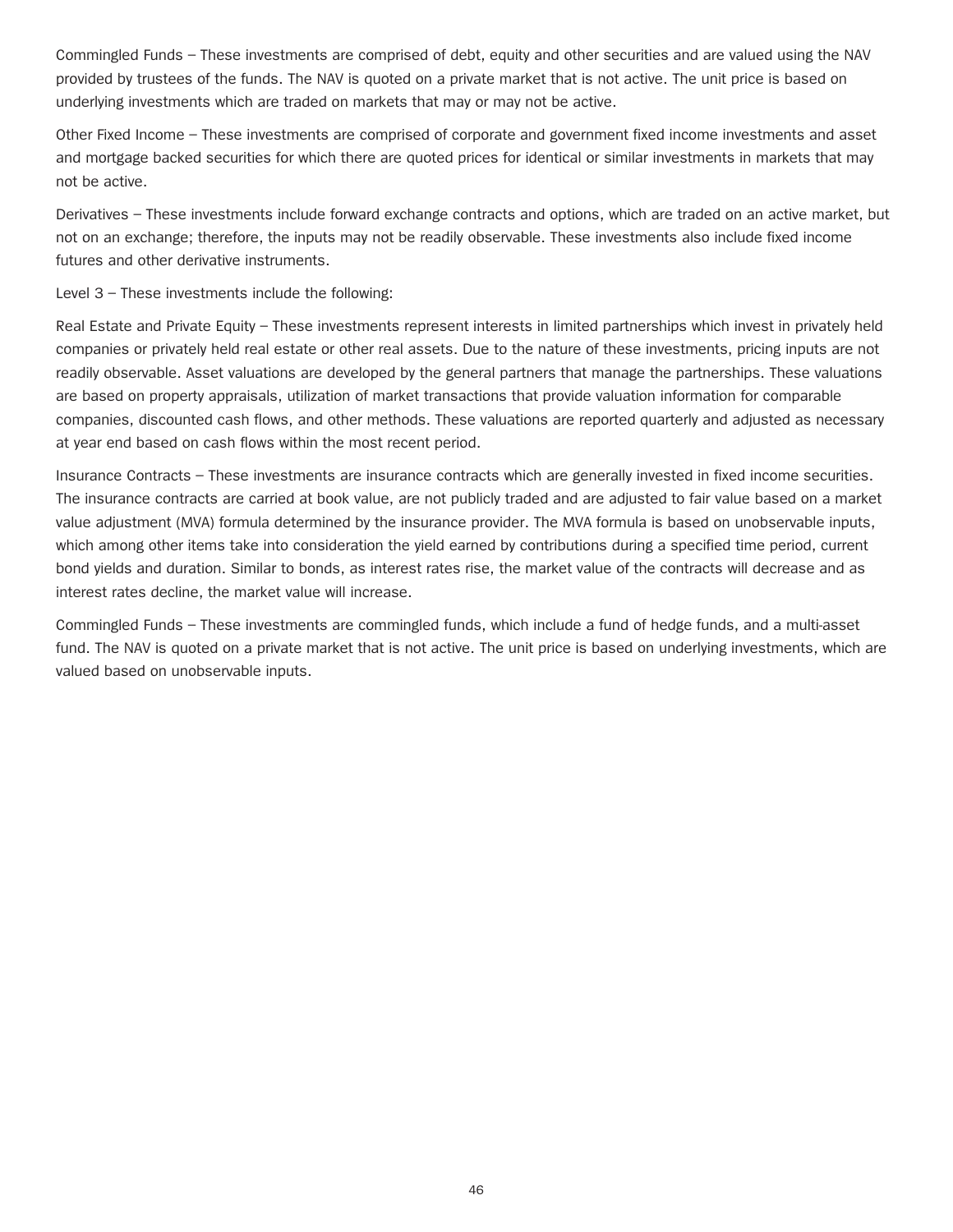|                              |                     | U.S. Plans |            |         |            | <b>International Plans</b> |                    |         |
|------------------------------|---------------------|------------|------------|---------|------------|----------------------------|--------------------|---------|
| December 31, 2014 (millions) | <b>Fair Value</b>   | Level 1    | Level 2    | Level 3 | Fair Value | Level 1                    | Level <sub>2</sub> | Level 3 |
| Pension plans                |                     |            |            |         |            |                            |                    |         |
| <b>Equity Securities</b>     |                     |            |            |         |            |                            |                    |         |
| <b>Common Stocks</b>         | \$1,837.4           | \$1,831.6  | 5.8<br>- S |         | Ŝ.<br>1.6  | \$1.6                      |                    |         |
| <b>Commingled Funds</b>      | 461.6               |            | 461.6      |         | 1,054.8    |                            | \$1,054.8          |         |
| <b>Debt Securities</b>       |                     |            |            |         |            |                            |                    |         |
| U.S. and UK Govt. Securities | 176.9               | 176.9      |            |         |            |                            |                    |         |
| Other Fixed Income           | 1,025.3             |            | 1,025.3    |         | 330.4      |                            | 330.4              |         |
| <b>Insurance Contracts</b>   | 17.4                |            |            | \$17.4  | 135.5      |                            |                    | \$135.5 |
| Commingled Funds             |                     |            |            |         | 991.1      |                            | 991.1              |         |
| <b>Real Estate</b>           |                     |            |            |         |            |                            |                    |         |
| Real Estate Investment       |                     |            |            |         |            |                            |                    |         |
| <b>Trusts</b>                | 169.1               | 169.1      |            |         | 1.3        | 1.3                        |                    |         |
| <b>Real Estate</b>           | 34.2                |            |            | 34.2    | 40.8       |                            |                    | 40.8    |
| Other                        |                     |            |            |         |            |                            |                    |         |
| <b>Derivatives</b>           | 18.2                | 5.9        | 12.3       |         | 7.2        |                            | 7.2                |         |
| Private Equity               | 12.8                |            |            | 12.8    |            |                            |                    |         |
| Commingled Funds             | 102.1               |            | 102.1      |         | 136.5      |                            | 85.8               | 50.7    |
| Pooled Funds                 | 297.2               |            | 297.2      |         | 1.2        |                            | 1.2                |         |
| Cash                         | (1.3)               | (1.3)      |            |         | 18.6       | 18.6                       |                    |         |
| Receivables                  | 77.4                | 77.4       |            |         |            |                            |                    |         |
| Payables                     | (158.6)             | (158.6)    |            |         | (.1)       | (.1)                       |                    |         |
| Total                        | \$4,069.7           | \$2,101.0  | \$1,904.3  | \$64.4  | \$2,718.9  | \$21.4                     | \$2,470.5          | \$227.0 |
| Other postretirement plans   |                     |            |            |         |            |                            |                    |         |
| <b>Insurance Contracts</b>   | $\mathsf{S}$<br>7.3 |            |            | \$7.3   |            |                            |                    |         |
| Pooled Funds                 | 1.8                 |            | \$<br>1.8  |         |            |                            |                    |         |
| Total                        | \$<br>9.1           |            | \$<br>1.8  | \$7.3   |            |                            |                    |         |

The following table sets forth by level, within the fair value hierarchy, the plans' assets (liabilities) at fair value at December 31, 2014.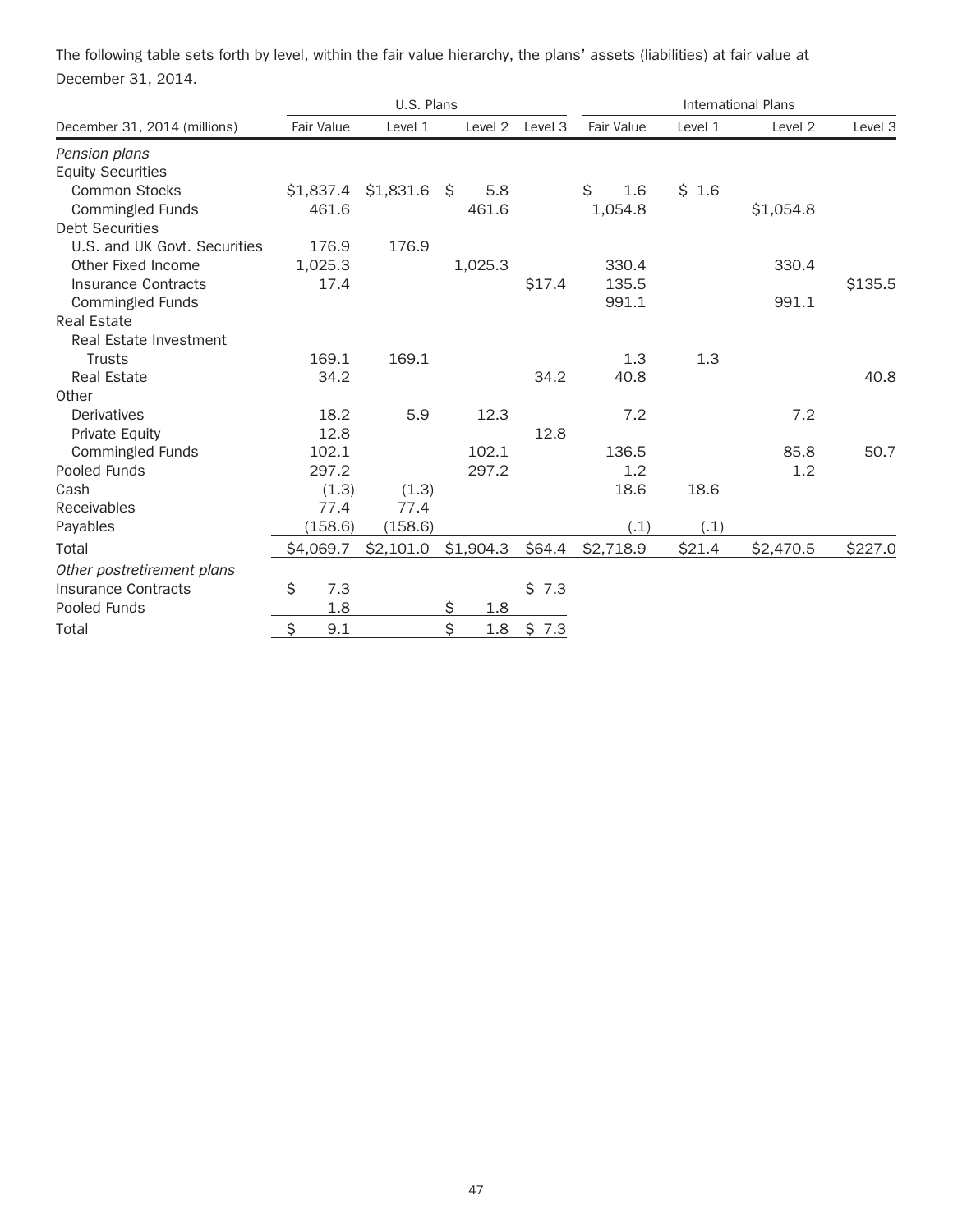The following table sets forth by level, within the fair value hierarchy, the plans' assets (liabilities) at fair value at December 31, 2013.

|                               |                   | U.S. Plans                                      |                    |                   |                   | <b>International Plans</b> |                    |                    |  |
|-------------------------------|-------------------|-------------------------------------------------|--------------------|-------------------|-------------------|----------------------------|--------------------|--------------------|--|
| December 31, 2013 (millions)  | <b>Fair Value</b> | Level 1                                         | Level <sub>2</sub> | Level 3           | <b>Fair Value</b> | Level 1                    | Level <sub>2</sub> | Level <sub>3</sub> |  |
| Pension plans                 |                   |                                                 |                    |                   |                   |                            |                    |                    |  |
| <b>Equity Securities</b>      |                   |                                                 |                    |                   |                   |                            |                    |                    |  |
| <b>Common Stocks</b>          |                   | \$1,916.2 \$1,916.2                             |                    |                   | \$<br>1.8         | \$1.8                      |                    |                    |  |
| Commingled Funds              | 494.3             | \$                                              | 494.3              |                   | 1,046.7           |                            | \$1,046.7          |                    |  |
| Debt Securities               |                   |                                                 |                    |                   |                   |                            |                    |                    |  |
| U.S. and UK Govt. Securities  | 148.8             | 148.8                                           |                    |                   |                   |                            |                    |                    |  |
| Other Fixed Income            | 978.1             |                                                 | 978.1              |                   | 268.9             |                            | 268.9              |                    |  |
| Insurance Contracts           | 79.5              |                                                 |                    | \$79.5            | 151.3             |                            |                    | \$151.3            |  |
| Commingled Funds              |                   |                                                 |                    |                   | 983.7             |                            | 983.7              |                    |  |
| <b>Real Estate</b>            |                   |                                                 |                    |                   |                   |                            |                    |                    |  |
| Real Estate Investment Trusts | 145.7             | 145.7                                           |                    |                   | 1.3               | 1.3                        |                    |                    |  |
| <b>Real Estate</b>            | 34.7              |                                                 |                    | 34.7              | 42.8              |                            |                    | 42.8               |  |
| Other                         |                   |                                                 |                    |                   |                   |                            |                    |                    |  |
| <b>Derivatives</b>            | (4.2)             | (4.5)                                           | .3                 |                   | 19.1              |                            | 19.1               |                    |  |
| Private Equity                | 16.5              |                                                 |                    | 16.5              |                   |                            |                    |                    |  |
| <b>Commingled Funds</b>       | 93.3              |                                                 | 93.3               |                   | 141.0             |                            | 90.8               | 50.2               |  |
| Pooled Funds                  | 236.1             |                                                 | 236.1              |                   | 3.2               |                            | 3.2                |                    |  |
| Cash                          | 5.7               | 5.7                                             |                    |                   | 22.1              | 22.1                       |                    |                    |  |
| Receivables                   | 45.5              | 45.5                                            |                    |                   |                   |                            |                    |                    |  |
| Payables                      | (142.2)           | (142.2)                                         |                    |                   | (.1)              | (.1)                       |                    |                    |  |
| Total                         |                   | \$4,048.0 \$2,115.2 \$1,802.1 \$130.7 \$2,681.8 |                    |                   |                   | \$25.1                     | \$2,412.4          | \$244.3            |  |
| Other postretirement plans    |                   |                                                 |                    |                   |                   |                            |                    |                    |  |
| <b>Insurance Contracts</b>    | \$<br>7.5         |                                                 |                    | \$<br>7.5         |                   |                            |                    |                    |  |
| Exchange Traded Fund - Bond   | 1.3 <sup>5</sup>  | 1.3                                             |                    |                   |                   |                            |                    |                    |  |
| Pooled Funds                  | .4                | \$                                              | .4                 |                   |                   |                            |                    |                    |  |
| Total                         | \$<br>$9.2$ \$    | 1.3 <sup>5</sup>                                |                    | $.4 \,$ \$<br>7.5 |                   |                            |                    |                    |  |

The following table sets forth a summary of changes in the fair value of the plans' Level 3 assets for the year ended December 31, 2014.

| (millions)                  | January 1,<br>2014 | Realized<br>gains<br>(losses) | Purchases<br>or<br>acquisitions | <b>Sales</b><br>or<br>dispositions | Currency and<br>unrealized<br>gains (losses)<br>relating to<br>instruments<br>still held at<br>December 31,<br>2014 | December 31,<br>2014 |
|-----------------------------|--------------------|-------------------------------|---------------------------------|------------------------------------|---------------------------------------------------------------------------------------------------------------------|----------------------|
| U.S. plans                  |                    |                               |                                 |                                    |                                                                                                                     |                      |
| Pension plan                |                    |                               |                                 |                                    |                                                                                                                     |                      |
| <b>Real Estate</b>          | \$34.7             | \$4.7                         |                                 | \$ (4.9)                           | \$<br>(.3)                                                                                                          | \$34.2               |
| Private Equity              | 16.5               | (24.4)                        |                                 | (6.7)                              | 27.4                                                                                                                | 12.8                 |
| Insurance Contracts         | 79.5               | .1                            |                                 | (63.0)                             | .8                                                                                                                  | 17.4                 |
| Total                       | \$130.7            | \$(19.6)                      |                                 | \$(74.6)                           | \$27.9                                                                                                              | \$64.4               |
| Other postretirement plans  |                    |                               |                                 |                                    |                                                                                                                     |                      |
| Insurance Contracts         | \$<br>7.5          |                               | \$<br>$.2\phantom{0}$           | \$<br>(.4)                         |                                                                                                                     | \$<br>7.3            |
| International pension plans |                    |                               |                                 |                                    |                                                                                                                     |                      |
| Insurance Contracts         | \$151.3            |                               | \$7.0                           | \$(13.0)                           | \$ (9.8)                                                                                                            | \$135.5              |
| <b>Real Estate</b>          | 42.8               | \$<br>(.2)                    | 15.3                            | (15.5)                             | (1.6)                                                                                                               | 40.8                 |
| Commingled Funds            | 50.2               | .1                            | 1.0                             | (.3)                               | (.3)                                                                                                                | 50.7                 |
| Total                       | \$244.3            | \$<br>(.1)                    | \$23.3                          | $$^{(28.8)}$                       | \$(11.7)                                                                                                            | \$227.0              |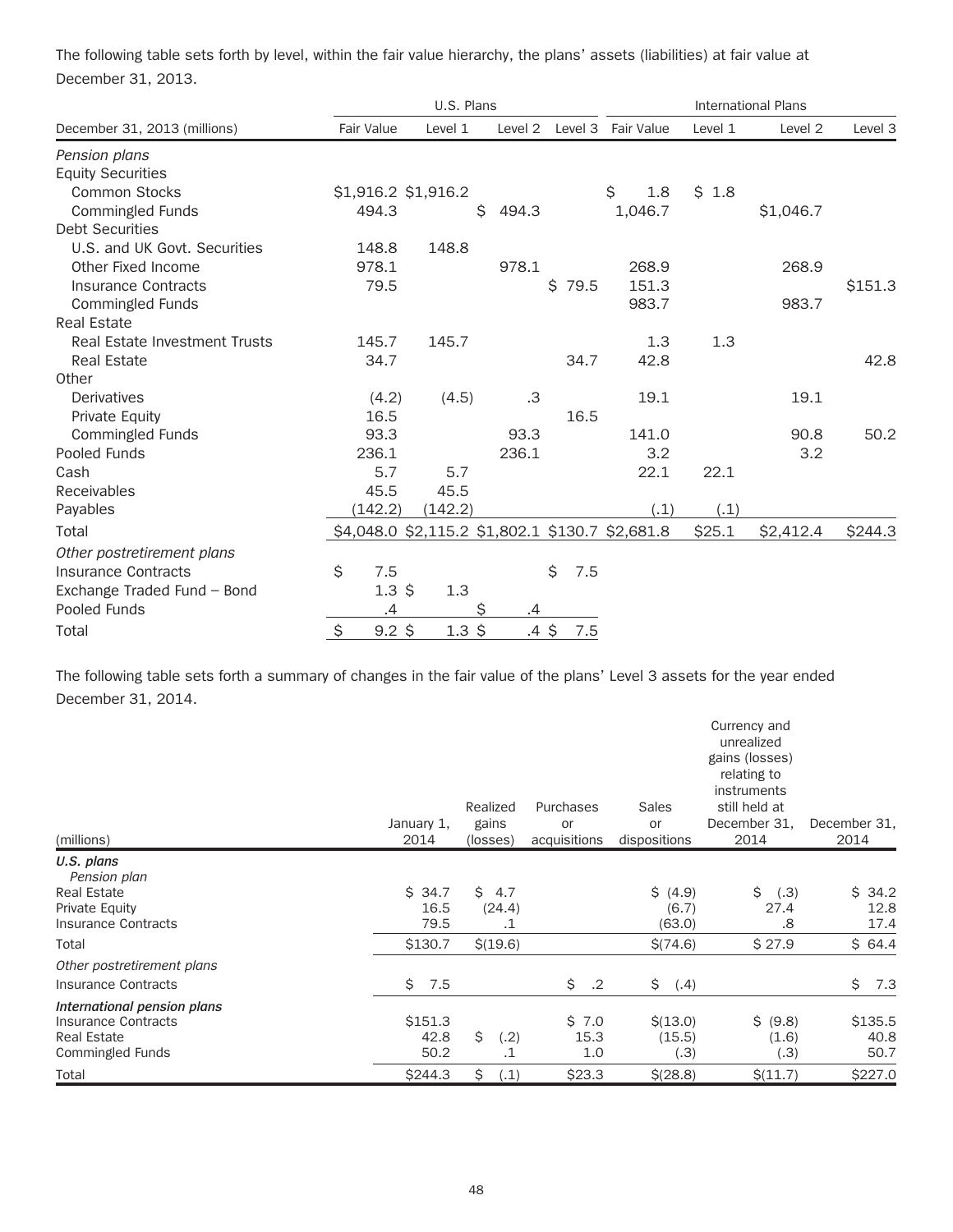The following table sets forth a summary of changes in the fair value of the plans' Level 3 assets for the year ended December 31, 2013.

| (millions)                                         | January 1,<br>2013 | Realized<br>gains<br>(losses) | Purchases<br>or<br>acquisitions | Sales<br>or<br>dispositions | Currency and<br>unrealized<br>gains (losses)<br>relating to<br>instruments<br>still held at<br>December 31,<br>2013 | December 31,<br>2013 |
|----------------------------------------------------|--------------------|-------------------------------|---------------------------------|-----------------------------|---------------------------------------------------------------------------------------------------------------------|----------------------|
| U.S. plans                                         |                    |                               |                                 |                             |                                                                                                                     |                      |
| Pension plan                                       |                    |                               |                                 |                             |                                                                                                                     |                      |
| <b>Real Estate</b>                                 | \$34.8             | Ś.<br>.5                      |                                 | \$ (2.4)                    | \$1.8                                                                                                               | Ŝ.<br>34.7           |
| Private Equity                                     | 20.8               | (17.5)                        |                                 | (5.8)                       | 19.0                                                                                                                | 16.5                 |
| Insurance Contracts                                | 90.9               |                               |                                 | (6.7)                       | (4.7)                                                                                                               | 79.5                 |
| Total                                              | \$146.5            | \$(17.0)                      |                                 | \$(14.9)                    | \$16.1                                                                                                              | \$130.7              |
| Other postretirement plans<br>Insurance Contracts  | \$<br>7.9          | \$<br>(.2)                    | \$<br>$\cdot$ .2                | \$<br>(.4)                  |                                                                                                                     | \$<br>7.5            |
| International pension plans<br>Insurance Contracts | \$146.7            |                               | \$6.6                           | \$(12.7)                    | \$10.7                                                                                                              | \$151.3              |
| <b>Real Estate</b>                                 | 31.1               |                               | 9.5                             |                             | 2.2                                                                                                                 | 42.8                 |
| Commingled Funds                                   | 58.1               | \$<br>.4                      |                                 | (12.3)                      | 4.0                                                                                                                 | 50.2                 |
| Total                                              | \$235.9            | \$<br>.4                      | \$16.1                          | $$^{(25.0)}$$               | \$16.9                                                                                                              | \$244.3              |

#### **17. Stockholders' equity**

The company has 100 million authorized shares of common stock, par value \$.01 per share, and 40 million shares of authorized preferred stock, par value \$1 per share, issuable in series.

At December 31, 2014, 6.3 million shares of unissued common stock of the company were reserved for stock-based incentive plans.

On March 1, 2014, all of the outstanding shares of 6.25% mandatory convertible preferred stock (2,587,400 shares) were automatically converted (in accordance with its terms) into 6,912,756 shares of the company's common stock. Because March 1, 2014 was not a business day, the mandatory conversion was effected on Monday, March 3, 2014.

On December 10, 2012, the company announced that its Board of Directors had authorized the company to purchase up to an aggregate of \$50 million of the company's common stock and mandatory convertible preferred stock through December 31, 2014. Through December 31, 2014, the company repurchased an aggregate of 2.2 million shares of common stock for approximately \$47.3 million. At December 31, 2014, the Board's repurchase authorization expired.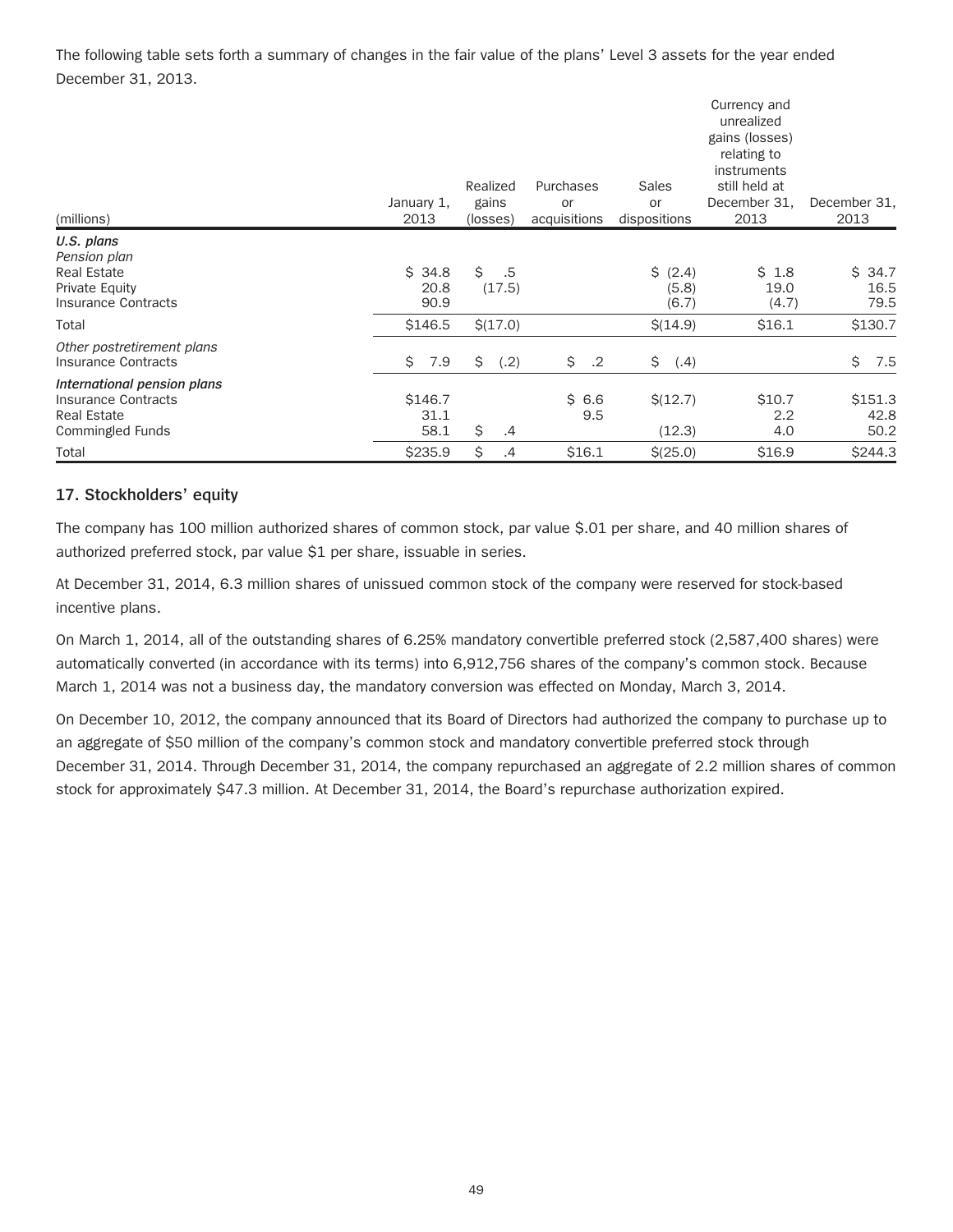Accumulated other comprehensive income (loss) as of December 31, 2014, 2013 and 2012, is as follows:

|                                                                                                                                                         |                                       | Translation          | Postretirement                   |
|---------------------------------------------------------------------------------------------------------------------------------------------------------|---------------------------------------|----------------------|----------------------------------|
| (millions)                                                                                                                                              | Total                                 | Adjustments          | Plans                            |
| Balance at December 31, 2011<br>Other comprehensive income before reclassifications<br>Amounts reclassified from accumulated other comprehensive income | $$(3,700.9)$ \$<br>(275.9)<br>(156.8) | $(649.1)$ \$<br>14.8 | (3,051.8)<br>(290.7)<br>(156.8)  |
| Current period other comprehensive income                                                                                                               | (432.7)                               | 14.8                 | (447.5)                          |
| Balance at December 31, 2012<br>Other comprehensive income before reclassifications<br>Amounts reclassified from accumulated other comprehensive income | (4, 133.6)<br>985.1<br>(184.9)        | (634.3)<br>(42.5)    | (3, 499.3)<br>1,027.6<br>(184.9) |
| Current period other comprehensive income                                                                                                               | 800.2                                 | (42.5)               | 842.7                            |
| Balance at December 31, 2013<br>Other comprehensive income before reclassifications<br>Amounts reclassified from accumulated other comprehensive income | (3,333.4)<br>(638.8)<br>(141.2)       | (676.8)<br>(61.0)    | (2,656.6)<br>(577.8)<br>(141.2)  |
| Current period other comprehensive income                                                                                                               | (780.0)                               | (61.0)               | (719.0)                          |
| Balance at December 31, 2014                                                                                                                            | $S(4.113.4)$ S                        | (737.8)              | (3,375.6)                        |

Amounts related to postretirement plans not reclassified in their entirety out of accumulated other comprehensive income were as follows:

| Year ended December 31 (millions)   | 2014            | 2013       |
|-------------------------------------|-----------------|------------|
| Amortization of prior service cost* | $$(.7)$ \$      | $\cdot$ .4 |
| Amortization of actuarial losses*   | 148.3           | 191.4      |
| Curtailment gain $*$                | (.6)            |            |
| Total before tax                    | 147.0           | 191.8      |
| Income tax benefit                  | (5.8)           | (6.9)      |
| Net of tax                          | \$141.2 \$184.9 |            |

*\* These items are included in net periodic postretirement cost (see note 16).*

The following table summarizes the changes in preferred stock, common stock and treasury stock during the three years ended December 31, 2014:

|                                                                                                                    | Preferred    | Common            | Treasury       |
|--------------------------------------------------------------------------------------------------------------------|--------------|-------------------|----------------|
| (millions)                                                                                                         | <b>Stock</b> | <b>Stock</b>      | <b>Stock</b>   |
| Balance at December 31, 2011<br>Stock-based compensation                                                           | 2.6          | 43.8<br>.5        | .3             |
| Balance at December 31, 2012<br>Common stock repurchases<br>Stock-based compensation                               | 2.6          | 44.3<br>.8        | .4<br>.6       |
| Balance at December 31, 2013<br>Common stock repurchases<br>Stock-based compensation<br>Preferred stock conversion | 2.6<br>(2.6) | 45.1<br>.4<br>6.9 | $1.1\,$<br>1.6 |
| Balance at December 31, 2014                                                                                       |              | 52.4              | 2.7            |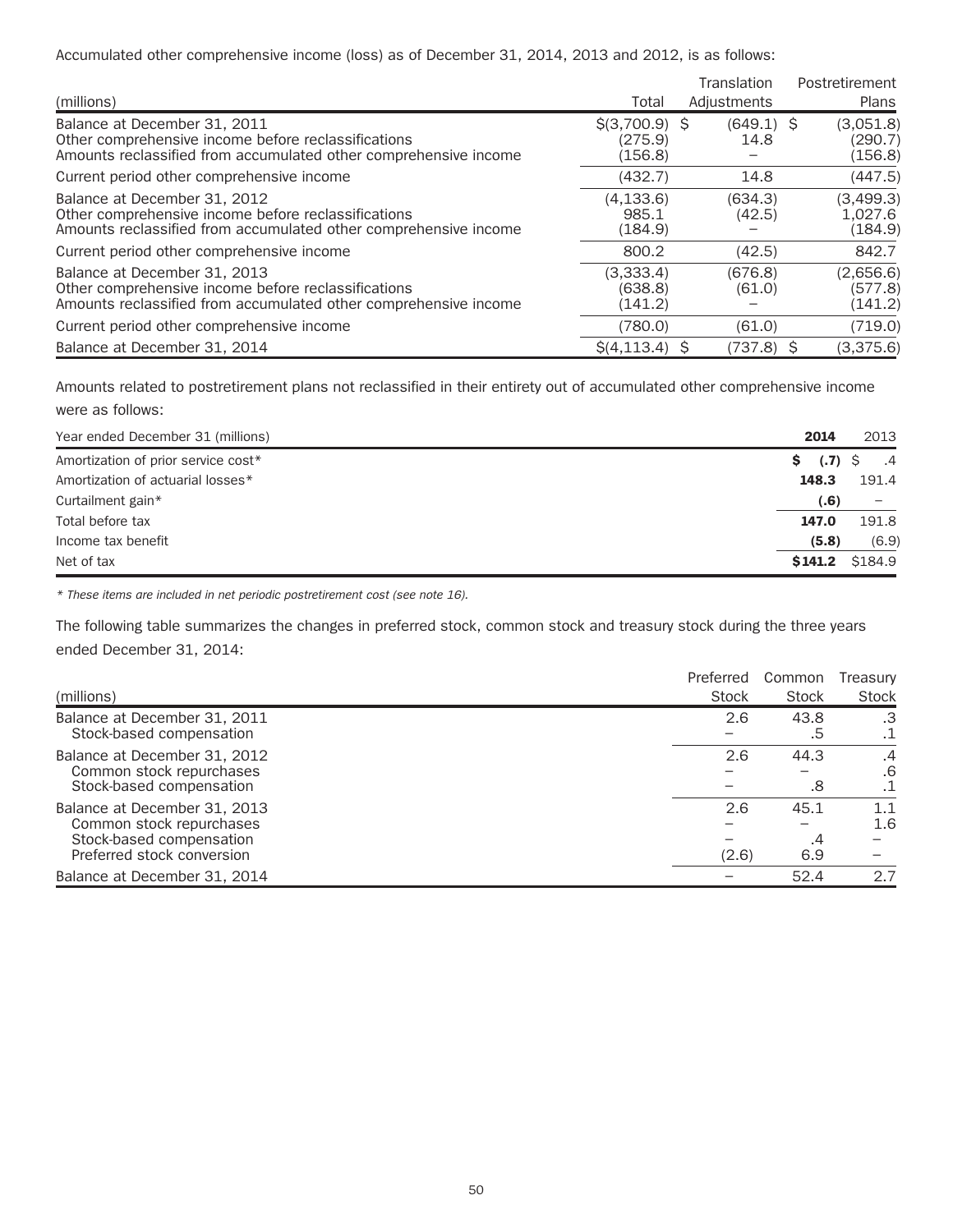### **Report of Management on the Financial Statements**

The management of the company is responsible for the integrity of its financial statements. These statements have been prepared in conformity with U.S. generally accepted accounting principles and include amounts based on the best estimates and judgments of management. Financial information included elsewhere in this report is consistent with that in the financial statements.

KPMG LLP, an independent registered public accounting firm, has audited the company's financial statements. Its accompanying report is based on an audit conducted in accordance with the standards of the Public Company Accounting Oversight Board (United States).

The Board of Directors, through its Audit and Finance Committee, which is composed entirely of independent directors, oversees management's responsibilities in the preparation of the financial statements and selects the independent registered public accounting firm, subject to stockholder ratification. The Audit and Finance Committee meets regularly with the independent registered public accounting firm, representatives of management, and the internal auditors to review the activities of each and to assure that each is properly discharging its responsibilities. To ensure complete independence, the internal auditors and representatives of KPMG LLP have full access to meet with the Audit and Finance Committee, with or without management representatives present, to discuss the results of their audits and their observations on the adequacy of internal controls and the quality of financial reporting.

Chief Executive Officer Chief Financial Officer Chief Financial Officer

Janet Brutschea Haugen

Peter Altabef Janet Brutschea Haugen President and Senior Vice President and Senior Vice President and Senior Vice President and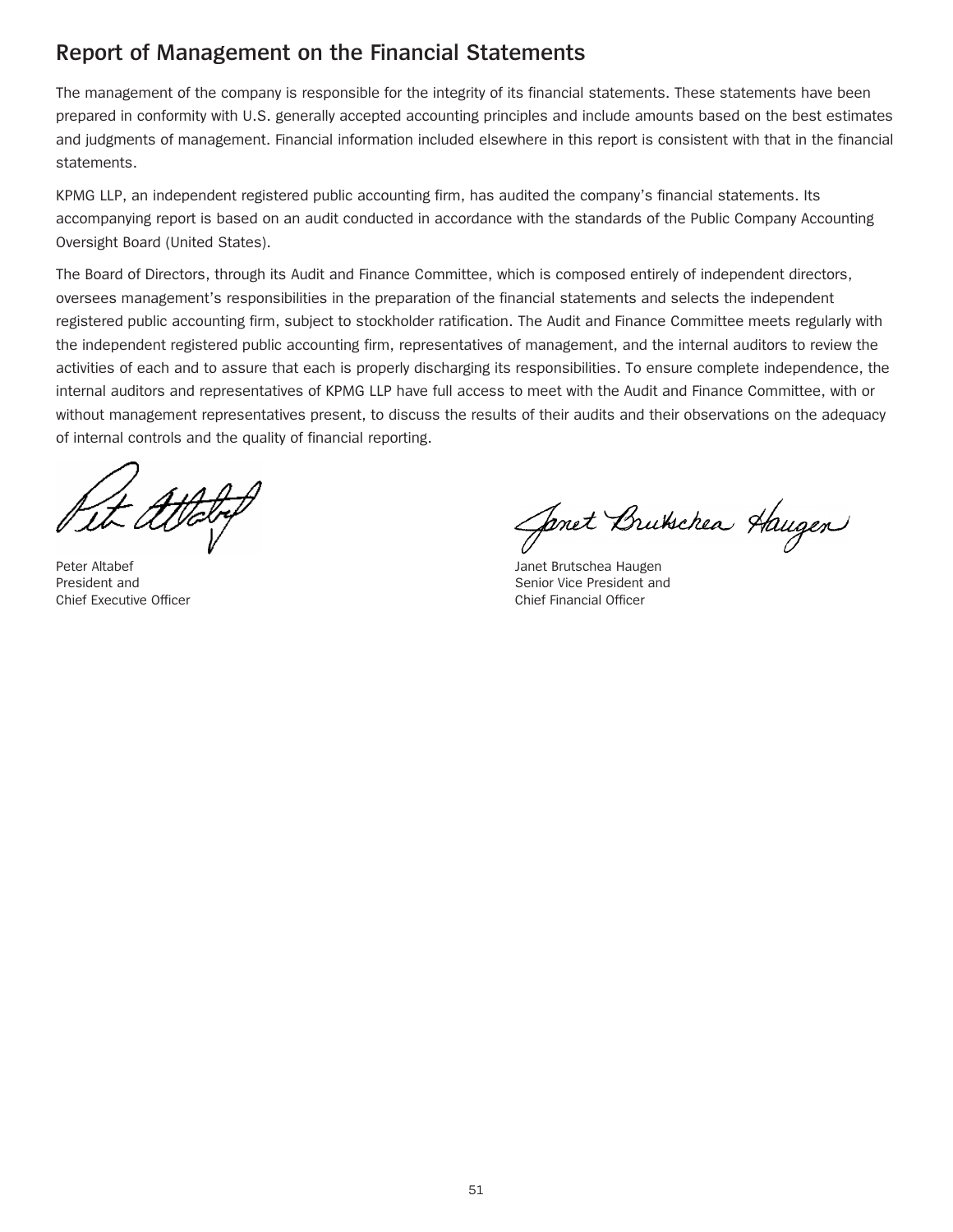### **Report of Independent Registered Public Accounting Firm**

The Board of Directors and Stockholders Unisys Corporation:

We have audited the accompanying consolidated balance sheets of Unisys Corporation and subsidiaries as of December 31, 2014 and 2013, and the related consolidated statements of income, comprehensive income, deficit and cash flows for each of the years in the three-year period ended December 31, 2014. We also have audited Unisys Corporation's internal control over financial reporting as of December 31, 2014, based on criteria established in *Internal Control – Integrated Framework (1992)* issued by the Committee of Sponsoring Organizations of the Treadway Commission (COSO). Unisys Corporation's management is responsible for these consolidated financial statements, for maintaining effective internal control over financial reporting, and for its assessment of the effectiveness of internal control over financial reporting, included in the accompanying Report of Management on Internal Control Over Financial Reporting. Our responsibility is to express an opinion on these consolidated financial statements and an opinion on the Company's internal control over financial reporting based on our audits.

We conducted our audits in accordance with the standards of the Public Company Accounting Oversight Board (United States). Those standards require that we plan and perform the audits to obtain reasonable assurance about whether the financial statements are free of material misstatement and whether effective internal control over financial reporting was maintained in all material respects. Our audits of the consolidated financial statements included examining, on a test basis, evidence supporting the amounts and disclosures in the financial statements, assessing the accounting principles used and significant estimates made by management, and evaluating the overall financial statement presentation. Our audit of internal control over financial reporting included obtaining an understanding of internal control over financial reporting, assessing the risk that a material weakness exists, and testing and evaluating the design and operating effectiveness of internal control based on the assessed risk. Our audits also included performing such other procedures as we considered necessary in the circumstances. We believe that our audits provide a reasonable basis for our opinions.

A company's internal control over financial reporting is a process designed to provide reasonable assurance regarding the reliability of financial reporting and the preparation of financial statements for external purposes in accordance with generally accepted accounting principles. A company's internal control over financial reporting includes those policies and procedures that (1) pertain to the maintenance of records that, in reasonable detail, accurately and fairly reflect the transactions and dispositions of the assets of the company; (2) provide reasonable assurance that transactions are recorded as necessary to permit preparation of financial statements in accordance with generally accepted accounting principles, and that receipts and expenditures of the company are being made only in accordance with authorizations of management and directors of the company; and (3) provide reasonable assurance regarding prevention or timely detection of unauthorized acquisition, use, or disposition of the company's assets that could have a material effect on the financial statements.

Because of its inherent limitations, internal control over financial reporting may not prevent or detect misstatements. Also, projections of any evaluation of effectiveness to future periods are subject to the risk that controls may become inadequate because of changes in conditions, or that the degree of compliance with the policies or procedures may deteriorate.

In our opinion, the consolidated financial statements referred to above present fairly, in all material respects, the financial position of Unisys Corporation and subsidiaries as of December 31, 2014 and 2013, and the results of their operations and their cash flows for each of the years in the three-year period ended December 31, 2014, in conformity with U.S. generally accepted accounting principles. Also in our opinion, Unisys Corporation maintained, in all material respects, effective internal control over financial reporting as of December 31, 2014, based on criteria established in *Internal Control – Integrated Framework (1992)* issued by the Committee of Sponsoring Organizations of the Treadway Commission.

KPMG LLP

Philadelphia, Pennsylvania February 23, 2015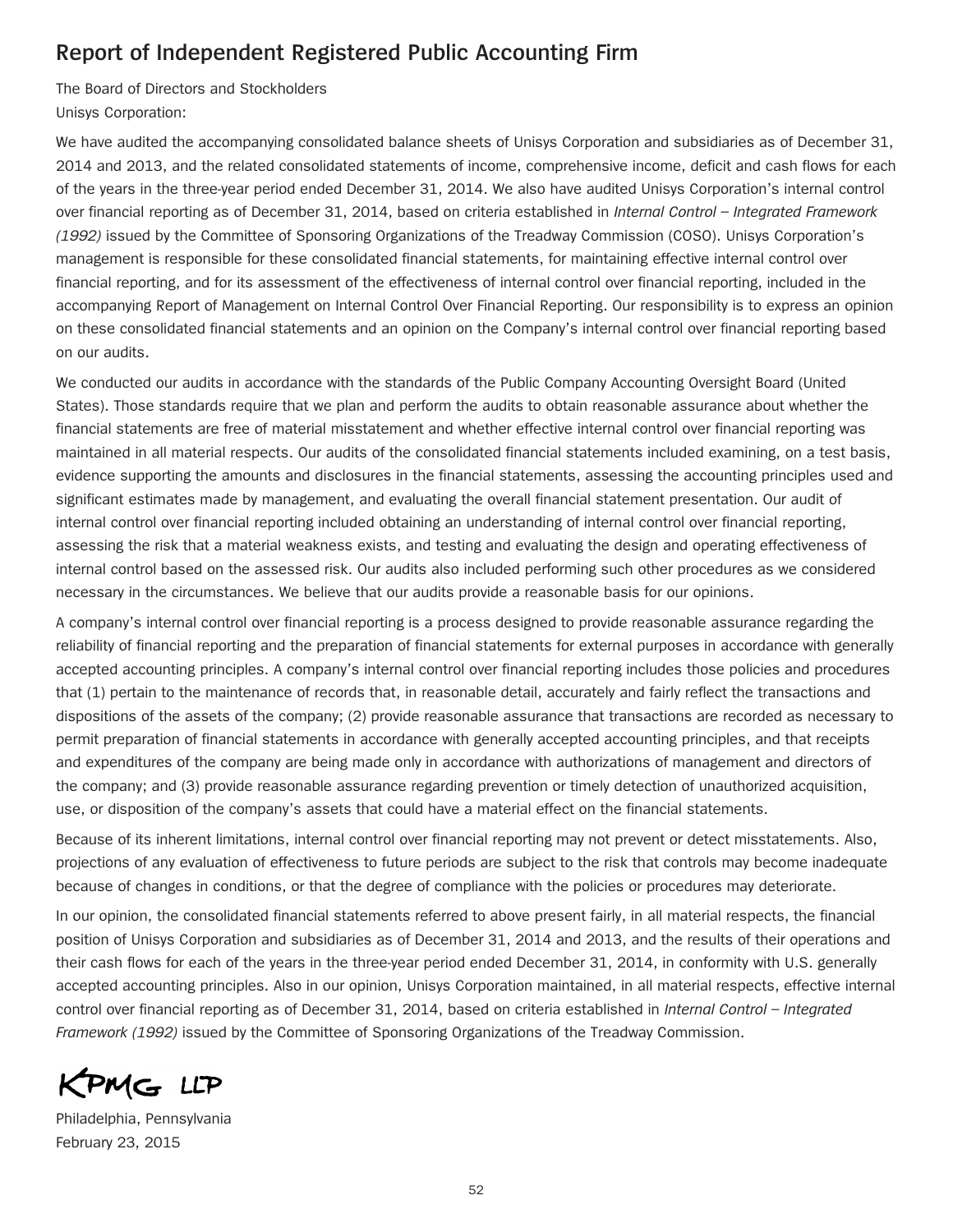### **Report of Management on Internal Control Over Financial Reporting**

The management of the company is responsible for establishing and maintaining adequate internal control over financial reporting, as defined in Rules 13a-15(f) and 15d-15(f) under the Exchange Act. The company's internal control over financial reporting is a process designed to provide reasonable assurance regarding the reliability of financial reporting and the preparation of financial statements for external purposes in accordance with U.S. generally accepted accounting principles. Internal control over financial reporting includes those policies and procedures that (1) pertain to the maintenance of records that in reasonable detail accurately and fairly reflect the transactions and dispositions of the assets of the company; (2) provide reasonable assurance that transactions are recorded as necessary to permit preparation of the financial statements in accordance with U.S. generally accepted accounting principles, and that receipts and expenditures of the company are being made only in accordance with authorizations of management and directors of the company; and (3) provide reasonable assurance regarding prevention or timely detection of unauthorized acquisition, use or disposition of the company's assets that could have a material effect on the financial statements.

Because of its inherent limitations, internal control over financial reporting may not prevent or detect misstatements. Also, projections of any evaluation of effectiveness to future periods are subject to the risk that controls may become inadequate because of changes in conditions, or that the degree of compliance with the policies and procedures may deteriorate.

Management assessed the effectiveness of the company's internal control over financial reporting as of December 31, 2014, based on criteria established in *Internal Control – Integrated Framework (1992)* issued by the Committee of Sponsoring Organizations of the Treadway Commission. Based on this assessment, we concluded that the company maintained effective internal control over financial reporting as of December 31, 2014, based on the specified criteria.

KPMG LLP, an independent registered public accounting firm, has audited the company's internal control over financial reporting as of December 31, 2014, as stated in their report that appears on the preceding page.

Peter Altabef Janet Brutschea Haugen

Jonet Brutschea Haugen

President and Chief Executive Officer Senior Vice President and Chief Financial Officer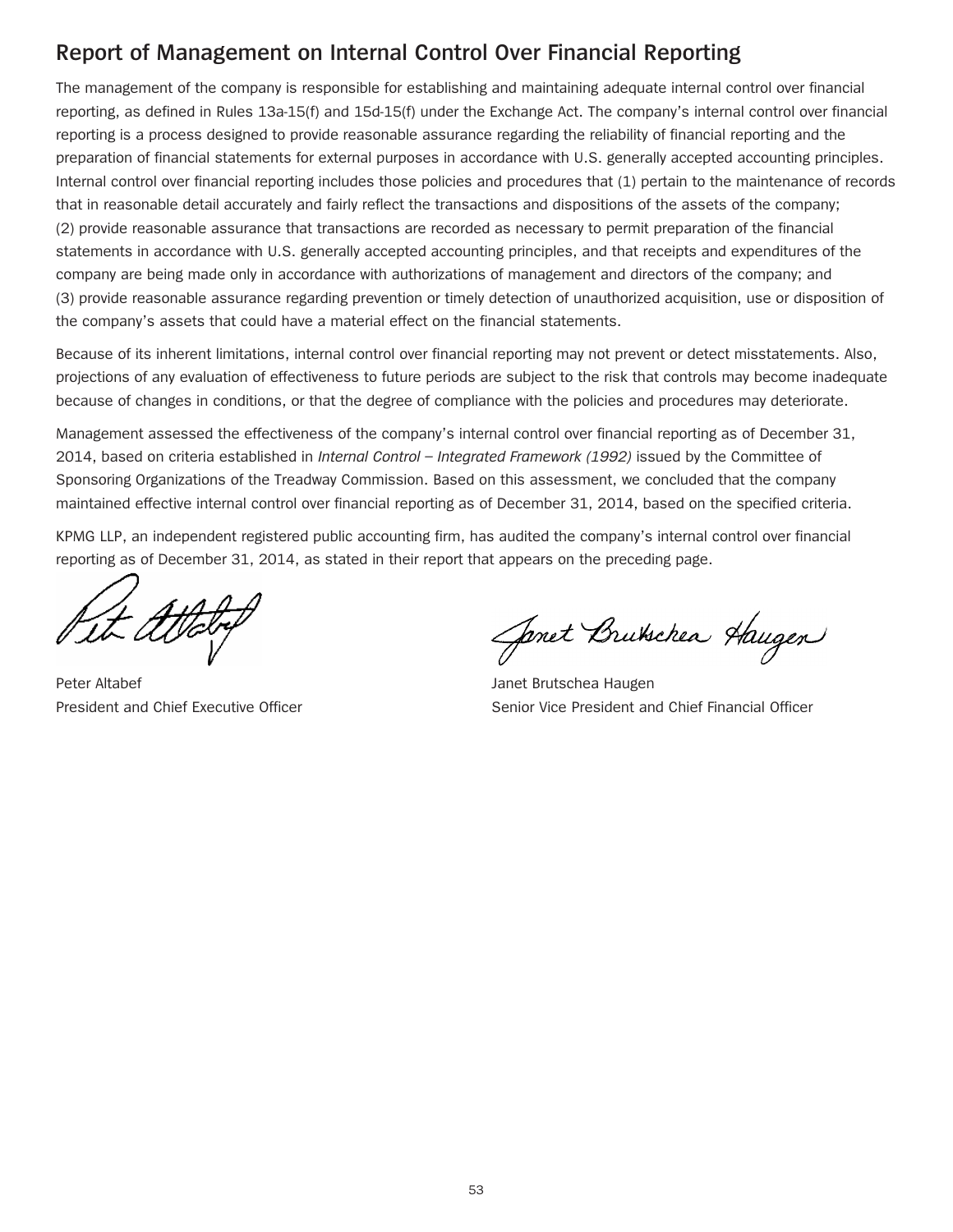### **Supplemental Financial Data (Unaudited)**

#### **Quarterly financial information**

|                                                                             | First   | Second  | Third   | Fourth  |           |
|-----------------------------------------------------------------------------|---------|---------|---------|---------|-----------|
| (millions, except per share data)                                           | Quarter | Quarter | Quarter | Quarter | Year      |
| 2014                                                                        |         |         |         |         |           |
| Revenue                                                                     | \$761.7 | \$806.4 | \$882.5 | \$905.8 | \$3,356.4 |
| Gross profit                                                                | 133.0   | 165.2   | 234.9   | 244.7   | 777.8     |
| Income (loss) before income taxes                                           | (31.7)  | 11.0    | 77.6    | 88.6    | 145.5     |
| Net income (loss) attributable to Unisys Corporation common<br>shareholders | (53.5)  | (12.1)  | 47.8    | 61.8    | 44.0      |
| Earnings (loss) per common share attributable to Unisys Corporation         |         |         |         |         |           |
| <b>Basic</b>                                                                | (1.15)  | (.24)   | .95     | 1.24    | .89       |
| <b>Diluted</b>                                                              | (1.15)  | (.24)   | .95     | 1.24    | .89       |
| Market price per share<br>$-$ high                                          | 36.05   | 31.71   | 25.65   | 30.65   | 36.05     |
| $-$ low                                                                     | 28.46   | 21.97   | 19.96   | 18.72   | 18.72     |
| 2013                                                                        |         |         |         |         |           |
| Revenue                                                                     | \$809.9 | \$858.6 | \$792.1 | \$995.9 | \$3,456.5 |
| Gross profit                                                                | 160.8   | 200.7   | 171.5   | 315.4   | 848.4     |
| Income (loss) before income taxes                                           | (6.0)   | 49.5    | 23.5    | 152.4   | 219.4     |
| Net income (loss) attributable to Unisys Corporation common<br>shareholders | (33.9)  | 20.4    | (11.6)  | 117.4   | 92.3      |
| Earnings (loss) per common share attributable to Unisys Corporation         |         |         |         |         |           |
| <b>Basic</b>                                                                | (.77)   | .47     | (.26)   | 2.67    | 2.10      |
| Diluted                                                                     | (.77)   | .46     | (.26)   | 2.37    | 2.08      |
| Market price per share<br>– high                                            | 24.73   | 22.96   | 28.25   | 34.78   | 34.78     |
| $-$ low                                                                     | 17.11   | 15.68   | 22.02   | 23.00   | 15.68     |

*The individual quarterly per-share amounts may not total to the per-share amount for the full year because of accounting rules governing the computation of earnings per share.*

*Market prices per share are as quoted on the New York Stock Exchange composite listing.*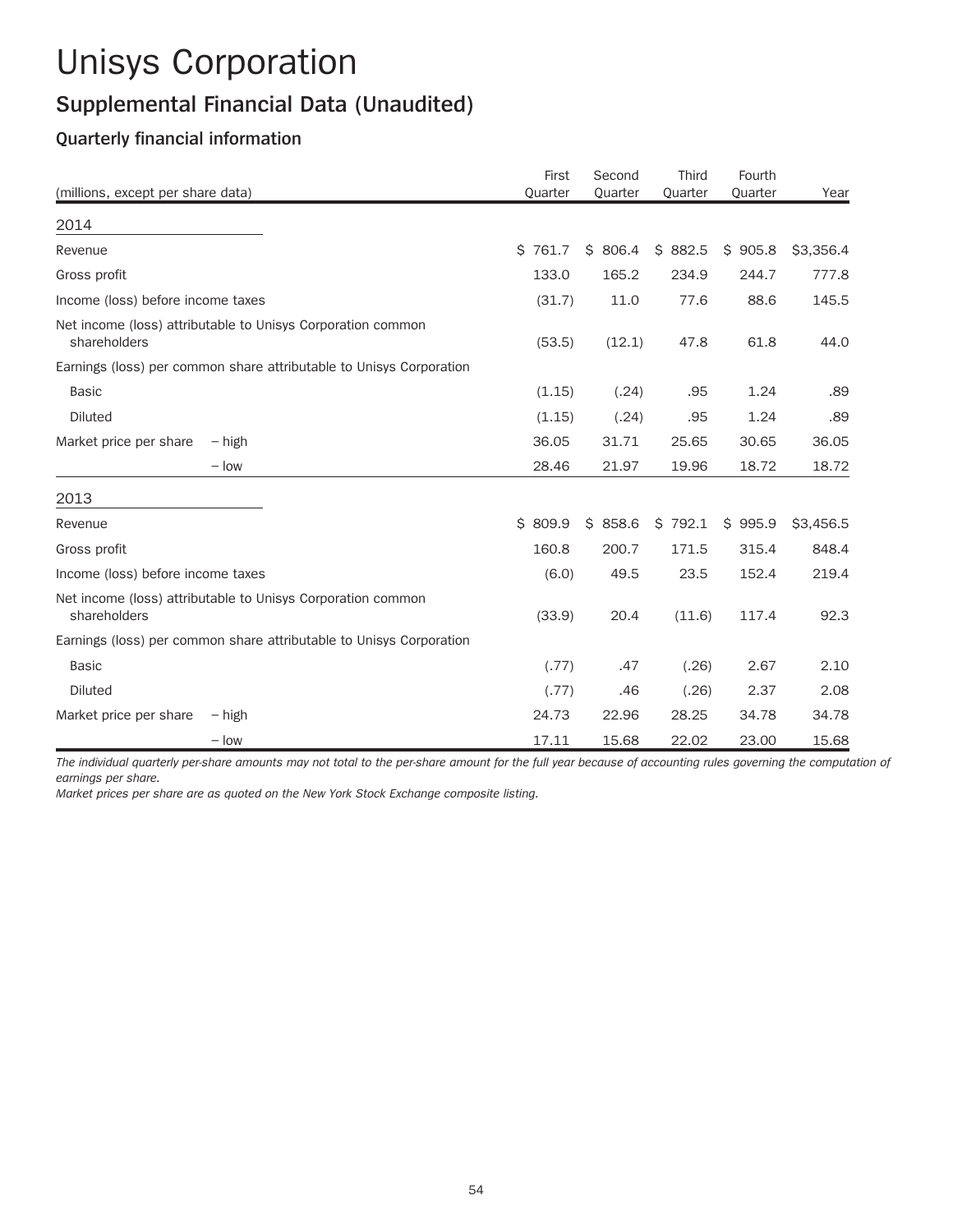### **Five-year summary of selected financial data**

| (dollars in millions, except per share data)                      |    | 2014       | 2013                    | $2012^{(1)}$ | $2011^{(1)}$ | 2010        |
|-------------------------------------------------------------------|----|------------|-------------------------|--------------|--------------|-------------|
| Results of operations                                             |    |            |                         |              |              |             |
| Revenue                                                           |    | \$3,356.4  | \$3,456.5               | \$3,706.4    | \$3,853.8    | \$4,019.6   |
| Operating income                                                  |    | 154.9      | 219.5                   | 319.2        | 324.6        | 375.7       |
| Income from continuing operations before income taxes             |    | 145.5      | 219.4                   | 254.1        | 206.0        | 222.9       |
| Net income attributable to noncontrolling interests               |    | 12.6       | 11.6                    | 11.2         | 7.2          | 5.2         |
| Net income attributable to Unisys Corporation common shareholders |    | 44.0       | 92.3                    | 129.4        | 120.5        | 236.1       |
| Earnings per common share from continuing operations              |    |            |                         |              |              |             |
| <b>Basic</b>                                                      |    | .89        | 2.10                    | 2.95         | 2.79         | 3.74        |
| <b>Diluted</b>                                                    |    | .89        | 2.08                    | 2.84         | 2.71         | 3.67        |
| <b>Financial position</b>                                         |    |            |                         |              |              |             |
| Total assets                                                      |    | \$2,348.7  | \$2,510.0               | \$2,420.4    | \$2,612.2    | \$3,020.9   |
| Long-term debt                                                    |    | 222.2      | 210.0                   | 210.0        | 358.8        | 823.2       |
| Deficit                                                           |    | (1, 452.4) | (663.9)                 | (1,588.7)    | (1,311.0)    | (933.8)     |
| Other data                                                        |    |            |                         |              |              |             |
| Capital additions of properties                                   | Ś. | 53.3       | 47.2 <sup>5</sup><br>Ŝ. | 40.1         | Ŝ.<br>42.2   | - Ś<br>64.1 |
| Capital additions of outsourcing assets                           |    | 85.9       | 39.9                    | 36.1         | 40.5         | 83.2        |
| Investment in marketable software                                 |    | 73.6       | 64.3                    | 56.4         | 51.7         | 55.8        |
| Depreciation and amortization                                     |    |            |                         |              |              |             |
| Properties                                                        |    | 52.0       | 46.7                    | 54.7         | 66.4         | 75.8        |
| Outsourcing assets                                                |    | 58.1       | 53.5                    | 57.9         | 62.7         | 111.9       |
| Amortization of marketable software                               |    | 58.5       | 59.4                    | 62.0         | 65.7         | 62.9        |
| Common shares outstanding (millions)                              |    | 49.7       | 44.0                    | 44.0         | 43.4         | 42.6        |
| Stockholders of record (thousands)                                |    | 11.1       | 11.8                    | 17.0         | 18.6         | 19.1        |
| Employees (thousands)                                             |    | 23.2       | 22.8                    | 22.8         | 22.7         | 22.9        |

*(1) Includes pretax losses on debt extinguishment of \$30.6 million and \$85.2 million for the years ended December 31, 2012 and 2011, respectively.*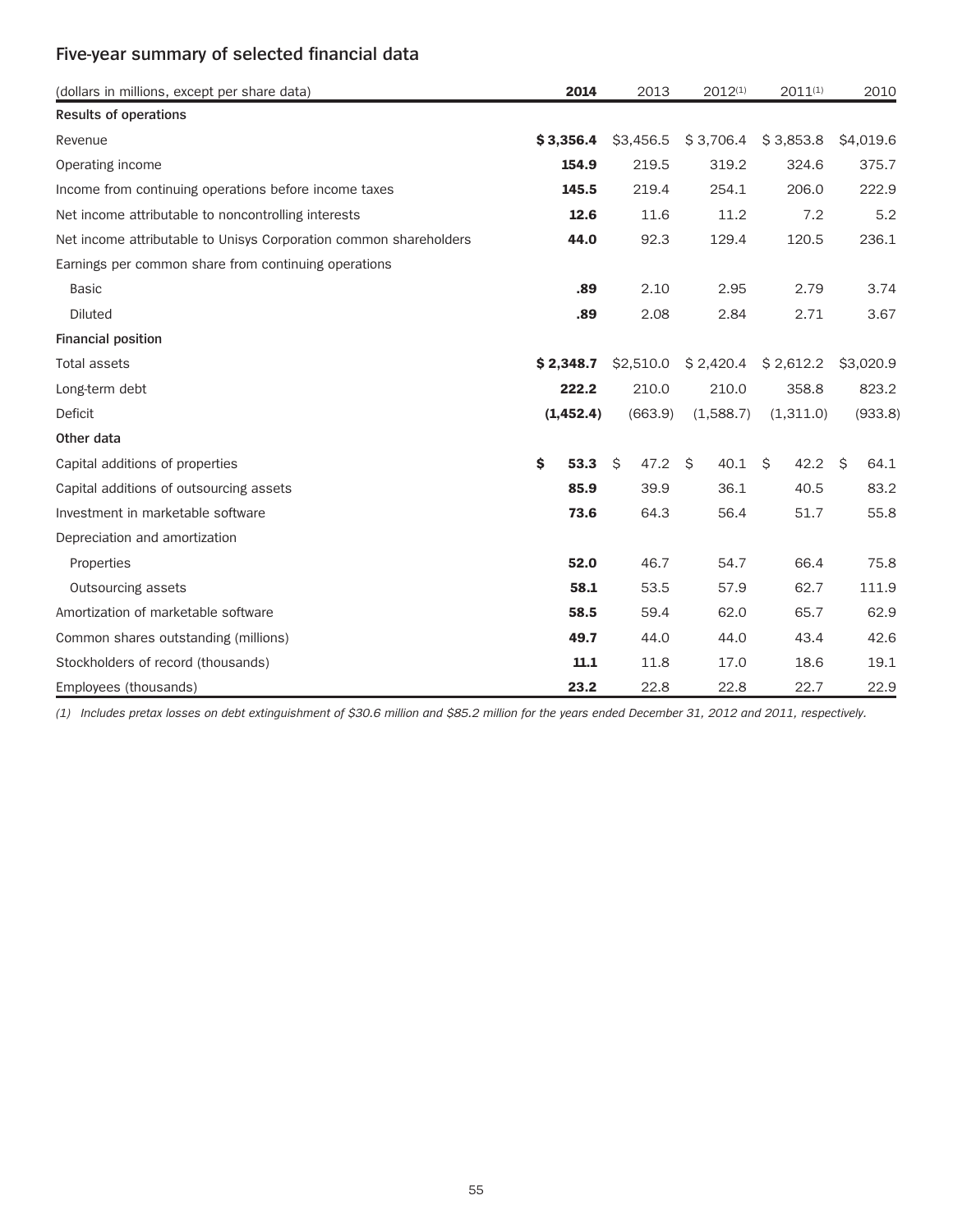# **Stock Performance Graph**

The following graph compares the yearly percentage change in the cumulative total stockholder return on Unisys common stock during the five fiscal years ended December 31, 2014, with the cumulative total return on the Standard & Poor's 500 Stock Index and the Standard & Poor's 500 IT Services Index. The comparison assumes \$100 was invested on December 31, 2009, in Unisys common stock and in each of such indices and assumes reinvestment of any dividends.



|                     | 2009 | 2010 | 2011 | 2012 | 2013 | 2014 |
|---------------------|------|------|------|------|------|------|
| Unisys Corporation  | 100  | 67   | 51   | 45   | 87   | 76   |
| <b>S&amp;P 500</b>  | 100  | 115  | 117  | 136  | 180  | 205  |
| S&P 500 IT Services | 100  | 110  | 133  | 156  | 198  | 207  |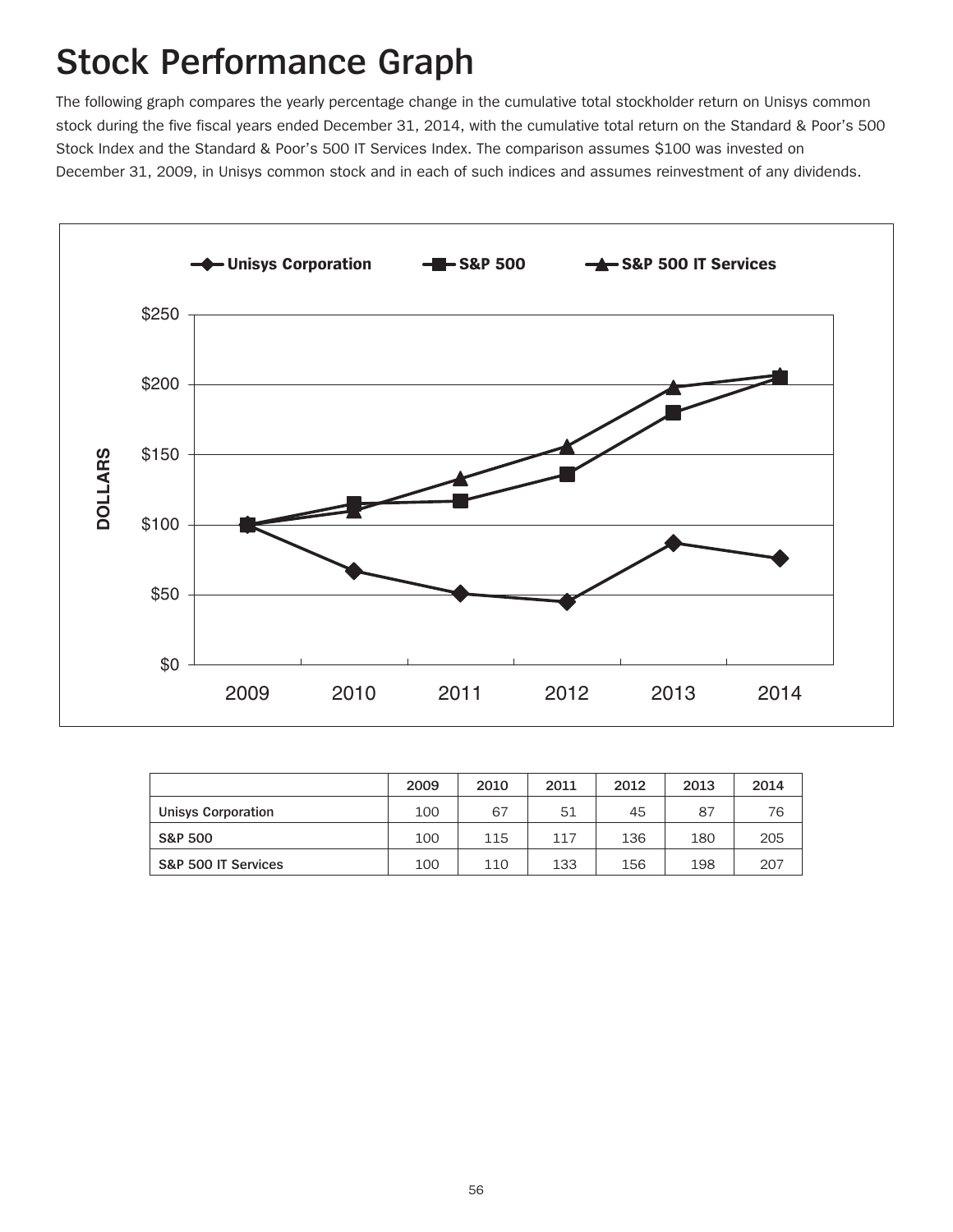# **Investor Information**

### **Stock Information**

- **Common Stock:** The company has the authority to issue 100 million shares of common stock, par value \$0.01 per share. At December 31, 2014, there were approximately 49.7 million shares outstanding and about 11,070 stockholders of record. Unisys common stock is listed for trading on the New York Stock Exchange (trading symbol "UIS") and the London Stock Exchange (code "USY").
- **Preferred Stock:** The company has the authority to issue 40 million shares of preferred stock, par value \$1 per share, issuable in series. At December 31, 2014, there were no shares of preferred stock outstanding.
- **Voting Rights:** Each share of Unisys common stock outstanding on the record date for the annual meeting is entitled to one vote on each matter to be voted upon at the meeting.

#### **Annual Meeting**

Stockholders are invited to attend the Unisys 2015 Annual Meeting of Stockholders, which will be held at the Philadelphia Marriott Downtown at 1201 Market Street, Philadelphia, Pennsylvania, on April 30, 2015, at 8:00 a.m. Eastern Time. Formal notice of the meeting, along with the proxy statement and proxy materials, was mailed or otherwise made available on or about March 20, 2015, to stockholders of record as of March 2, 2015.

### **Independent Auditors**

KPMG LLP Philadelphia, Pennsylvania

#### **Stockholder Services**

Computershare Inc. is the company's stock transfer agent and registrar.

*Note: Effective October 23, 2009, Unisys declared a one-for-ten reverse split of its common stock. Pre-split stock certificates must be submitted for exchange into post-split shares. If you are holding pre-split stock certificates, please contact Computershare.*

Administrative inquiries relating to stockholder records, lost stock certificates, change of ownership or change of address should be directed to: Unisys Corporation, c/o Computershare, P.O. Box 30170, College Station, TX 77842-3170.

**Account Access & Share Selling Program:** www.computershare.com/investor

**Telephone within the U.S. and Canada:**

- Telephone toll free: 866-405-6564
- TDD for hearing impaired: 800-231-5469

**Telephone outside the U.S.:**

- Telephone: 201-680-6578
- TDD for hearing impaired: 201-680-6610

#### **Investor Relations**

- **Web Site:** The Unisys Investor Web site at www.unisys.com/investor provides news and events as well as quarterly earnings releases and financial data, Unisys stock price and tools, officer and board biographies, corporate governance materials, annual reports and more. We invite you to visit www.unisys.com/investor to learn more about Unisys.
- **Email:** Unisys provides investor-related news releases, SEC filings, webcast and event details, and daily/weekly stock information via email.

To sign up for email or to amend your current investor e-mail selection, visit www.unisys.com/investor.

- **Printed Materials:** Visit www.unisys.com/investor to select from the current list of printed materials offered. Printed materials also may be requested by calling 215-986-5777.
- **General Investor Inquiries and Correspondence:** Investors with general questions about the company are invited to contact Unisys Investor Relations by calling 215-986-6999, emailing us at investor@unisys.com, or writing to us at: Investor Relations, Unisys Corporation, 801 Lakeview Drive STE 100, Blue Bell, PA 19422.

**For more information, visit www.unisys.com/investor.**